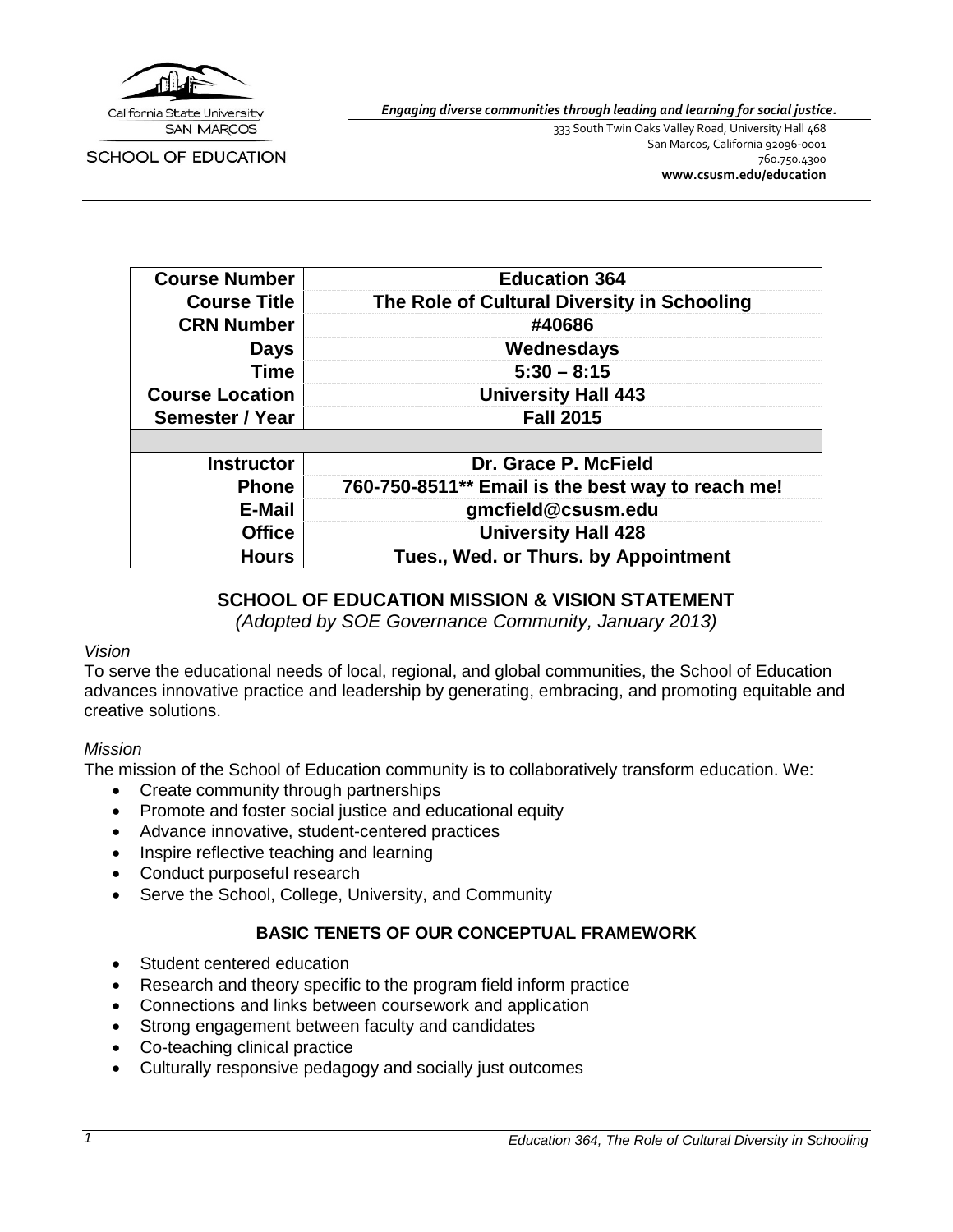## **TABLE OF CONTENTS**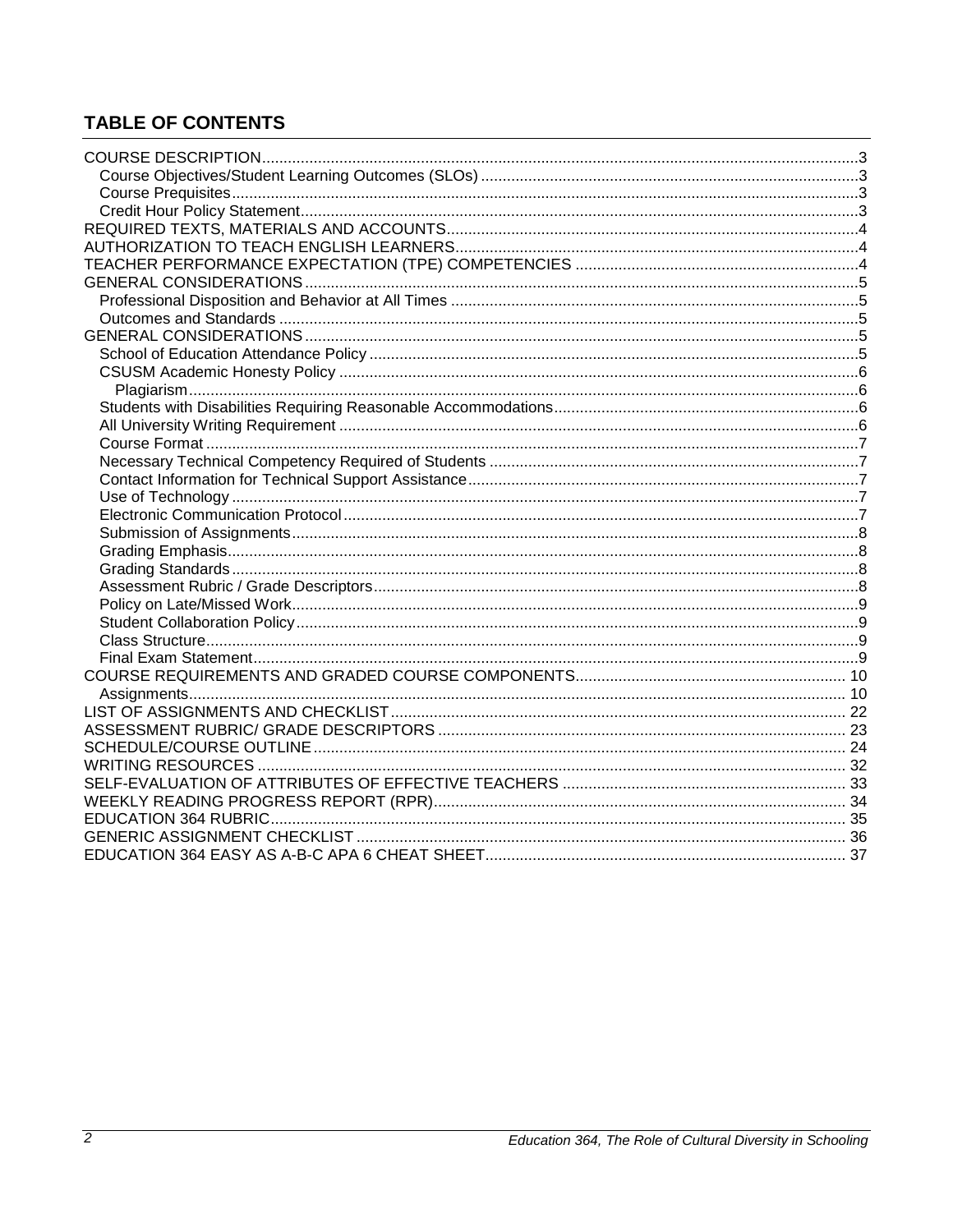## **COURSE DESCRIPTION**

<span id="page-2-0"></span>Required of all credential candidates. This course explores cultural and linguistic diversity as critical variables in achieving educational equity for all students. Major units include intensive theoretical and practical articulation of culture and cultural pluralism; educational issues of race, class, gender, language, ethnicity, sexual orientation and exceptionality; social, structural, programmatic and curricular issues; and effective teaching for diverse populations.

Strong oral and written communication skills, information literacy, and technology are required of professional educators; therefore, these components are emphasized as methods to be used in completing course requirements.

## <span id="page-2-1"></span>**Course Objectives/Student Learning Outcomes (SLOs)**

## **Students completing EDUC 364 will be able to demonstrate:**

- developing competencies in TPE 15: Social Justice and Equity (SJE) including
	- o identify issues of social justice and (in)equity in public schools (including curricular, pedagogical and structural issues)
	- o apply knowledge of SJE to ensure equitable outcomes for students from diverse backgrounds
- understanding of various concepts of culture and cultural contact, and their applicability to learning and teaching;
- understanding of racial and cultural diversity in the United States and California;
- general familiarity with culturally relevant pedagogy;
- understanding of marginalized student populations and their families including those from culturally and linguistically diverse backgrounds, "at-risk" youth, and lesbian, gay, bisexual and transgender youth.
- an ability to analyze data and understand empirical educational articles and theoretical frameworks.

## <span id="page-2-2"></span>**Course Prequisites**

• For all 300-level School of Education courses, upper division standing is a prerequisite.

## <span id="page-2-3"></span>**Credit Hour Policy Statement**

Per the University Credit Hour Policy:

- All students are expected to spend a minimum of two hours outside of the classroom each week for each unit of credit engaged in learning or **a total of at least six hours outside of the classroom each week**.
- This is a hybrid course, with mostly face-to-face sessions and occasional independent on-line work sessions. The combination of these two types of sessions will total at least 45 hours per unit of credit for a total of 135 hours of work for this 3-unit class. See the course schedule for which sessions will be online.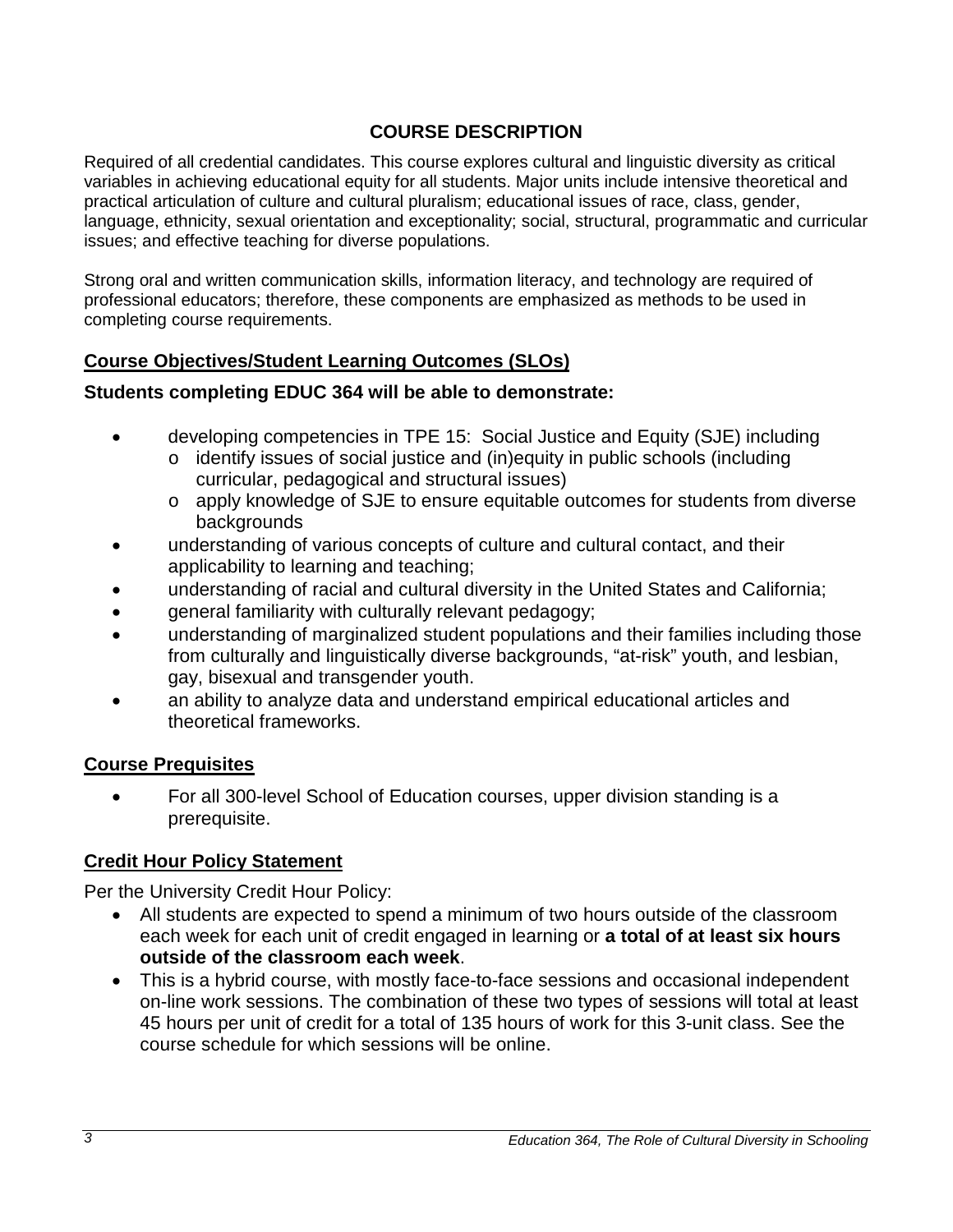## **REQUIRED TEXTS, MATERIALS AND ACCOUNTS**

<span id="page-3-0"></span>The required books for this class are listed in order of when they will be used this semester. They are available at the university bookstore for your convenience or online. **NOTE: \*THESE TEXTS ARE ON RESERVE AT KELLOGG LIBRARY.**

## **ALL TEXTS/READINGS MUST BE BROUGHT TO EACH APPROPRIATE CLASS SESSION.**

- 1. \**Course Reader, Education 364, Dr. McField.* Info on this will be announced in class.
- 2. \*Spring, J. (2009). *Deculturalization and the Struggle for Equity (6th Edition).* New York, NY: The McGraw-Hill Companies, Inc.
- 3. \*Krashen, S. D. (1999). *Condemned without a trial: Bogus arguments against bilingual education.* Portsmouth, NH: Heinemann. ISBN: 0-325-00129-4
- If any additional required readings arise, they will be made available electronically on the course website (Cougar Courses) and/or via email.

## **AUTHORIZATION TO TEACH ENGLISH LEARNERS**

<span id="page-3-1"></span>In 1992, the School of Education voted to infuse Cross-cultural, Language and Academic Development (CLAD) competencies across the curriculum. The CLAD competencies are attached to the syllabus and the competencies covered in this course are highlighted. As of 2002, the CLAD competencies are collectively referred to as an authorization to teach English Learners.

## **TEACHER PERFORMANCE EXPECTATION (TPE) COMPETENCIES**

<span id="page-3-2"></span>This course is designed to help teachers seeking the Multiple or Single Subject(s) Credential to develop the skills, knowledge, and attitudes necessary to assist schools and districts in implementing an effective program for all students. The successful candidate will be able to merge theory and practice in order to realize a comprehensive and extensive educational program for all students. The course objectives, assignments, and assessments have been aligned with the CCTC standards for the Multiple and Single Subject(s) Credential. You can incorporate artifacts from this class into your final comprehensive portfolio.

The following TPE is addressed in this course: **TPE 15: Social Justice and Equity**. Teacher candidates will be able to identify issues of social justice and equity in the classroom and apply appropriate instructional strategies to ensure equal outcomes for diverse students. They will be familiar with ideas, definitions, and major theorists in the fields of multicultural education, social reconstruction, and democratic education. Pluralism and divergent perspectives on educating students will be the foundation of designing effective lessons and instructional practices for diverse students. Candidates will understand when and how to collaborate with others, especially curriculum specialists, community leaders, and parents on preparing relevant and appropriate instructional activities, curricular units, and school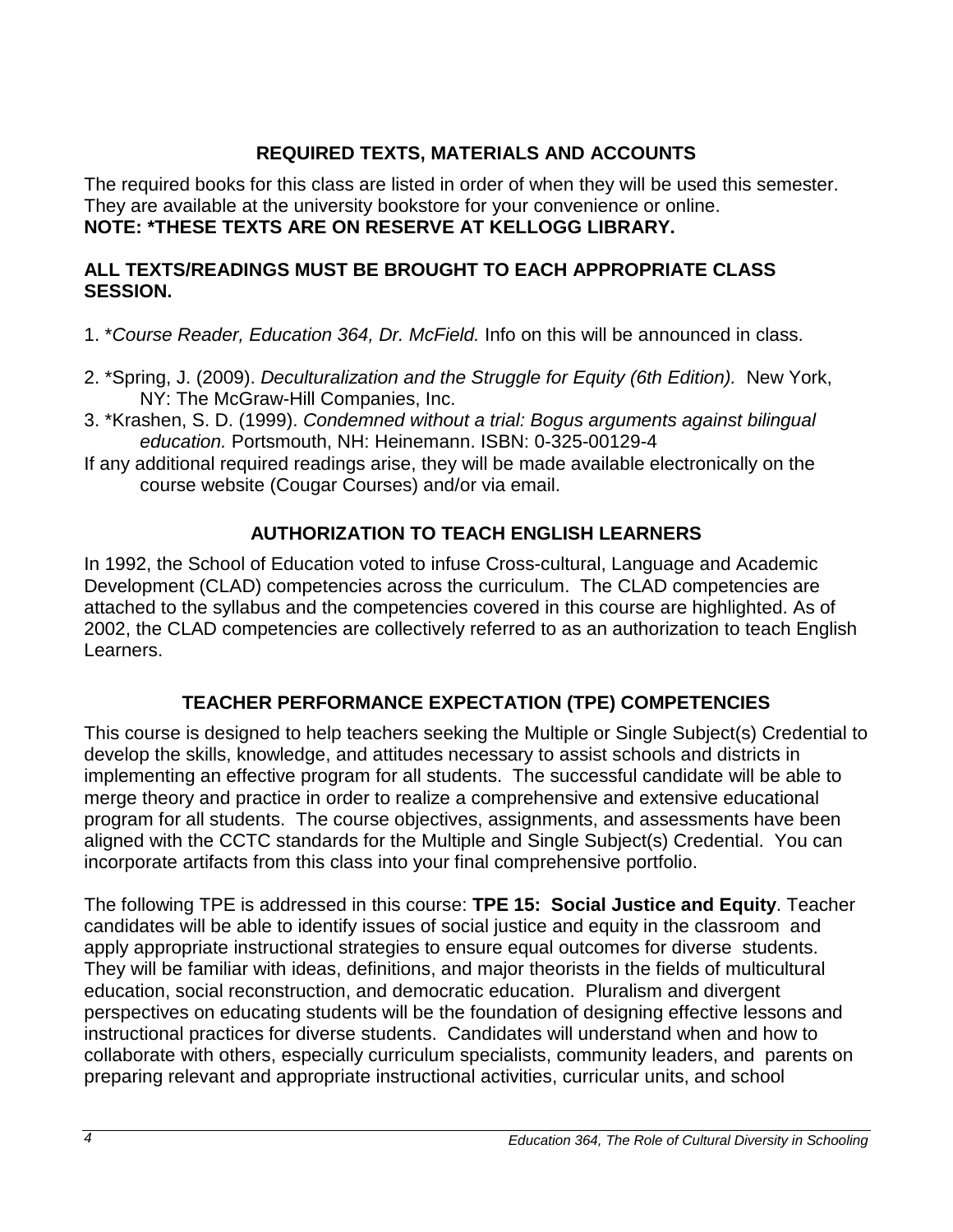<span id="page-4-0"></span>structures that would provide equitable outcomes for students from different linguistic, cultural, and social economic backgrounds.

## **GENERAL CONSIDERATIONS**

## <span id="page-4-1"></span>**Professional Disposition and Behavior at All Times**

Respect, professionalism, and when appropriate, charity, are necessary for a positive, healthy learning environment. All students are entitled to their opinions. Students demonstrating negative attitudes and /or disruptive behavior will not be tolerated under any circumstances and will be referred immediately to the University Dean of Student Affairs and/or the CEHHS Associate Dean. Grades and course credit may be affected by inappropriate professional dispositions and/or behavior. **See** *Self-Evaluation* **for criteria of professional disposition, to be completed at the beginning and end of the semester.**

## <span id="page-4-2"></span>**Outcomes and Standards**

This course is aligned with the standards for the Cross-cultural Language and Academic Development (CLAD) endorsement, as articulated by the California Commission on Teacher Credentialing, and as approved by the faculty of the SCHOOL OF EDUCATION. (Note: **As of 2002, the CLAD competencies are collectively referred to as an authorization to teach English Learners.** Further consideration has been given to the alignment of standards for multicultural education as articulated by the National Council for Accreditation of Teacher Education (NCATE), the Interstate New Teacher Assessment and Support Consortium (INTASC), and the National Board for Professional Teaching Standards (NBPTS). Emphasis is placed on learning outcomes (what you know and can demonstrate) rather than on inputs (putting in "seat time", meeting minimum criteria for assignments, checking off tasks and activities), and how these outcomes correspond to your potential to enhance student learning as a new teacher.

## **GENERAL CONSIDERATIONS**

## <span id="page-4-4"></span><span id="page-4-3"></span>**School of Education Attendance Policy**

Due to the dynamic and interactive nature of courses in the School of Education, all candidates (course participants) are expected to attend all classes and participate actively. At a minimum, candidates (course participants) must attend more than 80% of class time, or s/he may not receive a passing grade for the course at the discretion of the instructor. Individual instructors may adopt more stringent attendance requirements. Should the candidate (course participants) have extenuating circumstances, s/he should contact the instructor as soon as possible. *(Adopted by the COE Governance Community, December, 1997).* 

## *FOR THIS CLASS: 1. If you miss three (3) class sessions or 8 hours of class you cannot receive a passing grade for the class. 2. Do strive for punctuality, and be mindful of late arrivals and early departures. Each tardy or early departure beyond 5 minutes will result in minus 5 points.*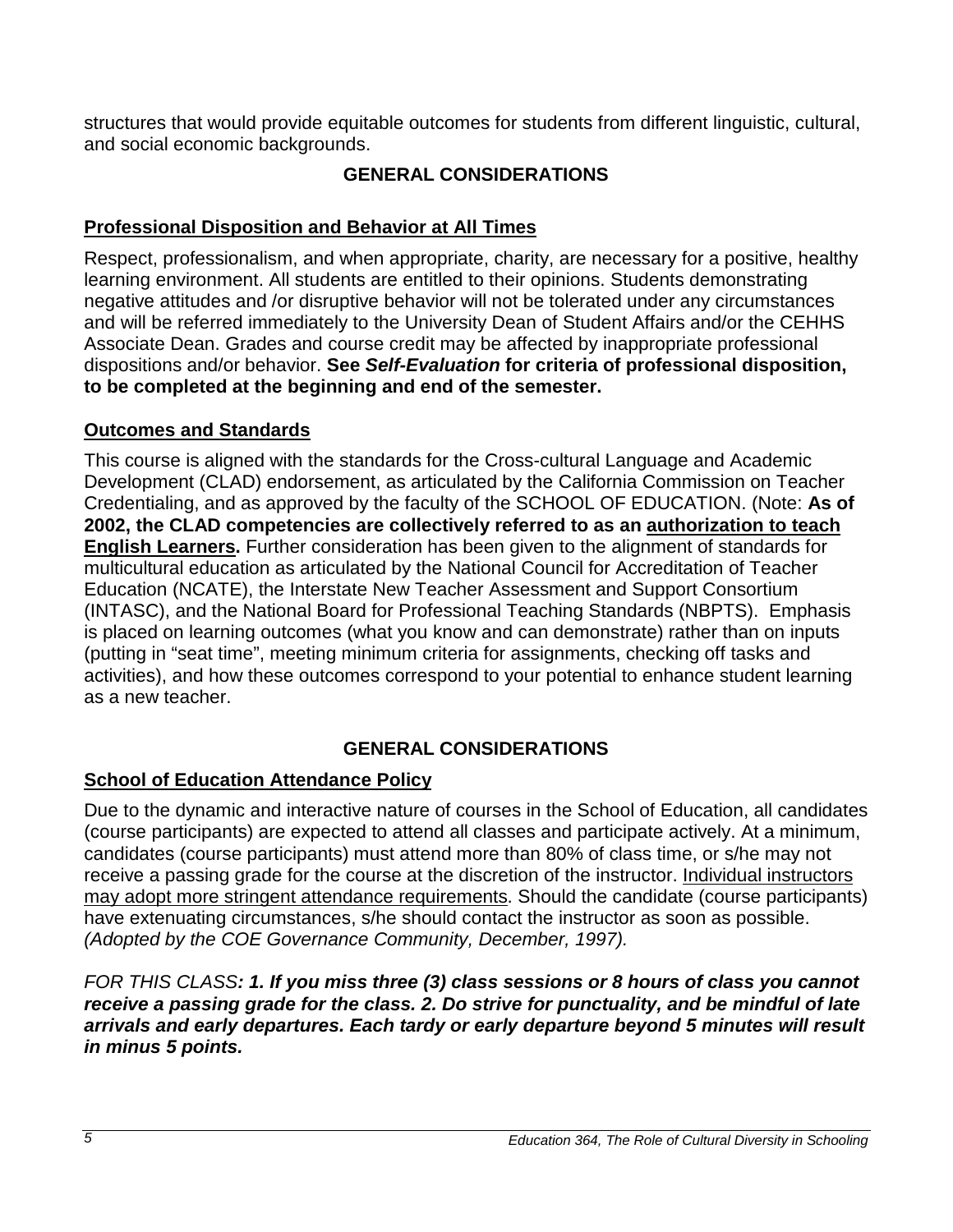### *These measures are intended to encourage responsibility for one's own learning in a democratic, collaborative and reciprocal learning environment.*

## <span id="page-5-0"></span>**CSUSM Academic Honesty Policy**

Students will be expected to adhere to standards of academic honesty and integrity, as outlined in the Student Academic Honesty Policy. All assignments must be original work, clear and error-free. All ideas/material that are borrowed from other sources must have appropriate references to the original sources. Any quoted material should give credit to the source and be punctuated accordingly.

Academic Honesty and Integrity: Students are responsible for honest completion and representation of their work. Your course catalog details the ethical standards and penalties for infractions. There will be zero tolerance for infractions. If you believe there has been an infraction by someone in the class, please bring it to the instructor's attention. The instructor reserves the right to discipline any student for academic dishonesty, in accordance with the general rules and regulations of the university. Disciplinary action may include the lowering of grades and/or the assignment of a failing grade for an exam, assignment, or the class as a whole.

Incidents of Academic Dishonesty will be reported to the Dean of Students. Sanctions at the University level may include suspension or expulsion from the University. Refer to the full Academic Honesty Policy at: [http://www.csusm.edu/policies/active/documents/Academic\\_Honesty\\_Policy.html](http://www.csusm.edu/policies/active/documents/Academic_Honesty_Policy.html)

## <span id="page-5-1"></span>**Plagiarism**

As an educator, it is expected that each candidate (course participant) will do his/her own work, and contribute equally to group projects and processes. Plagiarism or cheating is unacceptable under any circumstances. If you are in doubt about whether your work is paraphrased or plagiarized see the Plagiarism Prevention for Students website [http://library.csusm.edu/plagiarism/index.html.](http://library.csusm.edu/plagiarism/index.html) If there are questions about academic honesty, please consult the University catalog.

## <span id="page-5-2"></span>**Students with Disabilities Requiring Reasonable Accommodations**

Students with disabilities who require reasonable accommodations must be approved for services by providing appropriate and recent documentation to the Office of Disabled Student Services (DSS). This office is located in Craven Hall 4300, and can be contacted by phone at (760) 750-4905, or TTY (760) 750-4909. Students authorized by DSS to receive reasonable accommodations should meet with their instructor during office hours or, in order to ensure confidentiality, in a more private setting.

## <span id="page-5-3"></span>**All University Writing Requirement**

This course meets the All-University Writing Requirement (850 words for a 1-unit course, 1700 words for a 2-unit course, and **2500 words for courses of 3 or more units**). The main papers through which this requirement is met are the Initial and Final Social Justice and Equity papers, and Action Plans.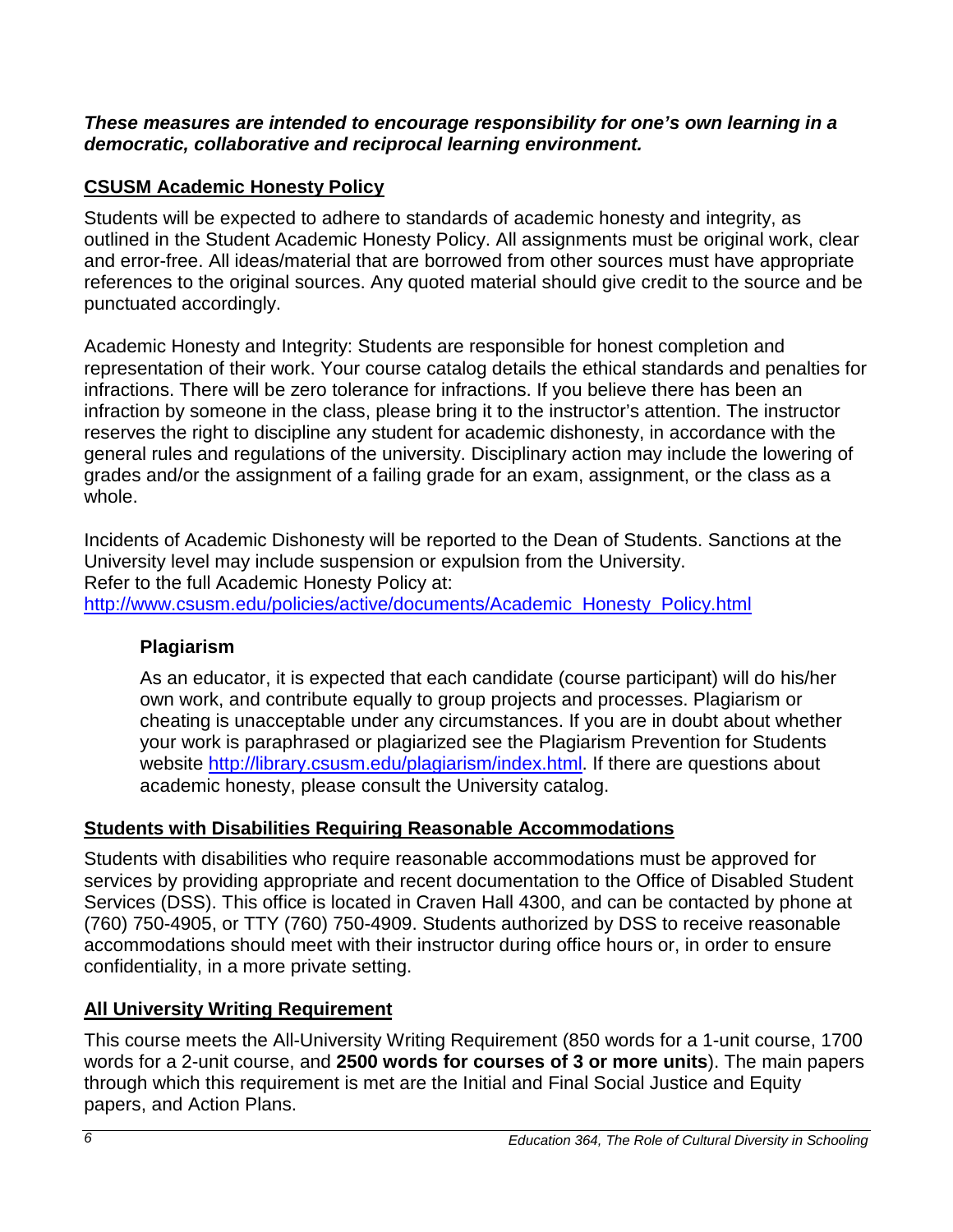## <span id="page-6-0"></span>**Course Format**

This course uses a hybrid (HY) format.

## <span id="page-6-1"></span>**Necessary Technical Competency Required of Students**

Keyboarding skills, familiarity with Cougar Courses or a similar course website / management system, using the World Wide Web, Microsoft Office Suite programs such as Word, PowerPoint and Excel or equivalent (e.g., Pages, Numbers and Keynote by Mac), collaboration via GoogleDrive or similar web-based programs, accessing or publishing video files using YouTube or similar sites.

## <span id="page-6-2"></span>**Contact Information for Technical Support Assistance**

For assistance regarding technology, the CSUSM Help Desk can be reached at 760-750-4790.

## <span id="page-6-3"></span>**Use of Technology**

Candidates (course participants) are expected to demonstrate competency in the use of various forms of technology (i.e. word processing, electronic mail, Moodle, use of the Internet, and/or multimedia presentations). Specific requirements for course assignments with regard to technology are at the discretion of the instructor. Keep a digital copy of all assignments for use in your teaching portfolio. All assignments will be submitted in paper and needs to be in 14 point font, due to the professor's visual disability. Only presentation files will be submitted electronically on the course website. Details also will be given in class.

## <span id="page-6-4"></span>**Electronic Communication Protocol**

Electronic correspondence is a part of your professional interactions. If you need to contact the instructor, e-mail is often the easiest way to do so. It is my intention to respond to all received e-mails in a timely manner. Please be reminded that e-mail and on-line discussions are a very specific form of communication, with their own nuances and etiquette. For instance, electronic messages sent in all upper case (or lower case) letters, major typos, or slang, often communicate more than the sender originally intended. With that said, please be mindful of all e-mail and on-line discussion messages you send to your colleagues, to faculty members in the School of Education, or to persons within the greater educational community. All electronic messages should be crafted with professionalism and care.

Things to consider:

- Would I say in person what this electronic message specifically says?
- How could this message be misconstrued?
- Does this message represent my highest self?
- Am I sending this electronic message to avoid a face-to-face conversation?

In addition, if there is ever a concern with an electronic message sent to you, please talk with the author in person in order to correct any confusion.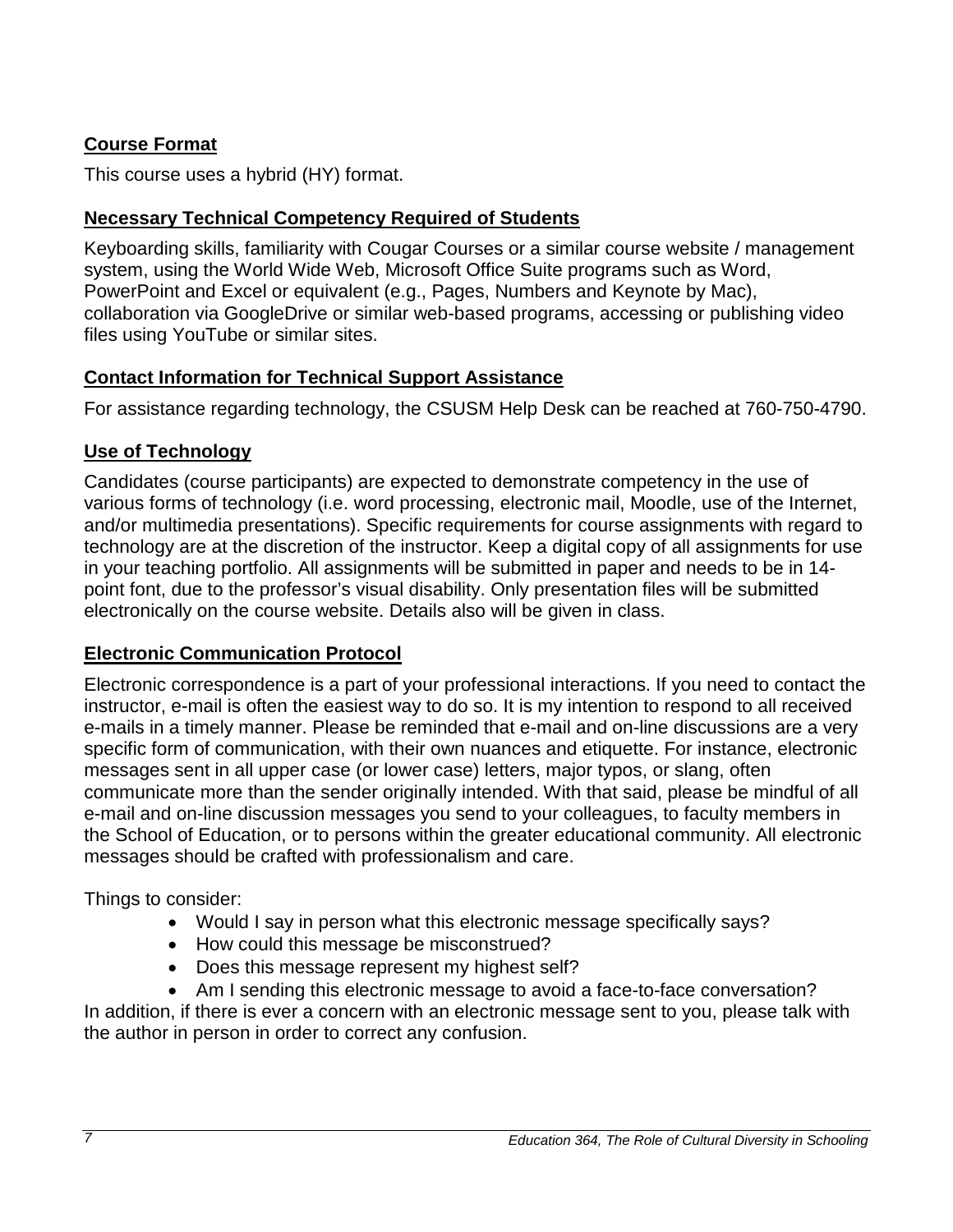## <span id="page-7-0"></span>**Submission of Assignments**

Assignments should be typed in 14-pt font and single-spaced. ALL assignments need to be submitted in paper format. Presentation files such as Readings Discussion presentations and Group Action Plan Guide presentations also need to be submitted electronically online.

## <span id="page-7-1"></span>**Grading Emphasis**

All work needs to reflect university level composition. All written assignments will be graded approximately 80% on structure, content and analysis (detail, logic, synthesis of information, depth of analysis, etc.), and 20% on mechanics (grammar, syntax, spelling, format, uniformity of citation, etc.). All citations, where appropriate, will use APA format. Consult Library Services for the *Manual of Citation of the American Psychological Association,* or **[www.apastyle.org/index.html](http://www.apastyle.org/index.html)**.

### **Be sure to use the APA6 Cheat Sheet and the Assignment Checklist to carefully prepare and review each assignment prior to submission.**

## <span id="page-7-2"></span>**Grading Standards**

 $A=93+, A=92-90, B+=89-88, B=87-83, B=82-80, C=-79-78, C=-77-73, C=-72-70, D=-69-75$ 68, D=67-63, D-=62-60, F=59 or lower.

Students must receive a C+ or higher in all coursework in order to be eligible for or remain in Education programs.

## <span id="page-7-3"></span>**Assessment Rubric / Grade Descriptors**

**A=Exceeds Expectations:** The student consistently prepares, participates and performs in an **exemplary** manner. Each assignment reflects in-depth exploration and reflection based on readings and other class materials, and observations, as appropriate. All work is submitted in a professional manner using APA style when appropriate. Professional and responsible behavior, including timely attendance and submission of assignments, are practiced in a consistent manner.

**B=Adequately Meets Expectations**: The student meets outcomes expectations in a **satisfactory** manner. Each assignment reflects in-depth exploration and reflection based on readings and other class materials, and observations, as appropriate. Generally, work is submitted in a professional manner using APA style when appropriate. Most of the time, professional and responsible behavior, including timely attendance and submission of assignments, are practiced in a consistent manner.

**C=Minimal Performance:** The student's skills are weak and do not meet expectations. Each assignment is based upon opinion rather than research, theory, and best practices. Reflection is shallow. Assignments are submitted without organization, careful proofreading, or use of APA6.

**"D" or "F" students** fail to meet the minimum requirements of a "C." The student needs a great deal of guidance. The student is consistently late with work and/or has not met minimum classroom attendance requirements.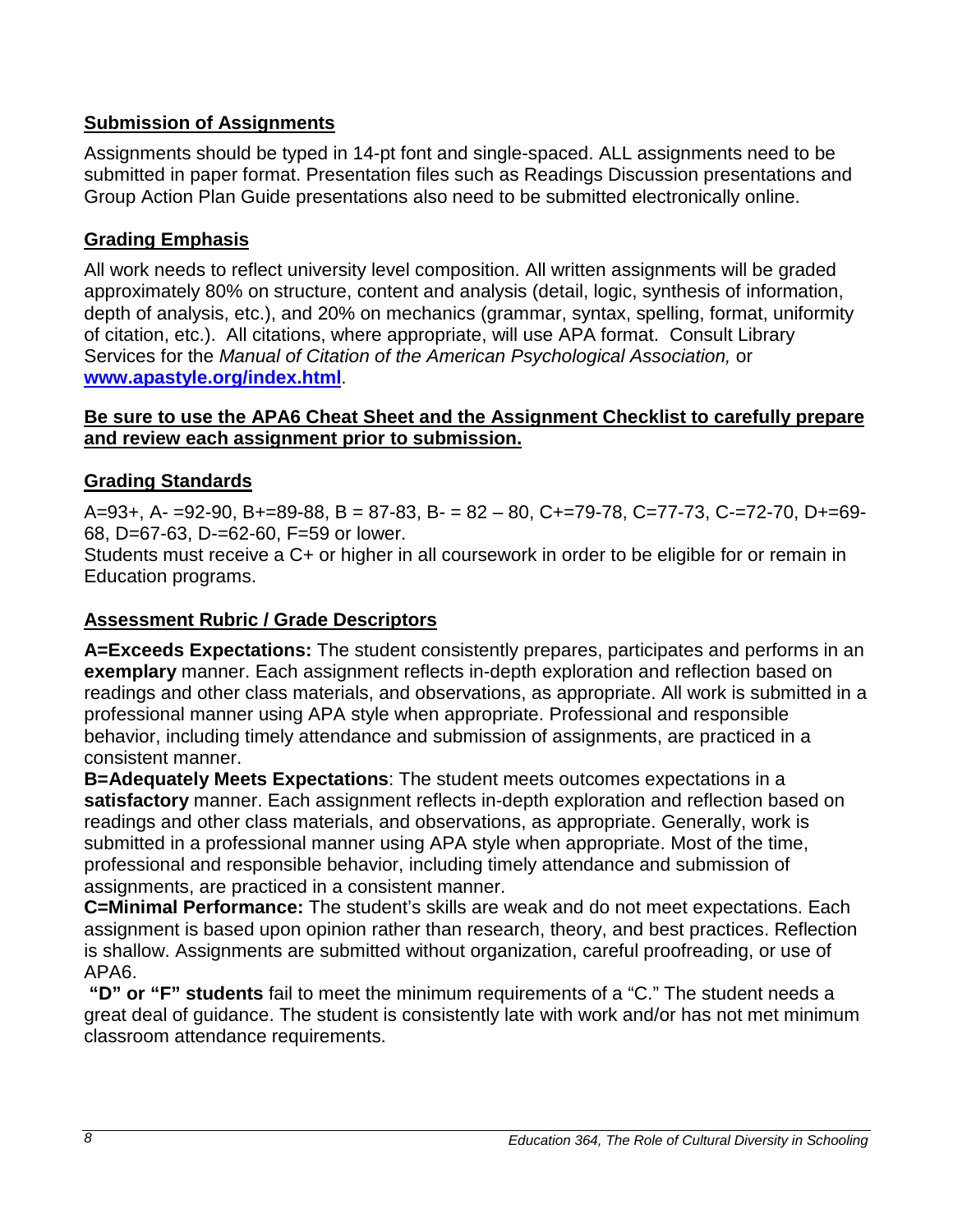## <span id="page-8-0"></span>**Policy on Late/Missed Work**

I will allow up to two (maximum) makeup assignments for absences due to unreschedulable professional obligations, illnesses, emergencies, etc. on a case by case basis. Do talk to me at the earliest opportunity if you plan to / need to make up absences.

## <span id="page-8-1"></span>**Student Collaboration Policy**

Select assignments include student collaboration on a required or optional basis, depending on the assignment. In general, presentations will be collaborative, while select written assignments will allow for candidates to choose whether to collaborate or work independently to complete them.

## <span id="page-8-2"></span>**Class Structure**

This course will utilize multiple approaches, methods, and teaching strategies to accommodate various learning styles. Class formats and learning structures will vary and include whole and small group discussion, pair work, presentations by weekly Readings Discussion Leaders, independent and collaborative online work, and lectures. Through the above, my role will be to facilitate your learning by guiding you to critically examine, synthesize, reframe, and evaluate course topics and issues. I will also intervene or redirect class discussions as necessary. You will work to develop your knowledge base through independent and collaborative exploration and reflection of the readings, discussions, presentations and assignments.

### <span id="page-8-3"></span>**Final Exam Statement**

There will be no final in-class exam. The 1) Identifying, Social Justice and Equity in Public Schools paper, 2) Reflection on Personal History Narrative, and 3) Outcome Assessment will serve as the final key assignments in the course used to evaluate candidates.

These assignments are due during the final three weeks of semester, as specified in the Schedule. See the tentative Schedule or the Course Grading Standards for more information on these two assignments.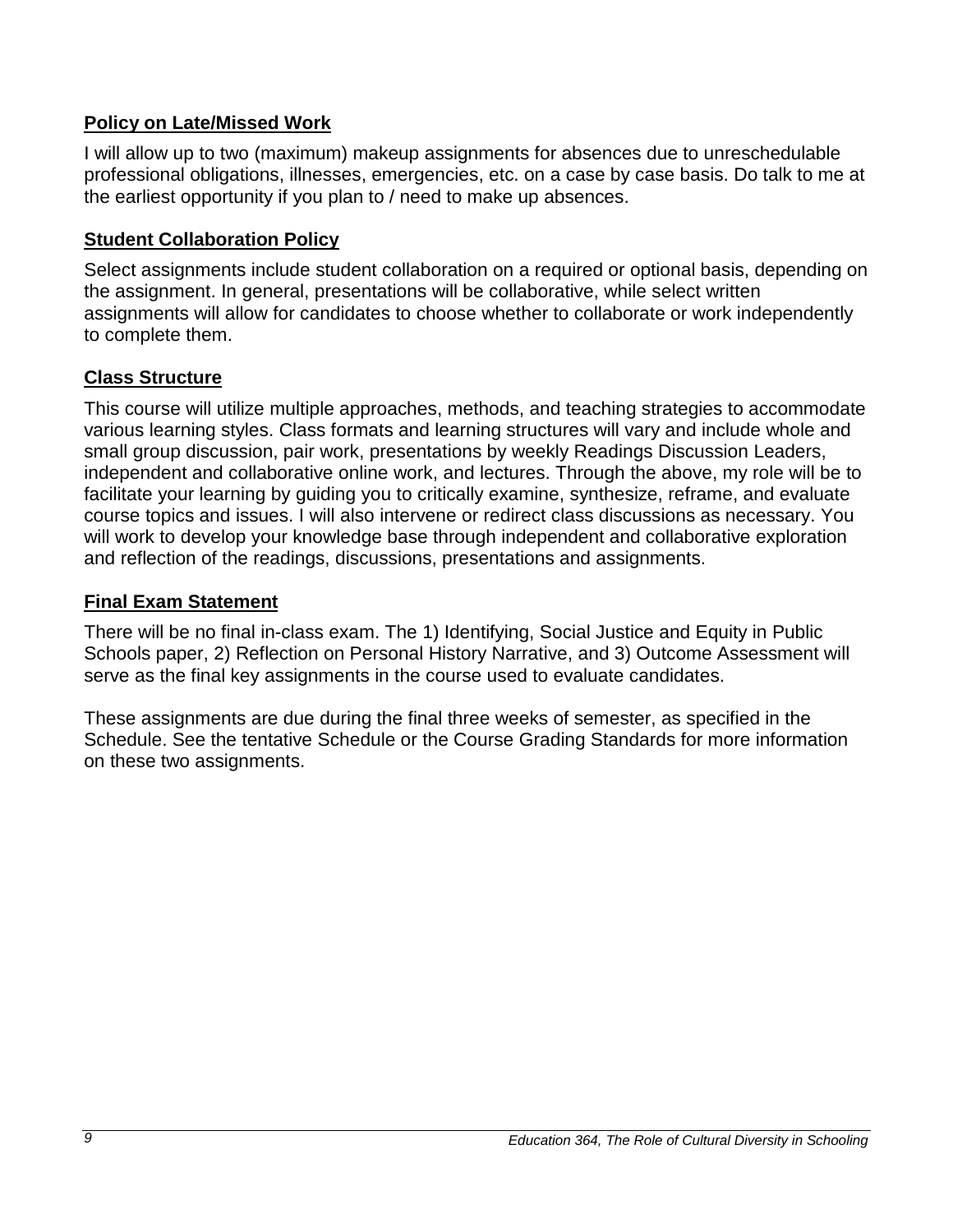## **COURSE REQUIREMENTS AND GRADED COURSE COMPONENTS**

<span id="page-9-0"></span>*Note: I reserve the right to change, add to, or delete anything in the course and syllabus.*

### <span id="page-9-1"></span>**Assignments**

|     | 1. A. Attendance and Participation (Class Discussions and Activities) | 120 points |
|-----|-----------------------------------------------------------------------|------------|
|     | B. Digital Concept Maps 8 @ 10 points each)                           | 60 points  |
| 2.  | Weekly Reading Progress Reports (RPRs) x 10                           | 100 points |
| 3.  | <b>Readings Discussion Leader</b>                                     | 50 points  |
| 4.  | <b>Personal History Narrative</b>                                     | 50 points  |
| 5.  | Family Tree / MAP Assignment                                          | 80 points  |
| 6.  | <b>ONLINE / INDEPENDENT Task: Native Americans</b>                    | 25 points  |
| 7.  | <b>ONLINE / INDEPENDENT Task: Religion Map &amp; Video</b>            | 25 points  |
| 8.  | <b>Class: CBEDS/Dataquest</b>                                         | 50 points  |
|     | <b>CHOOSE ONE CHOICE ASSIGNMENT FROM BELOW</b>                        | 50 points  |
| 9.  | World Languages Assignment (CHOICE)                                   |            |
| 10. | Gender Assignment (CHOICE)                                            |            |
| 11. | Testing and Assessment Assignment (CHOICE)                            |            |
| 12. | <b>Exceptionality Assignment (CHOICE)</b>                             |            |
| 13. | Gifted Education (CHOICE)                                             |            |
| 14. | Public Policy and School Policy (CHOICE)                              |            |
| 15. | Language Education Debate (CHOICE)                                    |            |
| 16. | Multiple Intelligences (CHOICE)                                       |            |
|     | <b>REQUIRED ASSIGNMENTS</b>                                           |            |
| 17. | Identifying Social Justice and Equity In Public Schools               | 35 points  |
| 18. | <b>Reflection on Personal Narrative</b>                               | 35 points  |
|     | 19. Outcome Assessment                                                | 100 points |

## **ASSIGNMENT SPECIFICATIONS**

**ASSIGNMENT DIRECTIONS**

**FOR EACH AND EVERY ASSIGNMENT, BE SURE TO CAREFULLY REFERENCE 3 WRITING RESOURCES**:

1) THE GENERIC ASSIGNMENT RUBRIC, AND

2) APA6 CHEAT SHEET;

AND 3) PRINT OUT and COMPLETE THE ASSIGNMENT CHECKLIST

*\*\*\*ALL ASSIGNMENTS ALSO NEED TO* 

*4) reference 2 – 5 readings, films, or other resources; and* 

*5) be printed in 14-pt font so the professor can read your work.\*\*\**

**1A. Attendance and Participation.** Attendance; *completing assigned readings prior to class*;

collaboratively preparing digital reading responses (aka Digital Concept Map Responses); as well as active,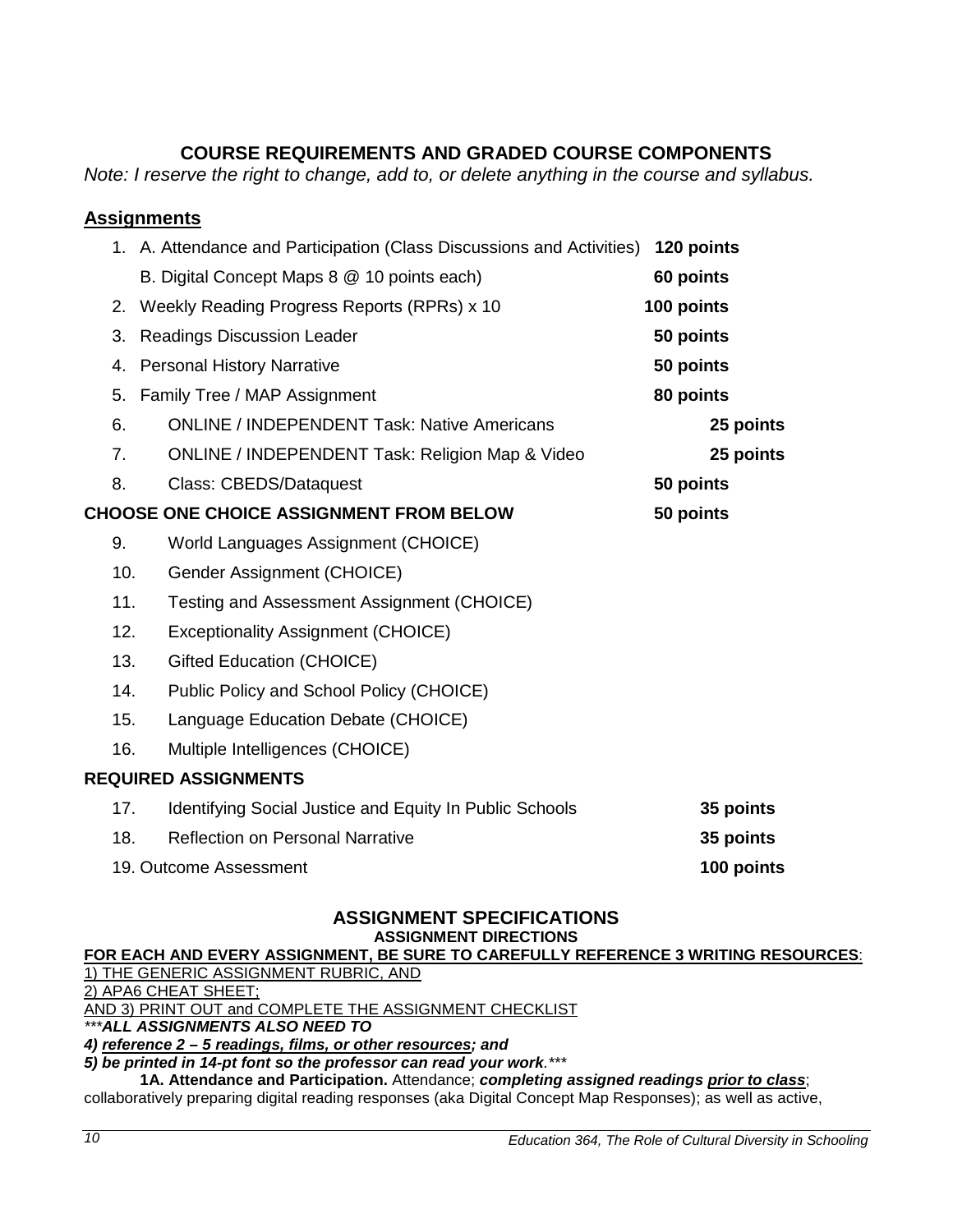engaged discussions and participation in class all fall into this category. **Your Digital Concept Map Responses need to directly quote, reflect on, and analyze your readings and films.** See directions below.

**1B. Digital Concept Map Responses** - For DIRECTIONS go to:

[https://www.youtube.com/watch?v=Xu6hD2TKi\\_g&feature=youtu.be](https://www.youtube.com/watch?v=Xu6hD2TKi_g&feature=youtu.be)

**Be sure to include brief notes in the NOTES section in the PowerPoint slides that reference your readings (e.g., 1 - 2 phrases or sentences or quotes and authors / sources).**

**2. Weekly Reading Progress Reports (RPRs).** Overview of RPRs: Your reports will include what you accomplished in the past week and plans for what you will do in the coming week, as well as comments, challenges, and questions that you are grappling with. Details of RPR: See the RPR form that includes a daily log, reward / reinforce of choice you are working toward, reflection of issue or question, and summary of progress (required), as well as a snapshot/visual of where you are in the dissertation writing process this week, any automatic thoughts and professional writing narrative. RPRs are to be submitted weekly for 12 weeks over the course of the semester.

**3. Self-Evaluation – Beginning and End**. Complete the form, **Self-evaluations of Attributes of Effective Teachers.** This provides you with an opportunity to assess yourself and reflect on several key attributes related to becoming an effective teacher. These are graded on a credit / no credit basis. You will not be graded down for scoring yourself lower.

#### **4. Personal History Narrative.**

Write a narrative essay about your own life, describing the experiences that have shaped your views of race, culture, and issues of diversity. In your writeup, be sure to answer each of the following below.

### **A. Reflect on and describe your own experiences in terms of the following:**

**\*your family background;**

**\*your positionality / membership: i.e., your reference points & identity in terms of gender/sexuality, culture, ethnicity/race, class, language, religion, etc.;**

**\*your exposure to and interactions with others unlike yourself; and** 

**\*other factors you would like to include, as determined by your unique circumstances and upbringing.** 

B. In addition, **explore and describe** 

**\*your identity as a learner (a confident student; had trouble with writing; etc.)** 

**\*how this may affect your potential as a teacher (will have high expectations of students; etc.) Include SPECIFIC examples of events and situations that you feel shaped your views on these issues. Be sure to situate your examples, i.e., provide context and explicitly detail any assumptions about schooling and education. Be sure to relate your experiences to at least two readings; as well as make connections with class discussions to date and anticipated course topics .** Be prepared to discuss your assignment with the class (small and/or whole group).

#### **5. Family Tree Assignment**.

By researching and studying one's own background, it is possible to gain an appreciation of our unique heritage as an American, and also prepare to discuss the unique heritage and history of other Americans. First, construct a genealogical family 'tree' covering three levels (e.g., grandson to grandfather levels). Second, for each person on the tree, write a few descriptors (bulleted outlines are also acceptable), including as much information as you can gather (e.g., vocation, religious affiliation, ethnicity, culture, language(s), country of origin, education/occupation and any other information that may be of interest and value). Third, write a response to the following questions using Ogbu's terms such as primary and secondary cultural characteristics, voluntary and involuntary immigration, etc.

A. What processes of change and assimilation or acculturation (e.g., adjusting to "mainstream U.S. culture") AND/OR adaptation to diverse cultures (e.g., new immigrant cultures, hybrid cultures, techno-electromedia cultures, etc.) do you notice through the generations in your family's history? For example, do you notice any patterns in terms of religion, residence, education, language, gender roles, etc.?

B. Has your family's status or identity changed over the generations? Why / how?

C. What are some positive and negative experiences your family has had related to your family's role or status in the U.S.?

D. How does your family fit into mainstream U.S. culture?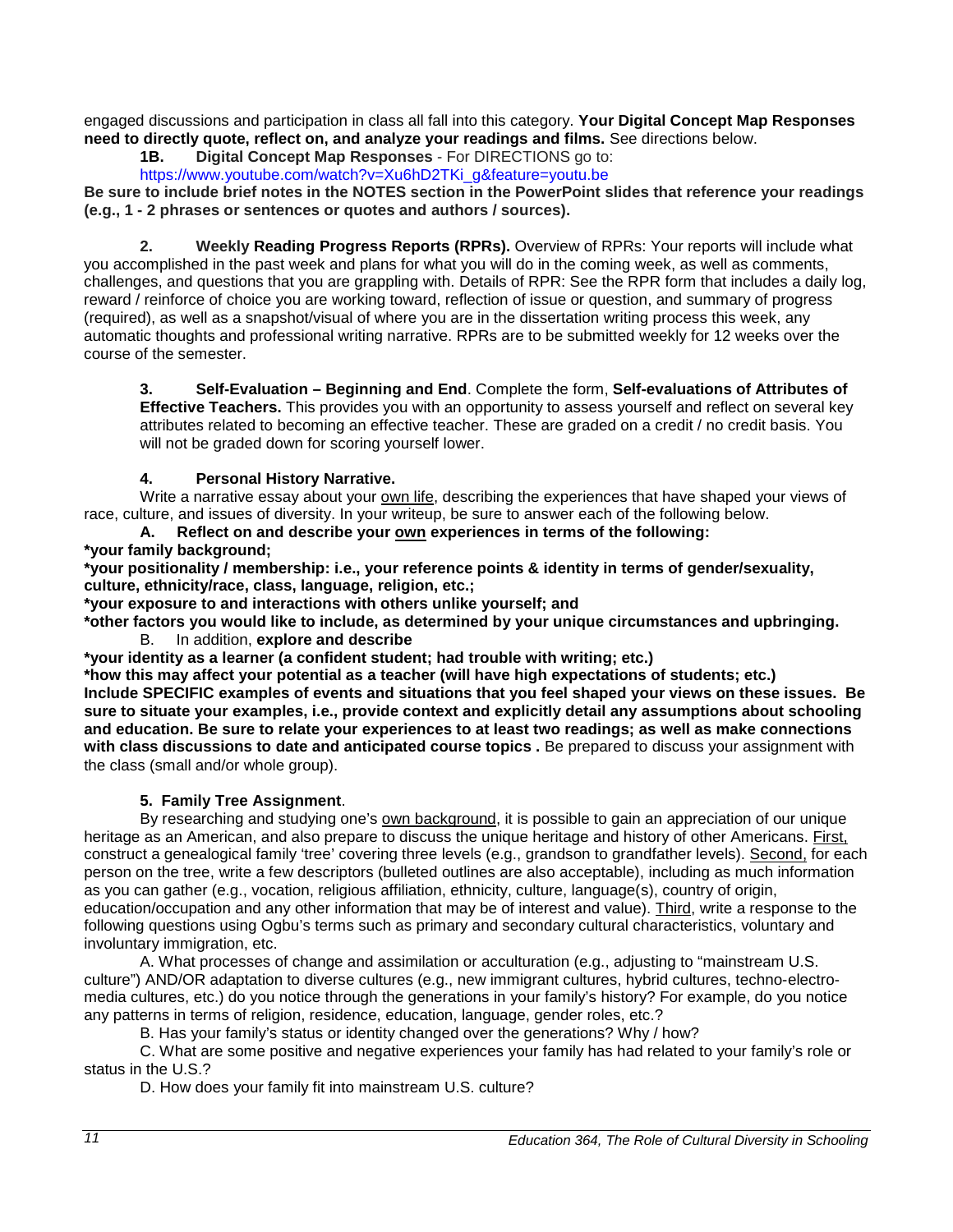**Format:** tree graphic + info on about 10 people in at least three generations + a paragraph for each of the final series of questions above.

#### **6. Online / independent Task: Native Americans. -- REQUIRED**

Watch either the film, *Smoke Signals* or *In the White Man's Image***.** Then, write a short (one or two paragraphs) response to the following questions:

A. What does this film reveal about the history of race relations between whites and Native Americans? **Be sure to give specific examples from both the film and from the readings.** 

B. What was the foundation or basis upon which racist policies were crafted that usurped key rights and privileges for Native Americans? (In other words, how did assumptions and racist beliefs fuel the crafting of racist policies?) Cite two or more specific policies and analyze the biased assumptions and beliefs that fueled their creation. **Be sure to give specific examples from both the film and from the readings.**

#### **7. Online / independent Task: Religion. -- REQUIRED**

Today's task consists of two activities, a web search on religious institutions in your neighborhood of choice **and** watching a film on a religion that you are unfamiliar with, followed by a writeup of both. **In your writeup, be sure to give specific examples from A. the map, B. the film you watched, and C. and the readings.**

A. Using yahoo or other search engine, map out the various religious buildings and organizations (churches, temples, mosques, etc.) in your neighborhood. The map needs to be done on a regular size sheet of paper, and not on a giant poster board. Yahoo.com will map out the neighborhood religious buildings for you -- you do a search for the terms, "[city of choice] + churches, temples, etc." and hit return, and mapping out your results will be one of your choices. Save the yahoo or similar web page as an html. document and upload. If this does NOT work, do not panic. Just include your religious buildings in your writeup.

B. Watch any film of your choice that addresses a religion that you are not familiar with. The film can be a Hollywood piece or a documentary. There are films on the course website and on reserve at the Media Library, including "Mormons," "Islam Today" and "Inside Islam," for your convenience.

- C. Writeup. Respond to the following two questions. You can either outline your responses or compose a paragraph for each question response. \*\***Be sure to give specific examples from A. the map, B. the film you watched, and C. and the readings.**
- \*\* Question 1. Discuss **five or more** ways in which these various religions might effect public education. For example, how might religions impact the school calendar and schedule, menu, curriculum, activities, etc.? On a related note, what can be done if different religions have conflicting views about holidays, schedules, etc.? Give specific examples as much as possible. \*\***Be sure to give specific examples from A. the map, B. the film you watched, and C. and the readings.** E.g., if you see a Jewish temple on either your website or in the film you chose, you might reflect that Christmas is not celebrated by Jews, and that public schools might teach students about a variety of celebrations such as Hanukkah, Kwaanza, Christmas, and Ramadan; and further, that the winter break be called just that, Winter Break, not Christmas vacation.
- \*\*Question 2. What is the difference between proselytizing and educating about various religions? To your knowledge and/or in your experience, what types of lessons on religion are reflected in the standards across different content areas, and to what extent are non-Christian religions adequately and fairly represented in the curriculum? \*\***Be sure to give specific examples from A. the map, B. the film you watched, and C. and the readings.**

#### **8. Class: CBEDS / DataQuest Assignment. – REQUIRED**

Look up a school of your choice on the CBEDS or DataQuest web site, located at http://dq.cde.ca.gov/dataquest/. First, locate the number of students receiving free / reduced lunches (**factor a**). Next, examine and analyze FOUR or more of the following factors:

#### ON THE SAME PAGE AS FREE AND REDUCED LUNCHES:

- **b) the percentage and number of English Learners languages in the district,**
- **c) # of Students Per Computer Less Than 48 months old**
- **d) Grads completing UC/CSU Classes**
- **e) 1-year dropout rate**

#### **f) staff service and experience for teachers**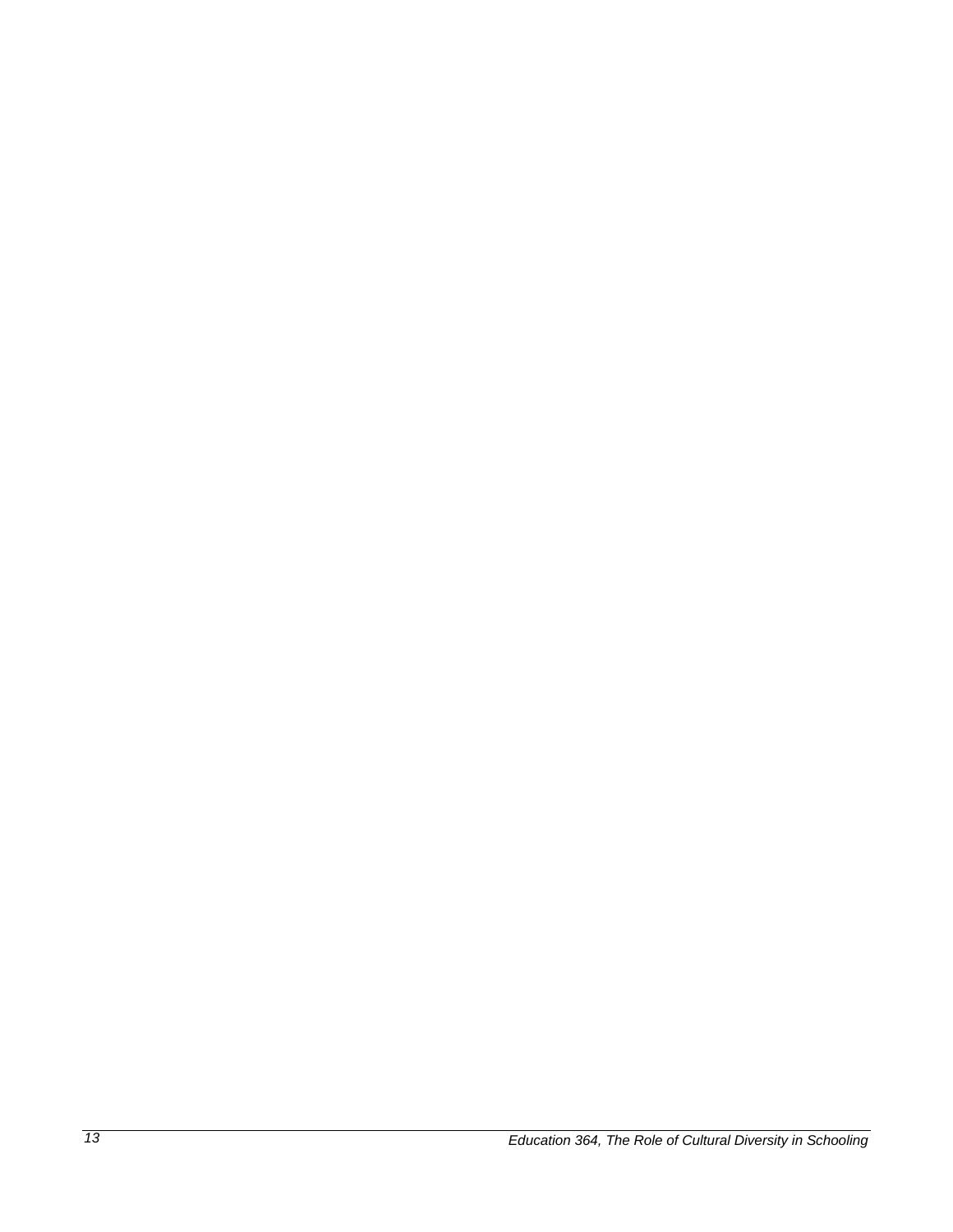#### SELECT THESE FACTORS FROM THE MAIN DATAQUEST WEB PAGE:

g) Number of Classes by Subject (i.e., the types of programs the school offers), or

h) STAR test scores (NOTE: you have click VIEW REPORT to see the test scores... you can pick any set of test scores since there will be a lot of these).

Then, repeat for another school district with a likely very different socioeconomic status.

#### HELPFUL HINTS:

1. Be sure to keep each of the data sets for the two school districts handy; do not close out all the windows without printing or saving the first school district before moving onto the next school district.

2. Notice that the data reporting on this website is VERY CLUNKY.

For instance, the data on the number of classes by subject only reports how many classes are offered by subject and does not report on what percentage the numbers reflect for the school district. You may have to explore other links on this web page to get that data.

Remember, to examine or verify socioeconomic status of a particular school or district, go to Create Your Own Report and check Free/Reduced Lunches. \*\*IMPORTANT!! BE SURE TO INCLUDE YOUR DATA SOURCE IN YOUR COMPLETED ASSIGNMENT AND SUBMISSION.\*\*

**WRITEUP**: Answer the following multi-part question:

**How does class or socioeconomic status (factor a) interact each of the four factors (factors b – e)**? **\*\*IMPORTANT!! BE SURE TO INCLUDE YOUR DATA SOURCE IN YOUR COMPLETED ASSIGNMENT AND SUBMISSION.\*\* BE SURE TO GIVE SPECIFIC EXAMPLES FROM BOTH THE DATA AND FROM THE READINGS.**

**TIP**: You can make a chart with two columns comparing the two school districts.

In each column, you would list the data for the factors you explored (e.g., b, c, d & e above. Then you would be ready to answer the main analysis question above, "How does class or socioeconomic status (factor a) interact each of the four factors (any 4 factors from among  $b - f$ )?"

Remember, to examine or verify socioeconomic status of a particular school or district, go to Create Your Own Report and check Free/Reduced Lunches. **\*\*IMPORTANT!! BE SURE TO INCLUDE YOUR DATA SOURCE IN YOUR COMPLETED ASSIGNMENT AND SUBMISSION.\*\* BE SURE TO GIVE SPECIFIC EXAMPLES FROM BOTH THE DATA AND FROM THE READINGS**

#### **9. World Languages TV Assignment – CHOICE ASSIGNMENT**

A. Watch an hour of a film in a language that you have no knowledge of. In your WRITEUP describe the following.

**(i). How did you feel? (Frustrated, engaged, etc.)** 

**(ii). What helped you comprehend this new language? (Visuals, facial expressions, music, background knowledge – familiar genre or familiar words, etc.)** 

#### **(iii). Based on part B, consider….what type of instructional strategies can teachers use that English learners might benefit from and make subject matter comprehensible?**

B. Connect your experience of reflecting on the needs of an English Learner to services provided in public schools. First, Review the San Diego County Office of Education's World Languages Plan (available in the course reader).

Then, identify and review two resources for learning languages other than English. One example is Mango Languages, made available through public library portals. For example, here is the link through Carlsbad Library. (Note: You need a library card to access this free public resource. All San Diego County libraries should offer Mango Languages, so you can check your local library. You can also try to find a sample tutorial online through a Google or similar search but in order to complete the Extra Credit task, you will need a library card. <http://www.carlsbadca.gov/services/departments/library/research/Pages/default.aspx>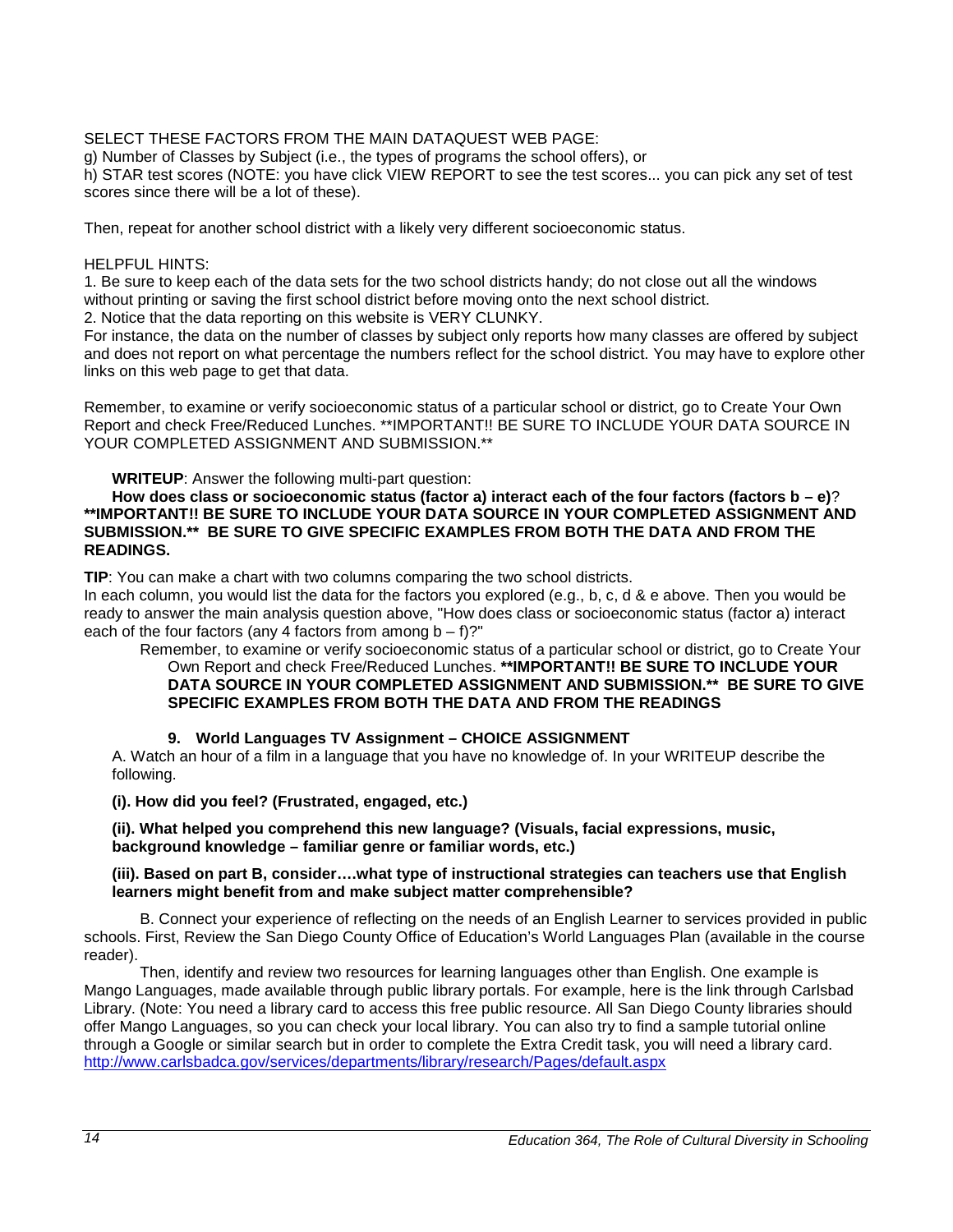Try it out in any language and write a paragraph on your experience with the program. You can also locate world language programs at a local public school, at a private academy for extracurricular enrichment, and so on. You can locate these through a search on the Internet, or through local free magazines such as San Diego Parents, etc.

#### **Describe these two resources with details.**

#### **10. Gender Assignment – CHOICE ASSIGNMENT**

Choose two out of the following three options.

Option 1: Review a curriculum component (textbook, film, or visual work, etc.) that addresses a diverse (i.e., different from mainstream heterosexual) gender / sexuality / family composition perspective.

Then, answer this question thoroughly: **How is the piece inclusive /exclusive of diverse, i.e.,g non heterosexual gender / sexuality / family composition perspectives? Be sure to cite appropriate data.** E.g., You might cite the number of single parent households as the rationale for reviewing a book about a single parent family. See http://www.census.gov/hhes/income/earnings/earnings.html for Census data.

Option 2: Using the White Privilege article as a template, **write a list of Heterosexual Privilege**. Include privileges that heterosexuals readily enjoy (e.g., I can read a book required for school and know with certainty that the book will reflect experiences of heterosexual identity.) that students or families with nonheterosexual sexual orientations cannot.

Option 3: **Describe how your 1. life, 2. education, and 3. occupation would be different if you were of a different gender or sexual orientation.** Be sure to fully address all three questions on how your life and educational / occupational choices may differ as a fe/male? \*\* This needs to be an expository piece with citations. (E.g., If I were male instead of female, I imagine many things would change. For example, I would earn 25% more [Census, 2010])

#### **11. Testing & Assessment** -- **CHOICE ASSIGNMENT**

1. On the CDE website, review general information regarding the state mandatory tests (Smarter Balanced) and their test components and testing schedule. 2. Since these data are not available yet due to the early implementation stages of this statewide testing mandate, select and review the reporting of previous standardized tests (California Standards Tests or CSTs) for your local school district. Google "CDE DataQuest" and find the STAR test reporting system database. Choose two major groups (ethnicity, gender, etc.) to compare test scores for, and examine the data sets to see how they differ or are similar. You will need to decide what test, what grade level, and what subject matter to focus on since there are many sets of testing data available.

WRITEUP: Answer the following questions thoroughly, with supporting evidence. Be sure to cite specific examples of both general trends in the data and exceptions to the trends (i.e., outliers).

**A. What do you notice concerning these test scores along major groups (ethnicity, gender, etc.)? Choose at least two groups for your analysis.** 

**B. What in your opinion are the pros and cons of increased testing under No Child Left Behind, the federal legislation enacted by the former administration?** 

**C. What are your views on the Common Core State Standards and/or the Smarter Balanced Assessments? See viewpoints at [www.edweek.org](http://www.edweek.org/) and [http://susanohanian.org.](http://susanohanian.org/)** 

**D. What do you think the initial impact and outcomes of these new tests will be on students, schools, and the future work force?**

**\*\*IMPORTANT!! BE SURE TO INCLUDE PRINOUTS OF YOUR DATA SOURCE IN YOUR COMPLETED ASSIGNMENT AND SUBMISSION.\*\*** 

### **12. Exceptionality -- CHOICE ASSIGNMENT**

**FOCUS ON SPECIAL EDUCATION CATEGORIES** - Go to the state DataQuest website (search under google.com for cde DataQuest and it will show up or go to http://dq.cde.ca.gov/ dataquest/. Then, investigate and write a thorough response to the following: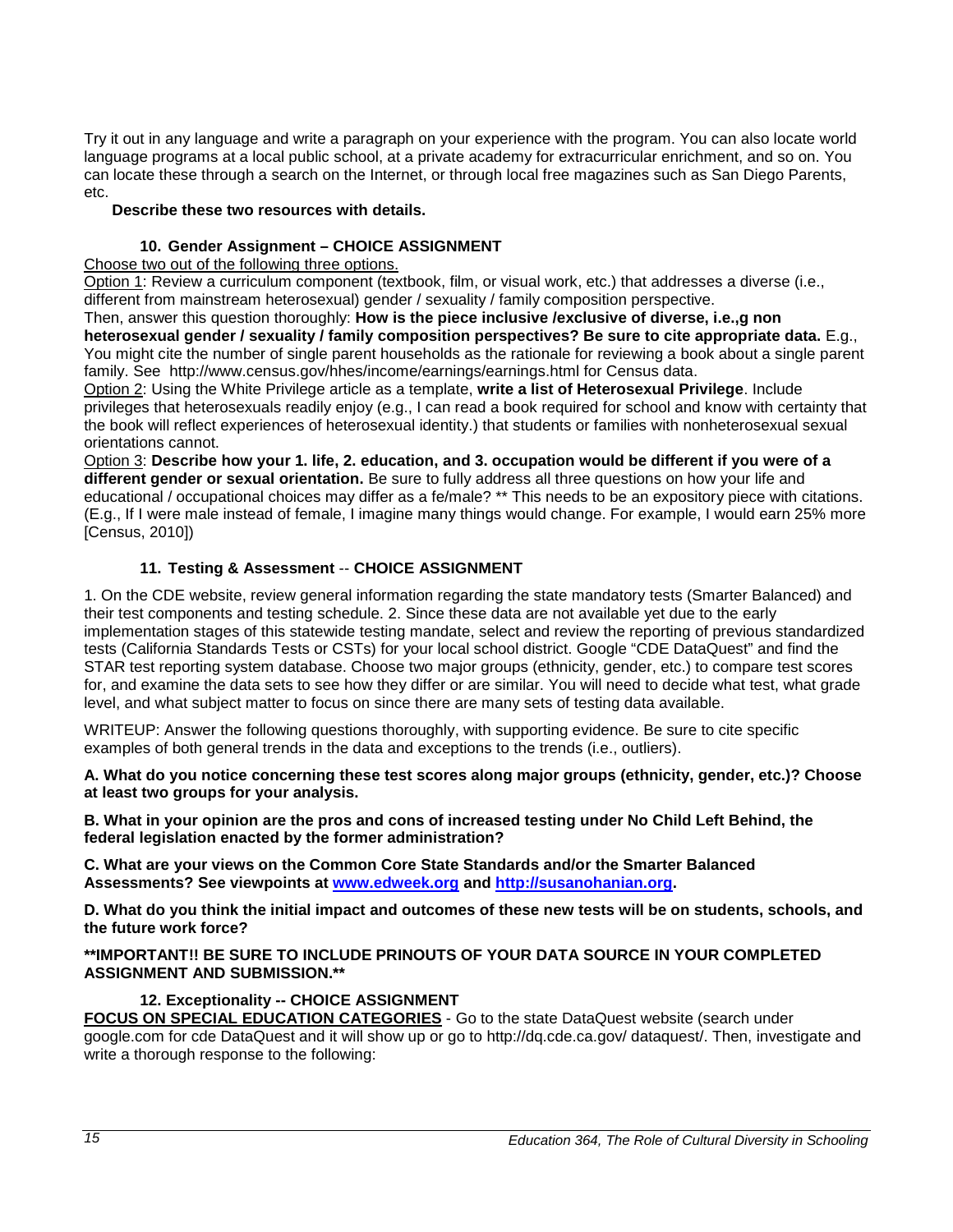**1. What categories of special education services are there? Read the various categories of services and consider the following questions. You can also refer to the How Difficult Can This Be? FAT City video for disability categories.** 

**2. What do you think are some pros and cons of mainstreaming (placing students of special education in mainstream classes)?** 

**3. Have you seen any mainstreaming firsthand? What kind of anti-bias education issues might be necessary for both the mainstream students and the students receiving special education services for mainstreaming to be successful?** 

**4. The state has data on special education and ethnicity. Click on this category. Then answer these two questions. 4a. What do you notice about the proportion of particular ethnicities in special education services relative to the proportion of these ethnicities in the general student population? In other words, which groups are "overrepresented"? 4b. Why might these groups be overrepresented?** 

**5. Review two different resources for children with special needs. For each item reviewed, include a full annotated bibliography entry.** Here are a couple of links to help you with the formatting of an annotated bibliography:

<https://owl.english.purdue.edu/owl/resource/614/02/> https://www.e-education.psu.edu/styleforstudents/c6\_p7.html

Here are some samples of resources. You can review these or find your own.

Front of the Class - Front of the Class is a 2008 American drama film based on the book by Brad Cohen, Front of the Class: How Tourette Syndrome Made Me the Teacher I Never Had, co-authored by Lisa Wysocky.

Sam and Me – A book about how siblings with and without Autism relate to one another. <http://www.amazon.com/Sam-And-Me-Dorothy-Potash/dp/1477255850>

#### **\*\*IMPORTANT!! BE SURE TO INCLUDE YOUR DATA SOURCE IN YOUR COMPLETED ASSIGNMENT AND SUBMISSION.\*\* BE SURE TO GIVE SPECIFIC EXAMPLES FROM BOTH THE DATA AND FROM THE READINGS.**

#### **13. Gifted Education -- CHOICE ASSIGNMENT**

**First, write an outline (preferably in PowerPoint) for one of the articles you read this week on gifted education**. A minimum of 5 major points are required for the outline. Then, for each major point in your outline, give an example from any of your collection of readings on gifted education or real life experience (e.g., different methods used to assess students for gifted programs, an innovative approach to identifying and supporting gifted students you have seen, etc.)

Be sure to include the full reference for the article you choose to outline, including the author, year of publication, and title of the article. Also be sure to use full citations (author/source, year, location) for other supporting examples and school practices, etc.

Next, explore a) California Association for the Gifted website (www.cagifted.org) and b) any aspect of gifted education in your local school district / district of choice, and try to answer the following questions through your research. **BE SURE TO GIVE SPECIFIC EXAMPLES FROM BOTH THE RESEARCH / DATA AND FROM THE READINGS.**

A. How are gifted students identified?

B. What kind of programs are offered?

C. Who is enrolled in these programs? (Consider gender and racial/ethnic and class variables.)

D. How are they evaluated for continued program participation?

#### **BE SURE TO GIVE SPECIFIC EXAMPLES FROM BOTH THE DATA AND FROM THE READINGS.**

#### **14. Public Policy and School Policy -- CHOICE ASSIGNMENT**

SENATE BILL 1174 – A Living Social Justice and Equity Issue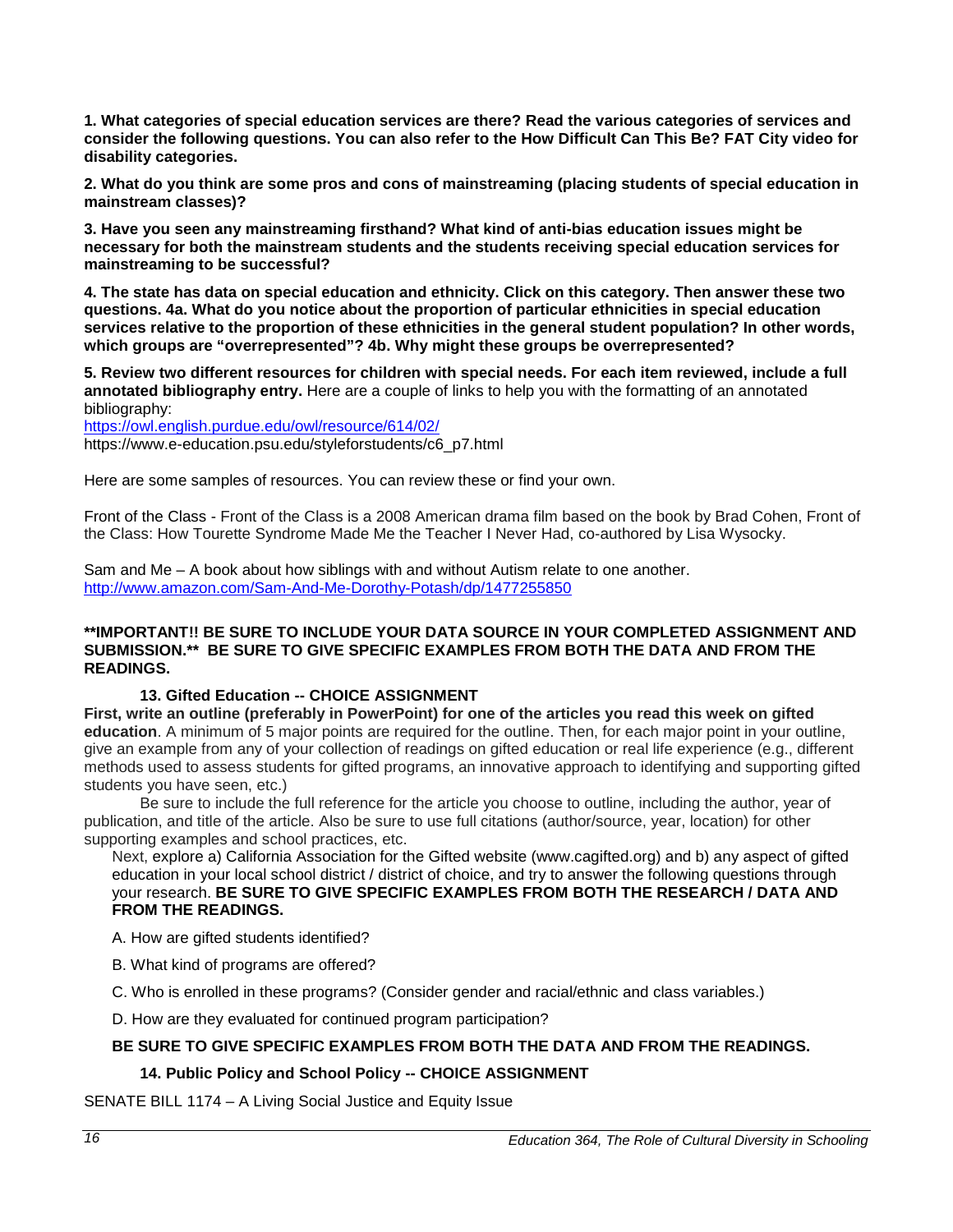OVERVIEW: This assignment provides an opportunity to analyze a living document that seeks to update the current language policy for California's 1,000 school districts. It was signed by the Governor in September 2014 and will go on the ballot for the public vote in November 2016.

DIRECTIONS: Choose three sections or quotes from the text. Analyze each section or quote by connecting it to the readings on Programs for English Learners (NCELA, San Diego County Office of Ed / World Languages, Krashen & McField, McField), The Bilingual Education Debate (Krashen's book, Condemned Without a Trial) and Language Policy (Proposition 227). This activity is similar to the class activity for Proposition 227.

NOTE: Be sure to use the Generic Checklist and Assignment Rubric, and APA Cheat Sheet to make sure your work is ready for submission.

#### **15. Language Education Debate – CHOICE ASSIGNMENT**

OVERVIEW: This assignment provides an opportunity to analyze the intersection of public policy and school policy by examining Proposition 227, which is the proposition passed by voters in 1998 and currently governing language education policy for California's 1,000 school districts.

DIRECTIONS: Choose three sections or quotes from the text of Proposition 227. Analyze each section or quote by connecting it to the book, *Bogus Arguments Against Bilingual Education* by Krashen. Optional: You may also include 1 – 2 references to other articles on Programs for English Learners (NCELA, San Diego County Office of Ed / World Languages, Krashen & McField, McField).

NOTE: Be sure to use the Generic Checklist and Assignment Rubric, and APA Cheat Sheet to make sure your work is ready for submission.

#### **16. Multiple Intelligences** -- **CHOICE ASSIGNMENT**

#### **A. Watch the film, "Ho w are Kids Smart?"**

B. Take the short questionnaire, "Where Does Your True Intelligence Lie?" and review the reference sheets on "7 Ways of Knowing and "40 Multi-Intelligence Ways…"

Then, **write a response** to the following three questions:

#### **i. How would you define intelligence?**

**ii. How do you think schools ought to cultivate children's intelligence(s)?** 

#### **iii. What are some factors, as well as possibilities and limitations, in cultivating multiple intelligences in the public schools?**

#### **17. Identifying Social Justice and Equity In Public Schools -- REQUIRED Suggested length: 2 pages**

A. ASSIGNMENT DESCRIPTION

In this assignment, you will locate a school or an assignment that advances social justice and equity as articulated in Teaching Performance Expectation 15. Then, you will carefully articulate how the school or assignment you chose advances social justice and equity.

#### B. ASSIGNMENT DIRECTIONS AND CHECKLIST

\_\_\_\_ FIRST, review the language regarding TPE 15 in the syllabus (p. 2 and also copied and pasted below). THEN, locate a school or an assignment that seeks to advance social justice and equity, i.e., aims to present **pluralistic and divergent perspectives** or **provide equitable outcomes for students from different linguistic, cultural, and social economic backgrounds**.

NEXT, carefully and explicitly write about HOW or IN WHAT WAY(S) the school or assignment you chose advances TPE 15.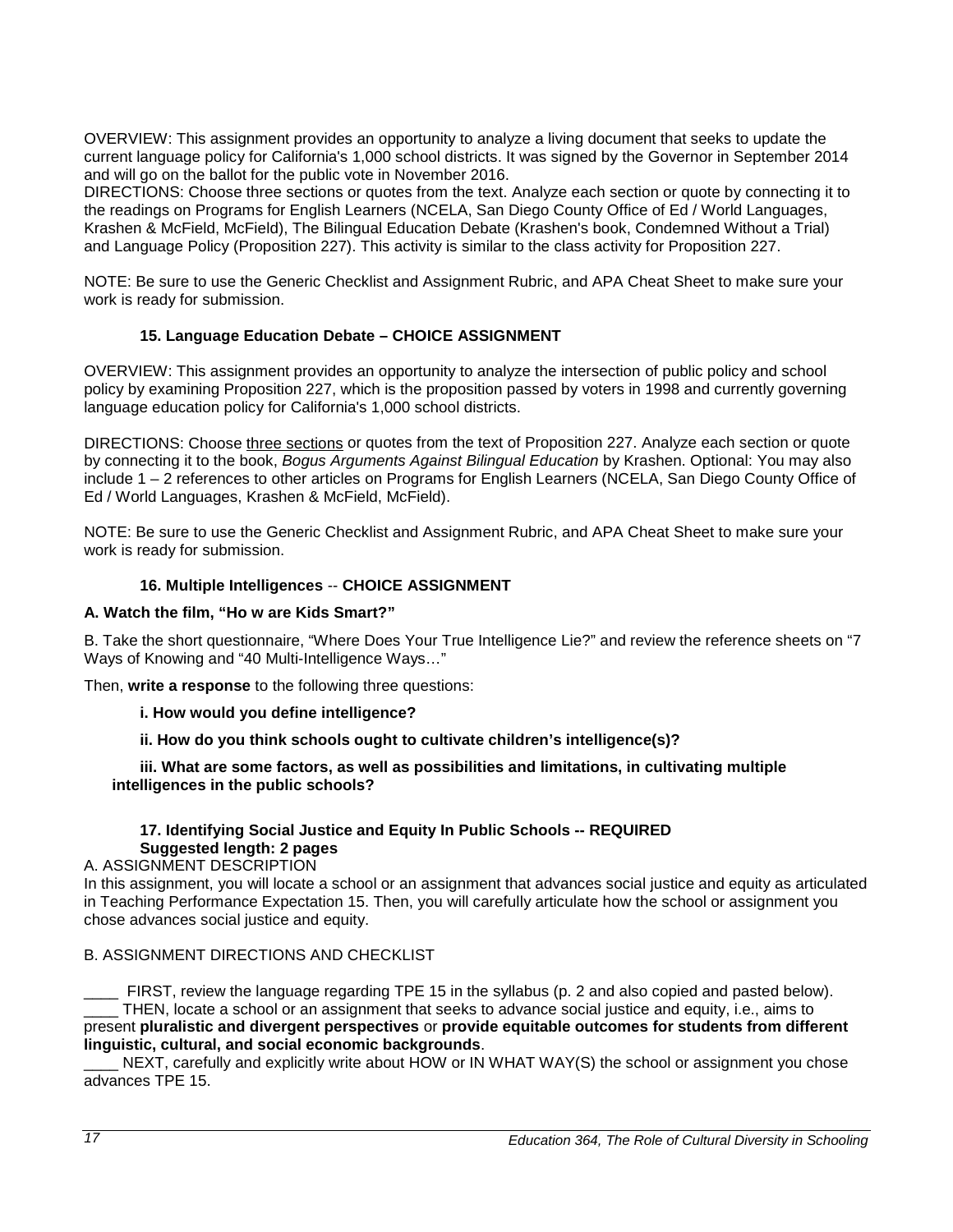BE SURE TO directly CITE and QUOTE language from the syllabus for Education 364 syllabus in your writeup.

ALSO BE SURE TO USE APA6 TO CITE the SOURCES you used such as the course syllabus (for the TPE 15 language), the URL for the school description, the source of the assignment you chose, and so on. Proper reference formatting for the course syllabus can be found on p. 4 of the APA 6 CHEAT SHEET.

BE SURE TO PROOFREAD your paper to ensure that you addressed each step of the assignment; as well as addressed grammar, formatting, and other technical aspects of the paper.

BE SURE THE PAPER IS PRINTED IN 14-POINT FONT so that the instructor can read your work.

Notice that through this assignment, you will demonstrate the ability "**to identify issues of social justice and equity in the classroom and apply appropriate instructional strategies to ensure equal outcomes for diverse students**" (TPE 15).

C. ASSIGNMENT CHECKLIST

Review each step of the assignment above. Place a check mark on the in front of each step that you completed thoroughly.

#### D. SAMPLE SCHOOL RESPONSE (see course website for this file)

Berkeley High School seeks to "**provide equitable outcomes for students from different linguistic, cultural, and social economic backgrounds"** (CSU San Marcos, 2015, p. 2) by providing a broad range of programs and opportunities for students of diverse backgrounds. The learning communities of

Academic Choice, Arts and Humanities Academy, Academy of Medicine and Public Service, Berkeley International High School, Communication Arts and Sciences, Green Academy, and the Berkeley Independent Study Program are all coherent, theme-based or industry-based programs of study that seek to engage and challenge a broad spectrum of students with diverse backgrounds and goals. [Continue to highlight one or two more aspects of the high school that aim to advance equity. It is also a great idea to cite your readings such as Nieto & Bode, Persell, or any of the Spring chapters, for example.]

E. SAMPLE ASSIGNMENT RESPONSE (see course website for this file)

The Columbus Day assignment directly advances "**pluralistic and divergent perspectives**" (CSU San Marcos, 2014, p. 2) regarding the federal Columbus Day holiday. The assignment asks students to critically examine the holiday and its multiple dimensions by analyzing seven different sources and perspectives about the holiday, such as its history, its fallacies, perspectives left out of the celebrated holiday, and its future. By completing this assignment, students learn about, evaluate, synthesize, and ultimately come to a decision about a national holiday that necessarily encompasses and represents multiple perspectives and facets of U.S. history. The assignment "**identif[ies] an issue of social justice and (in)equity in public schools**" (CSU San Marcos, 2015, p. 2) and provides students with an opportunity to address a salient, modern day policy for a living and evolving democracy. Moreover, the assignment prepares students to participate as a citizen of this grand U.S. of A that thrives on shared governance by the people and for the people.

#### SAMPLE LIST OF REFERENCES

CSU San Marcos. (2015). Education 364: The role of cultural diversity in schooling (Course Syllabus). San

#### Marcos: Author.

[Nieto & Bode, 2008; Persell, C., 2007; Spring, 2009 or other sources here]

F. TPE 15 LANGUAGE FROM THE COURSE SYLLABUS FOR EDUCATION 364 (2015, p. 2)

### **Students completing EDUC 364 will be able to demonstrate developing competencies in TPE 15: Social Justice and Equity (SJE) including**

**a. identify issues of social justice and (in)equity in public schools (including curricular, pedagogical and structural issues)**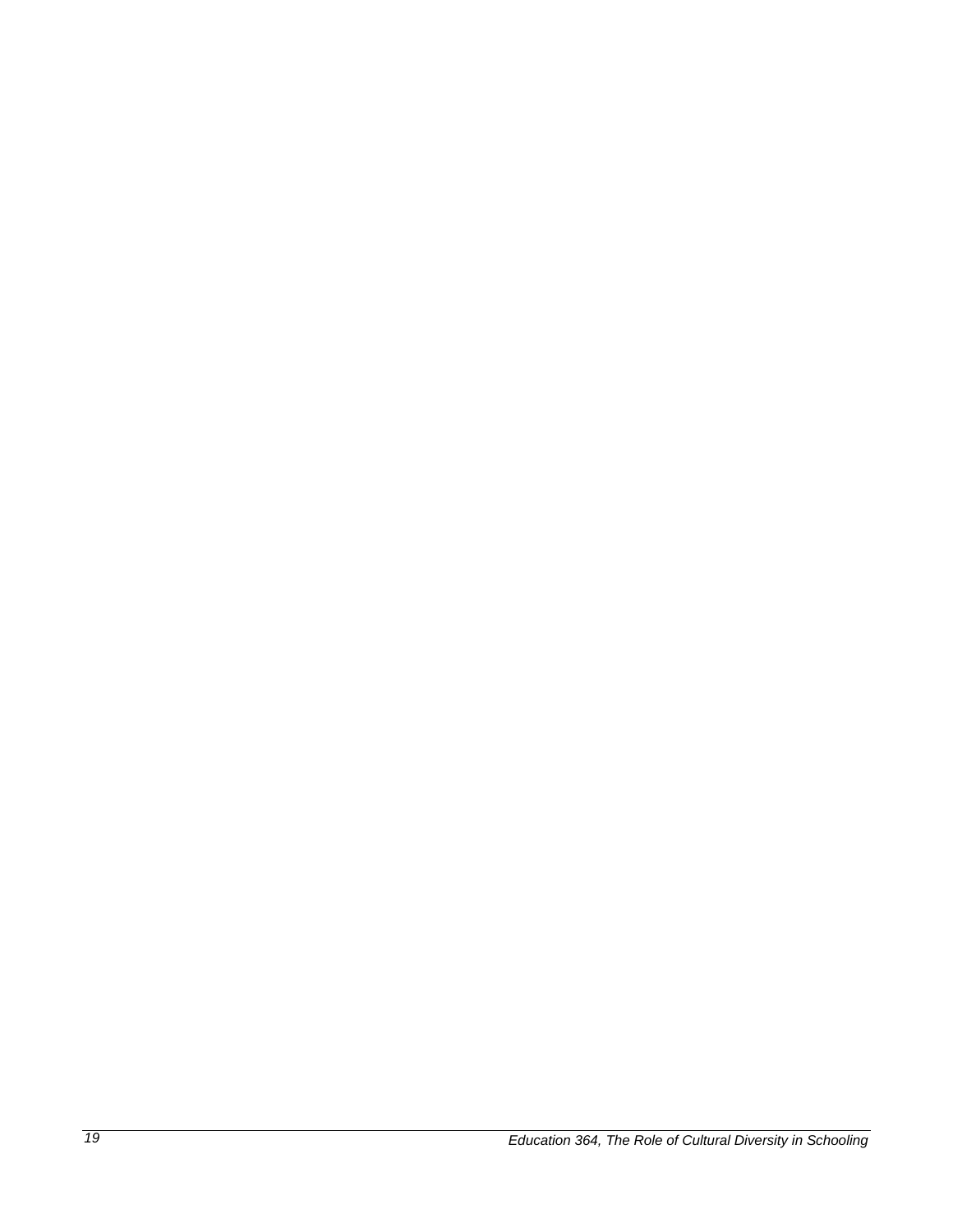The following TPE is addressed in this course: **TPE 15: Social Justice and Equity**. Teacher candidates will be able **to identify issues of social justice and equity in the classroom and apply appropriate instructional strategies to ensure equal outcomes for diverse students**. They will be familiar with ideas, definitions, and major theorists in the fields of multicultural education, social reconstruction, and democratic education. **Pluralism and divergent perspectives** on educating students will be the foundation of designing effective lessons and instructional practices for diverse students. Candidates will understand when and how to collaborate with others, especially curriculum specialists, community leaders, and parents on preparing relevant and **appropriate instructional activities, curricular units, and school structures that would provide equitable outcomes for students from different linguistic, cultural, and social economic backgrounds**.

#### **18. Reflection on Personal History Narrative. Suggested length**: **3 pages**

Consider your first reflective narrative from the beginning of the semester. Are there any changes you would make to the story? Have you remembered or reinterpreted particular events throughout this semester, or have particular events taken place since the beginning of the term that have led you to reflect on some critical themes in this course? In what ways have your voice and perspective changed? Sometimes, the changes will be subtle, as in choosing to use the terms Asian American or Latino rather than Oriental or Hispanic for specific purposes. Or, the changes may be dramatic. In this assignment, you will document your new reflections concerning your personal narrative, as a result of having critically examined the major issues covered in this course.

#### *\*\*\*The narrative needs to DIRECTLY ADDRESS AND QUOTE TPE 15, Social Justice and Equity. See first part of this syllabus for more info on TPE 15.\*\*\**

#### **19. Outcome Assessment**.

**Suggested length: 4 - 5 pages**

**Describe the following. \*\*\*YOU NEED TO DIRECTLY** *ADDRESS AND QUOTE TPE 15, Social Justice and Equity.*

- A. A select few of the most important things you learned in this class;
- B. How you knew you were learning something of significance (assessing your own learning cite specific readings, discussions, films, activities, community activities, etc.);
- C. How this will shape your attitudes and demonstrated behaviors as a teacher or in future intercultural interaction;

i.e., how you will demonstrate overall "cultural competence" (as this definition is developed in class). Grading emphasis will be placed on your ability to articulate the select topics of your choice, the depth of reflective analysis, your description of how you knew what you were learning (specific examples from the course: cognitive – facts, knowledge bases, content areas; behavioral – speech and actions; and affective – attitudes), and the connections you make between the topics and plans for your future growth and professional practice.

## **Other Possible Assignments – Extra Credit or Makeup Work for Emergencies or Catastrophes**

### **Only**

**Check with the professor re: doing any of the following as an Extra Credit or Makeup Assignment:** Each option is worth about 25 points. The actual points awarded depends on the quality of the extra credit work submitted

**Community event or hot topic reviews:** Write a critical response to a political / educational hot topic (with approval from the instructor) or a community event you participated in, or provide a video/visual of the event with a brief analysis.

**Article reviews:** Write a critical response to three current articles related to one topic of your interest covered in this course. This task should fully *augment* your learning about this topic. e.g., Gifted education, DREAM Act, etc.

**Focus on White Privilege**: Update the following information from *What White (Male) Privilege?* by Sue, D. W. (2003). *Overcoming our racism: The journey to liberation*. San Francisco: Jossey-Bass with current data, preferably 2013 or more current data. (List A.)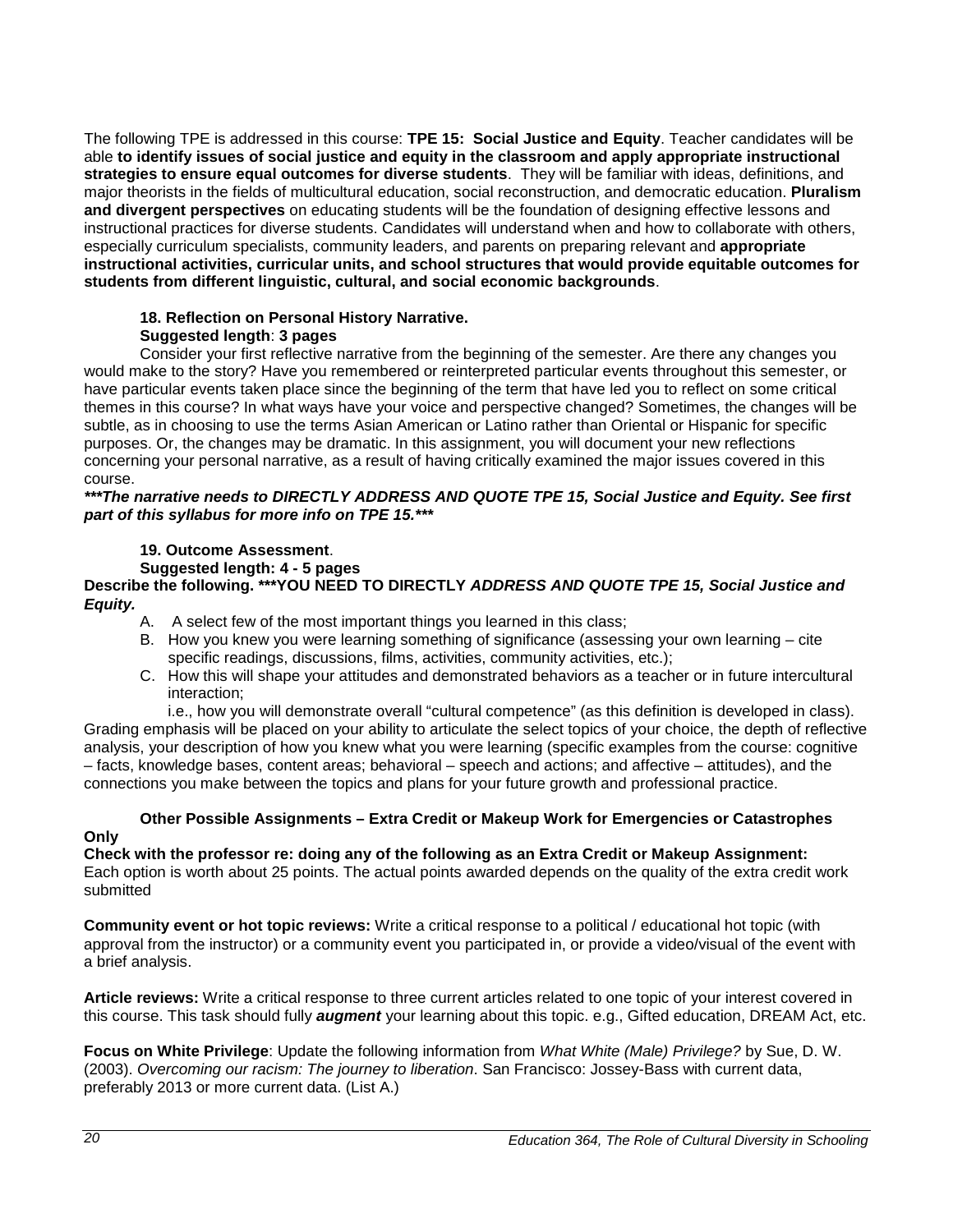In the post-Civil Rights era, White American males constitute

- 33% of the U.S. population, but comprise about
- 80% of tenured positions in higher education;
- 92% of executives or similar CEO-level positions in Forbes 400 companies;
- 80% of the U.S. House of Representatives;
- 84% of the U.S. Senate;
- 99% of owners of sports teams; and
- 100% of U.S. Presidents.

Then, compile a second corresponding list for Whites (both male and female) (List B). *Be sure to cite your sources for both List A and List B.* Both lists need to be crafted using PowerPoint.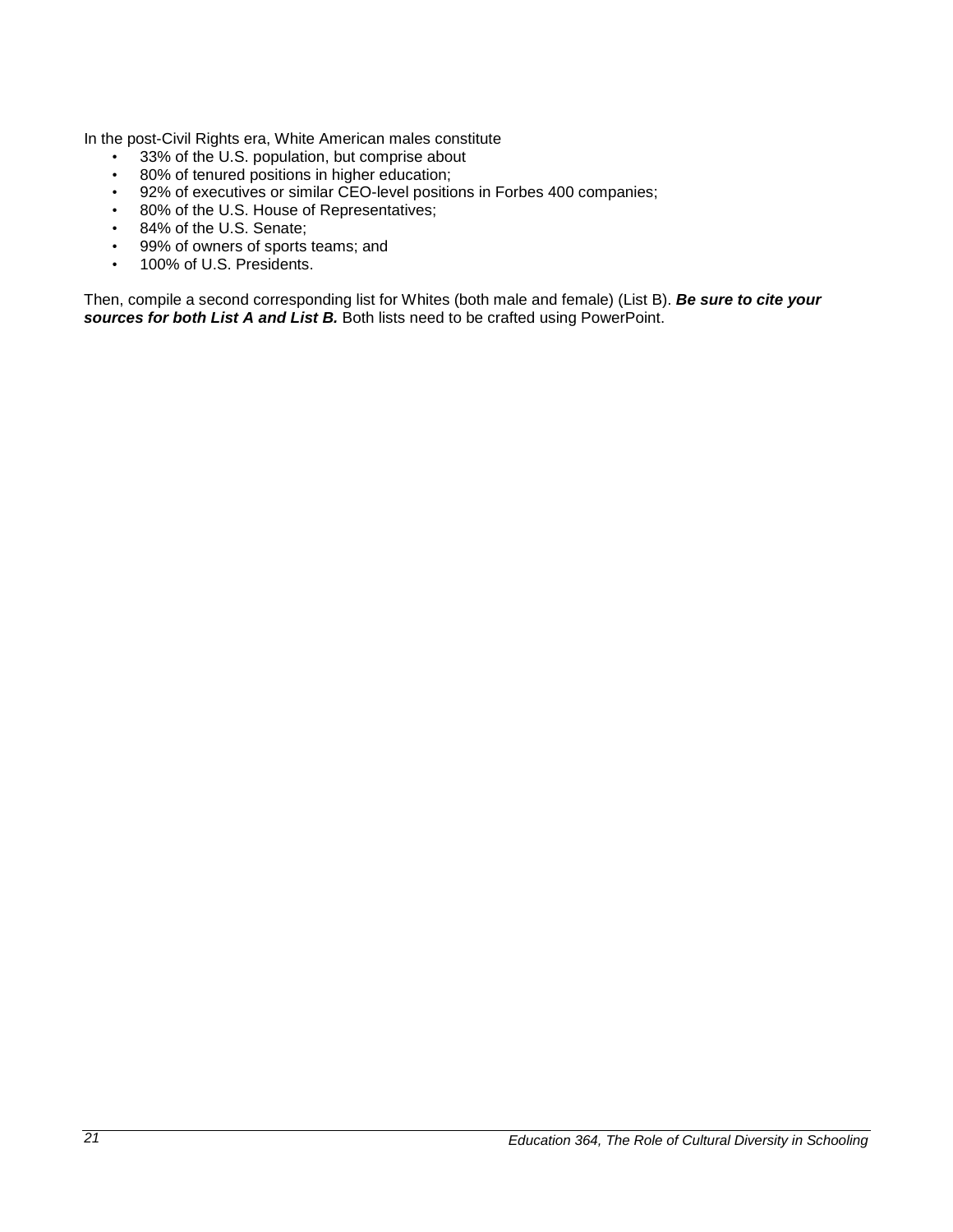### **LIST OF ASSIGNMENTS AND CHECKLIST**

#### **A.K.A. What is my grade in this class? SEE GRADE DESCRIPTORS IN THIS SYLLABUS**

<span id="page-21-0"></span>Name Course/Section

\_\_\_\_\_\_\_\_\_\_\_\_\_\_\_\_\_\_\_\_\_\_\_\_\_\_\_\_\_

**1. A. Attendance & Participation – SEE ATTENDANCE POLICY ABOVE \_\_\_\_\_ 120 points Attendance at every session, along with active, engaged, reflective, respectful discussion, is required and expected. (See section on the Attendance Policy for information on consequences of absences.)**  I have attended /15 sessions total, including in-class and online sessions. For online / independent sessions, I have submitted activity files on time. The online / independent tasks are thoughtful and well done and are worthy of full credit.

#### **Ongoing Digital Concept Map Responses and Reading Progress Reports are required.**

#### **REQUIRED ASSIGNMENTS**

|                             | 1. B. Digital Concept Map Responses                                                                                                                                          | $8 \times 10 = 80$ points   |
|-----------------------------|------------------------------------------------------------------------------------------------------------------------------------------------------------------------------|-----------------------------|
|                             | (DUE UPON COMPLETION IN CLASS)                                                                                                                                               |                             |
|                             | 2. Reading Progress Reports (DUE WEDS 12 @ 10 points ea)                                                                                                                     | $12 \times 10 = 120$ points |
| 3.                          | Self-Evaluation (Beginning & End of semester)                                                                                                                                | $/20 + 20$ points           |
| 4.                          | <b>Personal History Narrative</b>                                                                                                                                            | /50 points                  |
| 5.                          | Family Tree Map Assignment                                                                                                                                                   | /60 points                  |
| 6.                          | <b>ONLINE / INDEPENDENT Task: Native Americans</b>                                                                                                                           | /25 points                  |
| 7.                          | ONLINE / INDEPENDENT Task: Religion Map & Video                                                                                                                              | /25 points                  |
| 8.                          | Class: CBEDS/Dataquest                                                                                                                                                       | /50 points                  |
|                             | <b>CHOOSE ONE CHOICE ASSIGNMENT FROM BELOW</b>                                                                                                                               | /50 points                  |
|                             | 9. World Languages Assignment (CHOICE)                                                                                                                                       |                             |
| 10.                         | Gender Assignment (CHOICE)                                                                                                                                                   |                             |
| 11.                         | Testing and Assessment Assignment (CHOICE)                                                                                                                                   |                             |
| 12.                         | Exceptionality Assignment (CHOICE)                                                                                                                                           |                             |
| 13.                         | Gifted Education (CHOICE)                                                                                                                                                    |                             |
| 14.                         | Public Policy and School Policy (CHOICE)                                                                                                                                     |                             |
| 15.                         | Language Education Debate (CHOICE)                                                                                                                                           |                             |
| 16.                         | Multiple Intelligences (CHOICE)                                                                                                                                              |                             |
| <b>REQUIRED ASSIGNMENTS</b> |                                                                                                                                                                              |                             |
| 17.                         | Identifying Social Justice and Equity In Public Schools                                                                                                                      | /35 points                  |
| 18.                         | <b>Reflection on Personal Narrative</b>                                                                                                                                      | /35 points                  |
| 19.                         | <b>Outcome Assessment</b>                                                                                                                                                    | /100 points                 |
|                             | TOTAL POINTS: I HAVE EARNED ____ 800 TOTAL POSSIBLE POINTS<br>I WILL LIKELY RECEIVE A(N)<br>(WRITE IN POSSIBLE / LIKELY LETTER GRADE IN THE<br><b>BLANK) IN THIS COURSE.</b> |                             |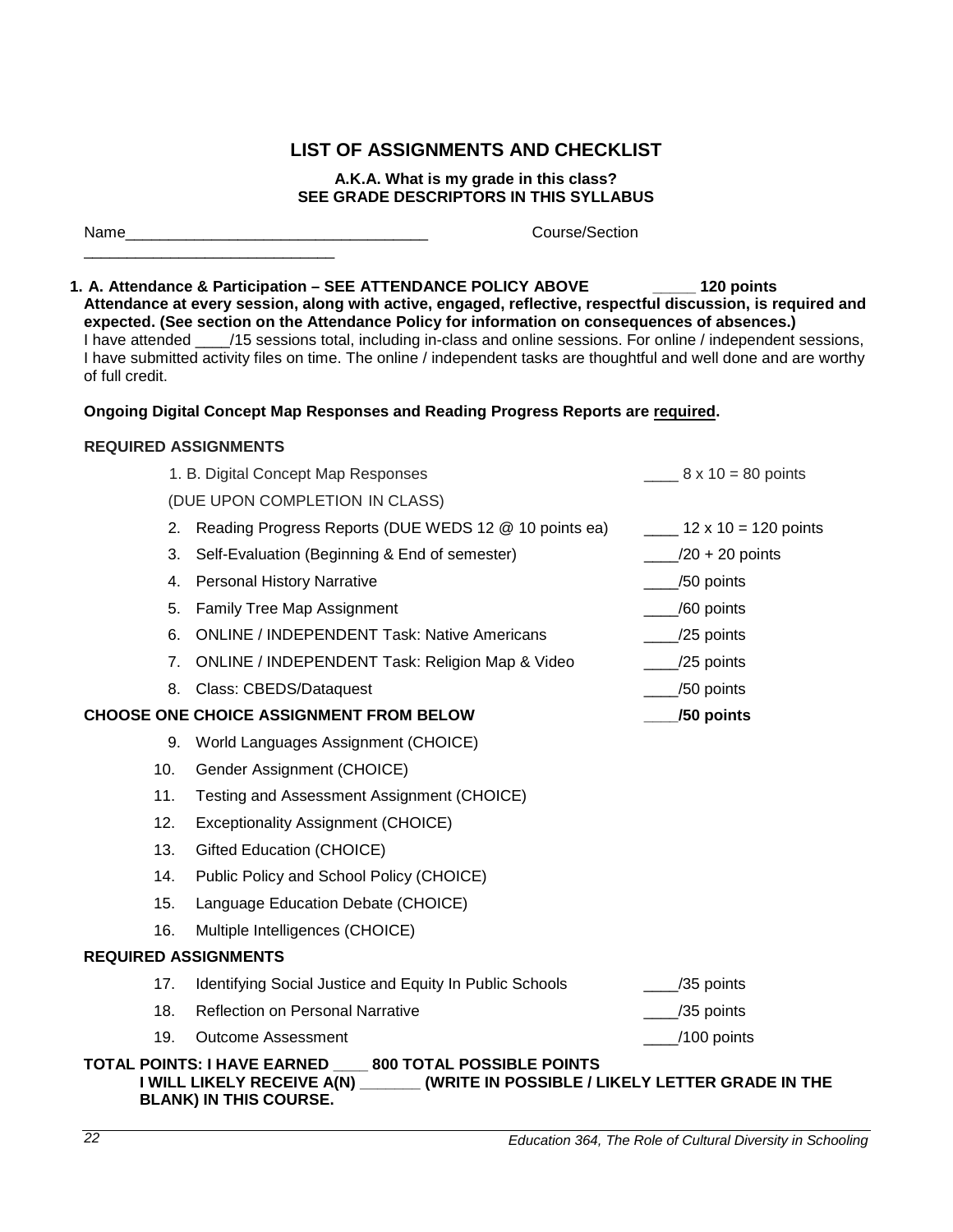## **ASSESSMENT RUBRIC/ GRADE DESCRIPTORS**

<span id="page-22-0"></span>**A=Exceeds Expectations:** The student consistently prepares, participates and performs in an **exemplary** manner. Each assignment reflects in-depth exploration and reflection based on readings and other class materials, and observations, as appropriate. All work is submitted in a professional manner using APA style when appropriate. Professional and responsible behavior, including timely attendance and submission of assignments, are practiced in a consistent manner.

**B=Adequately Meets Expectations**: The student meets outcomes expectations in a **satisfactory** manner. Each assignment reflects in-depth exploration and reflection based on readings and other class materials, and observations, as appropriate. Generally, work is submitted in a professional manner using APA style when appropriate. Most of the time, professional and responsible behavior, including timely attendance and submission of assignments, are practiced in a consistent manner.

**C=Minimal Performance:** The student's skills are weak and do not meet expectations. Each assignment is based upon opinion rather than research, theory, and best practices. Reflection is shallow. Assignments are submitted without organization, careful proofreading, or use of APA style.

**"D" or "F" students** fail to meet the minimum requirements of a "C." The student needs a great deal of guidance. The student is consistently late with work and/or has not met minimum classroom attendance requirements.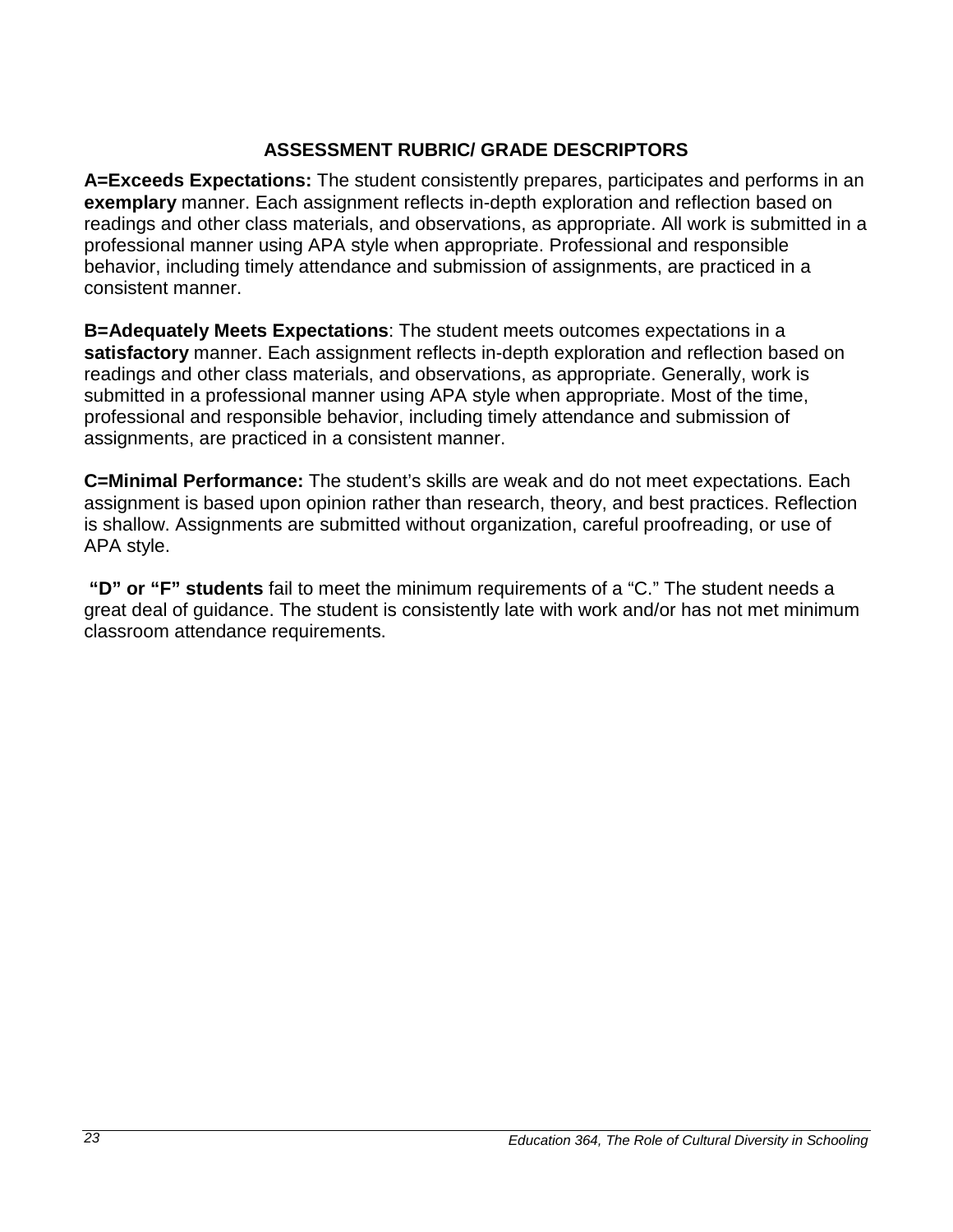## **SCHEDULE/COURSE OUTLINE**

### **\*\*Note: I reserve the right to modify all course readings and assignments.\*\***

<span id="page-23-0"></span>

| Date             | now. I issue ve the right to moun y an obaise readings and assignments.<br>Topic -- Covered IN Class (either face-to-face or online class sessions)<br>* Denotes key articles for the session                                                                                                                                                                                                                                                                                                                                                                                                                                                                                                                                                                                        | Notes /<br><b>Questions /</b> |
|------------------|--------------------------------------------------------------------------------------------------------------------------------------------------------------------------------------------------------------------------------------------------------------------------------------------------------------------------------------------------------------------------------------------------------------------------------------------------------------------------------------------------------------------------------------------------------------------------------------------------------------------------------------------------------------------------------------------------------------------------------------------------------------------------------------|-------------------------------|
|                  | ** VIDEOS are available on the course website at cc.csusm.edu                                                                                                                                                                                                                                                                                                                                                                                                                                                                                                                                                                                                                                                                                                                        | <b>To-do List</b>             |
| Session 1<br>9/2 | <b>TOPIC: Intro to Educ 364</b><br>Introduction to course, required books and assignments<br>overview.<br>Introductions, Survey.<br>Begin Self-evaluation.                                                                                                                                                                                                                                                                                                                                                                                                                                                                                                                                                                                                                           |                               |
| Session 2<br>9/9 | <b>TOPIC: Intro to Culture</b><br>What is culture? Cultural diversity in the U.S. and California,<br>changing demographics.<br>READER: Vedantam: Why Everyone You Know Thinks the Same<br>as You<br><b>READER: Boyd: First Empty Your Cup</b><br>READER: U.S. Census Bureau: Population Distribution and<br>Change: 2000 to 2010<br>READER: U.S. Census Bureau: State and County Quickfacts:<br>2010<br><b>TOPIC: Implications of Culture on Schooling How does</b><br>culture inform education?<br>READER: *Nieto & Bode: Culture, Identity and Learning. (pp.<br>169-227).<br><b>READER: *Ogbu: Understanding Cultural Diversity</b><br><b>TOPIC: Writing Resources</b><br>1. APA6 Cheat Sheet<br>2. Rubric<br>3. Assignment Checklist<br><b>DUE: Self-Evaluations - Beginning</b> |                               |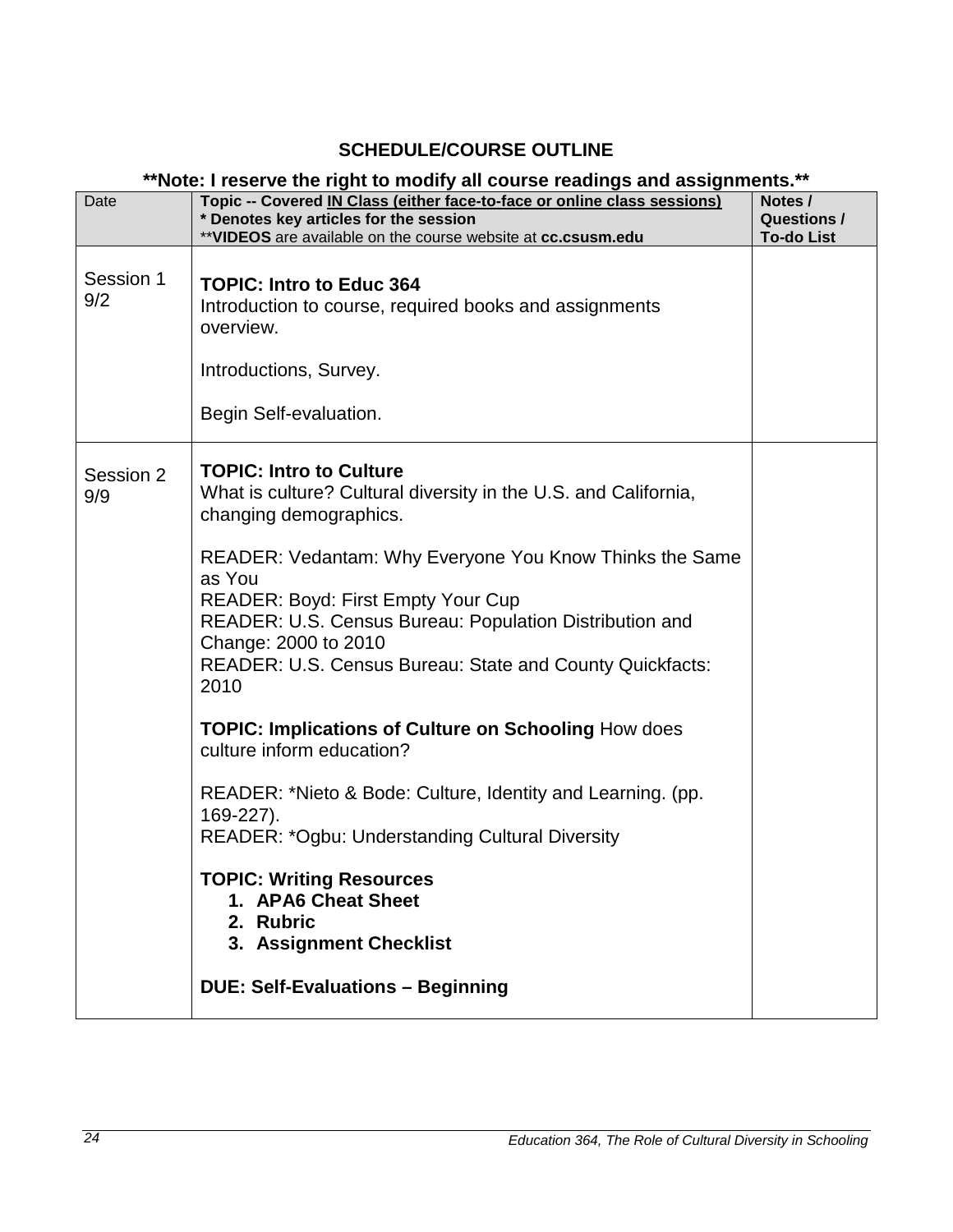| Date                                               | Topic -- Covered IN Class (either face-to-face or online class sessions)<br>* Denotes key articles for the session<br>** VIDEOS are available on the course website at cc.csusm.edu                                                                                                                                                                                                                                                                                                                                                                                                                                                                                                                                                                       | Notes /<br><b>Questions /</b><br><b>To-do List</b> |
|----------------------------------------------------|-----------------------------------------------------------------------------------------------------------------------------------------------------------------------------------------------------------------------------------------------------------------------------------------------------------------------------------------------------------------------------------------------------------------------------------------------------------------------------------------------------------------------------------------------------------------------------------------------------------------------------------------------------------------------------------------------------------------------------------------------------------|----------------------------------------------------|
| Session 3<br>9/16                                  | <b>TOPIC: Personal / Cultural Identity</b><br>READER: Table 7.1: External & Internal Ethnic Identity and Their<br><b>Respective Components</b><br>*READER: *Nieto & Bode: Terminology (Race & Other Cultural<br>Terminology)<br>READER: Lelyveld: Growing Up, Growing Apart<br>READER: *Nieto & Bode: David Weiss (An Adopted Student's<br>View)<br><b>OPTIONAL: Bring in 3 things that represent you.</b><br>IN CLASS: What's in a name? activity<br>What represents YOU? (Name, life philosophy, stage / goal in<br>education, etc.)                                                                                                                                                                                                                    |                                                    |
|                                                    | <b>TOPIC: Identity Models</b><br>VIDEO: Introduction to Ethnic/Racial Identity Development for<br><b>Young Adults</b>                                                                                                                                                                                                                                                                                                                                                                                                                                                                                                                                                                                                                                     |                                                    |
| Session 4<br>9/23<br><b>ONLINE</b><br><b>CLASS</b> | <b>TOPIC: History of Native Americans in the U.S.</b><br>BOOK: *Spring, Ch 2 Native Americans<br>READER: McKenna, ERIC, Winona LaDuke articles<br>VIDEO - Smoke Signals OR In the White Man's Image<br><b>Complete Native Americans Assignment - Be sure to include</b><br>references to the readings and film you viewed!<br><b>TOPIC: Religion</b><br>READER: *Lippy chapter in Banks and Banks book<br><b>READER: *Hamilton</b><br>[ENRICHMENT: Bremer: My Accidental Jihad]<br>VIDEO - Mormons OR Islam Today OR Inside Islam OR film of<br>choice on a religion different from your own<br><b>Complete Religion Assignment - Be sure to include</b><br>references to the readings and film you viewed!<br>TOPIC: PREVIEW FAMILY TREE AND YOUR CHOICE |                                                    |
|                                                    | <b>ASSIGNMENT -- ANY QUESTIONS?</b>                                                                                                                                                                                                                                                                                                                                                                                                                                                                                                                                                                                                                                                                                                                       |                                                    |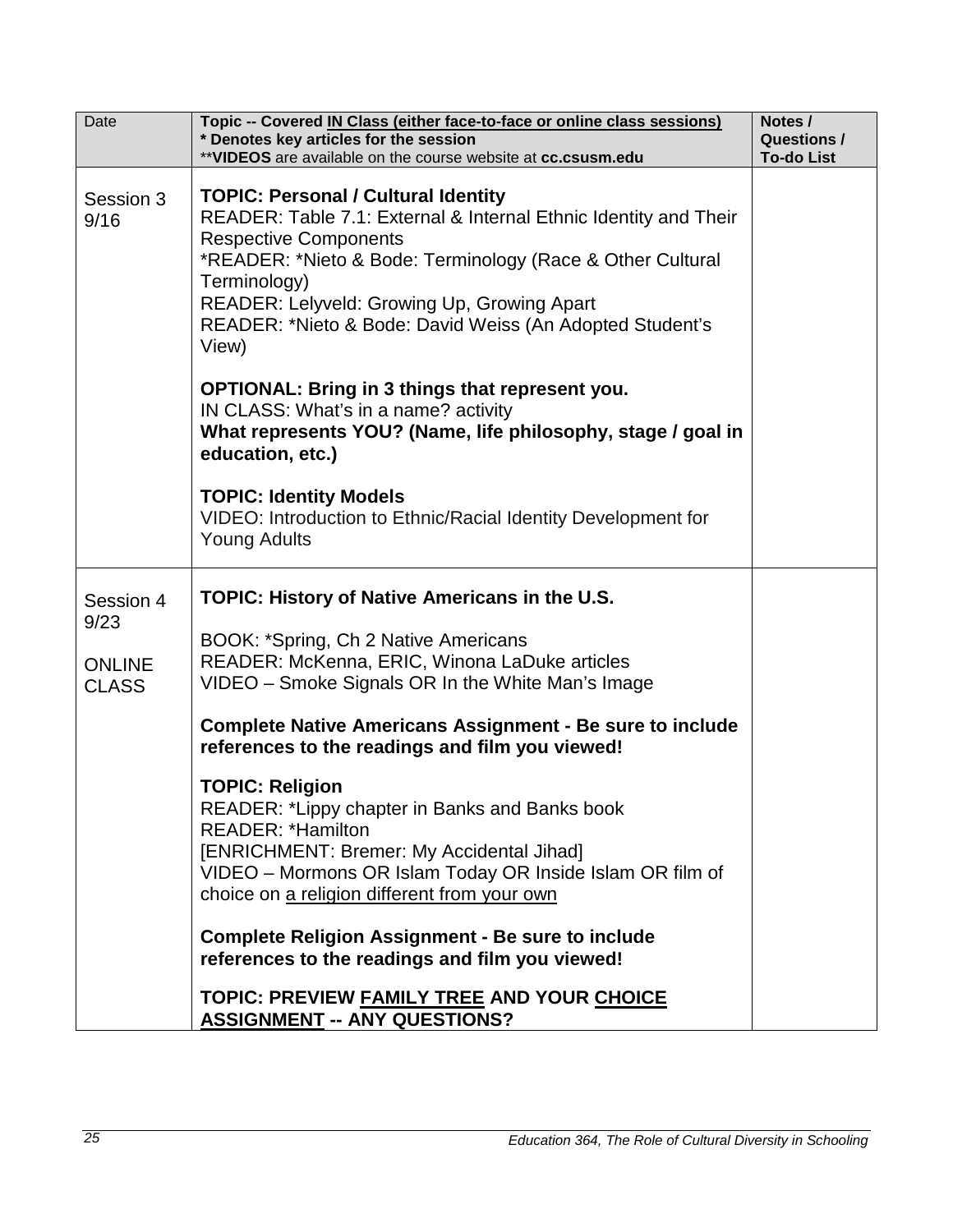| Date              | Topic -- Covered IN Class (either face-to-face or online class sessions)<br>* Denotes key articles for the session<br>** VIDEOS are available on the course website at cc.csusm.edu                                                                                                                                                                                                                                                                                                               | Notes /<br><b>Questions /</b><br><b>To-do List</b> |
|-------------------|---------------------------------------------------------------------------------------------------------------------------------------------------------------------------------------------------------------------------------------------------------------------------------------------------------------------------------------------------------------------------------------------------------------------------------------------------------------------------------------------------|----------------------------------------------------|
| Session 5<br>9/30 | <b>TOPIC: History of Anglo-Americans in the U.S. and White</b><br><b>Ethnics</b><br>BOOK: *Spring, Ch. 1 Anglo-Americans<br>VIDEO - The Irish in America<br>TOPIC: History of African Americans in the U.S.<br>BOOK: *Spring, Ch. 3 African Americans<br>[ENRICHMENT: VIDEO - Akeelah and the Bee]<br><b>DUE: Personal History Narrative</b>                                                                                                                                                      |                                                    |
| Session 6<br>10/7 | <b>TOPIC: Race &amp; Ethnicity, Part I</b><br><b>READER: *Loewen</b><br><b>READER: Lindsay</b><br>READER: *Nieto & Bode. (2008). Racism, discrimination, and<br>expectations of student achievement. (pp. 65-91).<br>VIDEO (IN CLASS): Race: The Power of an Illusion<br>The allele(s) $\Box$ of race ( $\Box$ definition – any of the alternative forms<br>of a gene that may occur at a given locus; e.g., different genes or<br>different expressions of a gene; e.g., genotype vs. phenotype) |                                                    |
|                   | <b>TOPIC: Race &amp; Ethnicity, Part II</b><br>READER: *Gay: Preparing for Culturally Responsive Teaching<br>SYLLABUS: TPE 15: Social Justice and Equity<br><b>DUE: Native Americans and Religion Assignments</b><br>completed above                                                                                                                                                                                                                                                              |                                                    |
|                   | <b>DUE: Family Tree Assignment</b>                                                                                                                                                                                                                                                                                                                                                                                                                                                                |                                                    |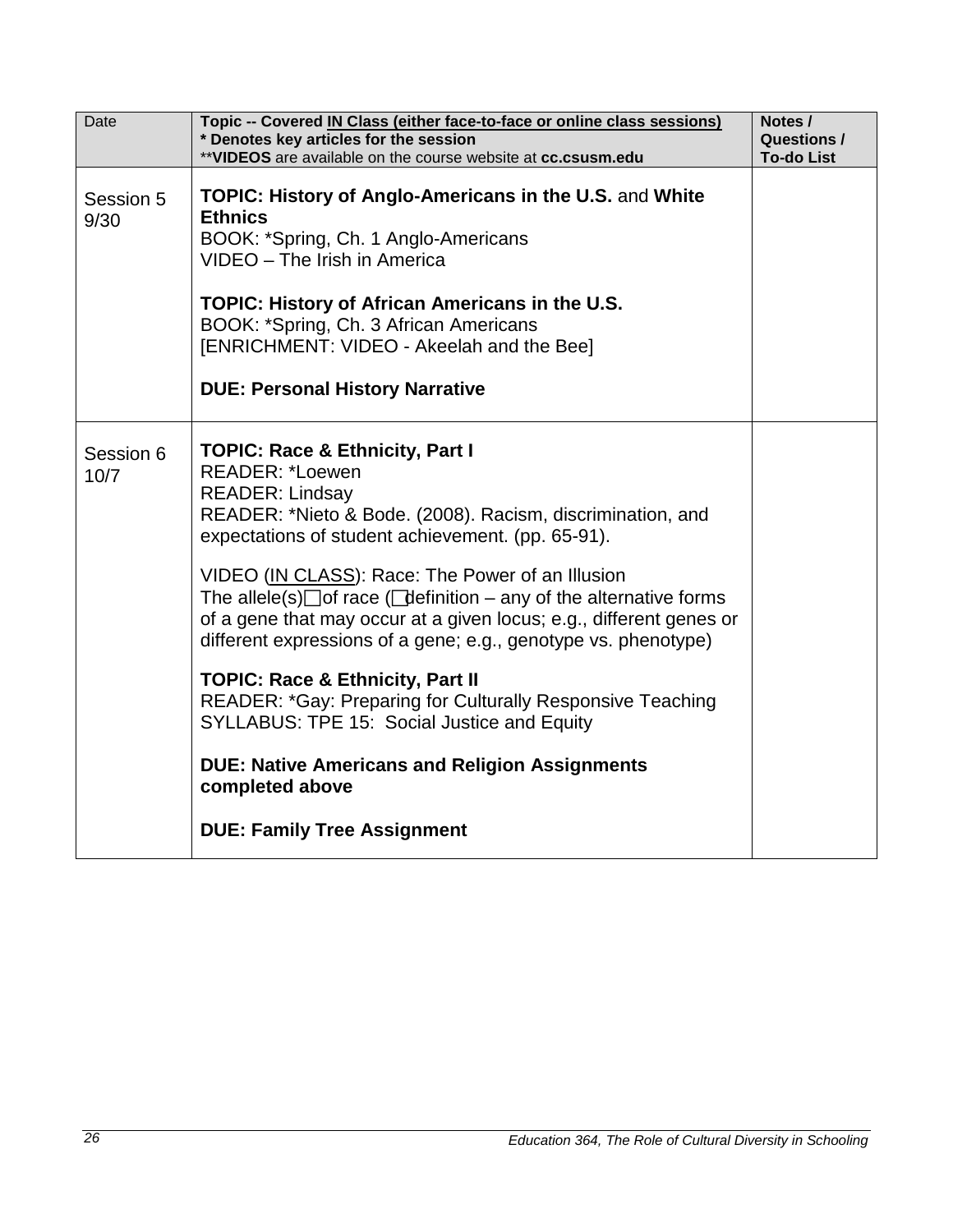| Date               | Topic -- Covered IN Class (either face-to-face or online class sessions)<br>* Denotes key articles for the session<br>** VIDEOS are available on the course website at cc.csusm.edu                                                                                                                                                                                                                                                                                                                                                                    | Notes /<br><b>Questions /</b><br><b>To-do List</b> |
|--------------------|--------------------------------------------------------------------------------------------------------------------------------------------------------------------------------------------------------------------------------------------------------------------------------------------------------------------------------------------------------------------------------------------------------------------------------------------------------------------------------------------------------------------------------------------------------|----------------------------------------------------|
| Session 7<br>10/14 | <b>TOPIC: Class (Socioeconomic Status)</b><br>Growing poverty of children; poverty across ethnic groups;<br>educational implications.<br><b>READER: *Persell chapter in Banks and Banks book</b><br><b>READER: Crenshaw</b><br>[ENRICHMENT: VIDEO - Akeelah and the Bee]<br><b>IN CLASS: Begin CBEDS/DataQuest Assignment</b><br><b>TOPIC: Hispanic/Latino Americans</b><br>BOOK: *Spring, Ch. 5 Hispanic/Latino Americans<br>VIDEO - Lemon Grove Incident<br>[ENRICHMENT: VIDEO – If the Mango Tree Could Speak]                                      |                                                    |
| Session 8<br>10/21 | <b>TOPIC: Asian Americans</b><br>BOOK: *Spring, Ch 4 Asian Americans<br>READER: *Pang: Whole Child<br><b>TOPIC: Gender &amp; Sexuality</b><br>VIDEO - Talking about Gay Issues in Schools<br>[OR VIDEO - The Kids are All Right]<br>READER: *Sadker chapter in Banks and Banks book<br>READER: *Nieto & Bode. (2008). Expanding definitions of family.<br>(pp. 384-406).<br>[ENRICHMENT: READER: DeJean: Gay male high school<br>teachers: A taxonomy of fear]<br><b>DUE: Gender CHOICE Assignment</b><br><b>DUE: Class/CBEDS/DataQuest Assignment</b> |                                                    |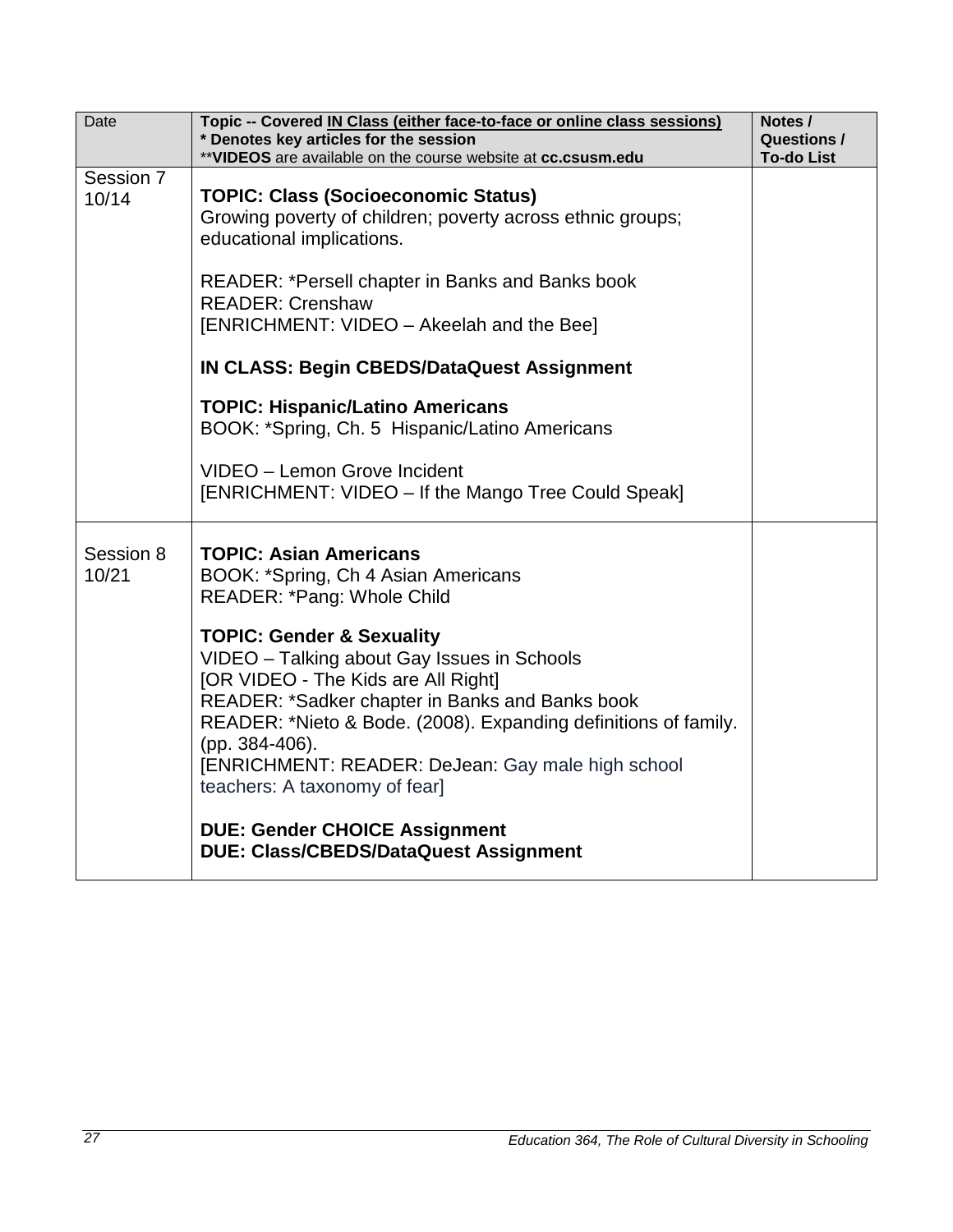| Date               | Topic -- Covered IN Class (either face-to-face or online class sessions)                                                                                                                                                                                                                                                                                                                                                                                                                                                                                                                                                                                                                                                                                                                                                                                                        | Notes /                          |
|--------------------|---------------------------------------------------------------------------------------------------------------------------------------------------------------------------------------------------------------------------------------------------------------------------------------------------------------------------------------------------------------------------------------------------------------------------------------------------------------------------------------------------------------------------------------------------------------------------------------------------------------------------------------------------------------------------------------------------------------------------------------------------------------------------------------------------------------------------------------------------------------------------------|----------------------------------|
|                    | * Denotes key articles for the session<br>** VIDEOS are available on the course website at cc.csusm.edu                                                                                                                                                                                                                                                                                                                                                                                                                                                                                                                                                                                                                                                                                                                                                                         | Questions /<br><b>To-do List</b> |
| Session 9<br>10/28 | <b>TOPIC: Culture and language.</b><br>Historical and sociocultural context of language education.<br>Language ideologies.<br>READER: *Ricento: A Brief History of Language Restrictionism in<br>the U.S.<br>VIDEO - Arts and Lecture Event: Dr. Stephen Krashen<br>See Course Website for URL and access info!<br>[ENRICHMENT: VIDEO - American Tongues]<br><b>TOPIC: Programs for English Learners</b><br><b>READER: *NCELA: Programs for English Learners</b><br>READER: *SDCOE: World Languages Plan - CONTINUED -<br><b>SEE BELOW</b><br>READER: *Krashen & McField (2005). What Works for English<br>learners? Reviewing the latest evidence.<br>READER: *McField (2008). Proposition 227's Structured English<br>Immersion mandate: History, practice, and implications.<br><b>DUE: World Language CHOICE Assignment</b><br><b>DUE: Class/CBEDS/DataQuest Assignment</b> |                                  |
|                    |                                                                                                                                                                                                                                                                                                                                                                                                                                                                                                                                                                                                                                                                                                                                                                                                                                                                                 |                                  |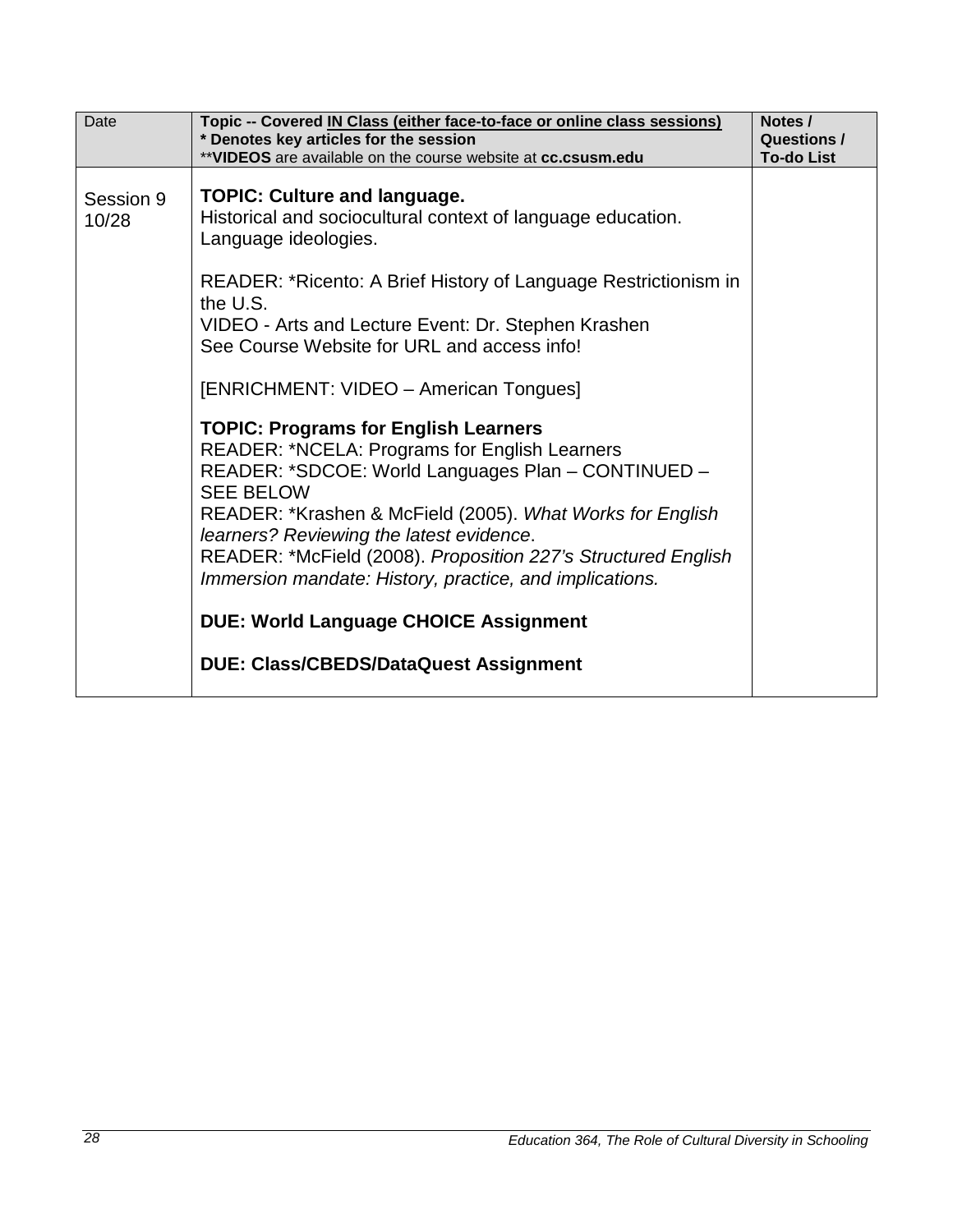| Date                | Topic -- Covered IN Class (either face-to-face or online class sessions)<br>* Denotes key articles for the session                                                                                                                                                                                           | Notes /<br><b>Questions /</b> |
|---------------------|--------------------------------------------------------------------------------------------------------------------------------------------------------------------------------------------------------------------------------------------------------------------------------------------------------------|-------------------------------|
|                     | ** VIDEOS are available on the course website at cc.csusm.edu                                                                                                                                                                                                                                                | <b>To-do List</b>             |
| Session 10<br>11/4  | <b>TOPIC: Exceptionality</b><br>VIDEO - *How Difficult Can This Be? FAT City<br>CC: Friend & Bursuck: Students at Risk (pp. 260-269)<br>CC OR Google and read: San Diego Unified School District's<br><b>CEP-EL: A Comprehensive Evaluation Process for English</b><br>Learners by Gaviria and Tipton (2012) |                               |
|                     | DUE: Exceptionality CHOICE Assignment -- Be sure to<br>include references to the readings and film you viewed!                                                                                                                                                                                               |                               |
|                     | <b>TOPIC: Gifted Education</b><br><b>READER: Lefkowitz: The Gifted Classes</b><br>READER: *Esquierdo: Gifted Hispanic Bilingual Children<br>READER: *Ford, Grantham, & Whiting: Culturally and<br>Linguistically Diverse Students in Gifted Education                                                        |                               |
|                     | DUE: Gifted Education CHOICE Assignment -- Be sure to<br>include references to the readings and website you<br>reviewed!                                                                                                                                                                                     |                               |
|                     | <b>TOPIC: Public Policy and School Policy Part 1</b><br><b>READER: Proposition 227</b><br>READER: *Senate Bill 1174: California Education for a Global<br><b>Economy Initiative</b><br>READER: *McField: California's Opportunity                                                                            |                               |
|                     | W - browse www.onenation.org and www.usenglish.org<br>and www.bilingualeducation.org                                                                                                                                                                                                                         |                               |
|                     | <b>DUE: Public Policy and School Policy CHOICE Assignment</b>                                                                                                                                                                                                                                                |                               |
| Session 11<br>11/11 | <b>Veteran's Day - Holiday</b>                                                                                                                                                                                                                                                                               |                               |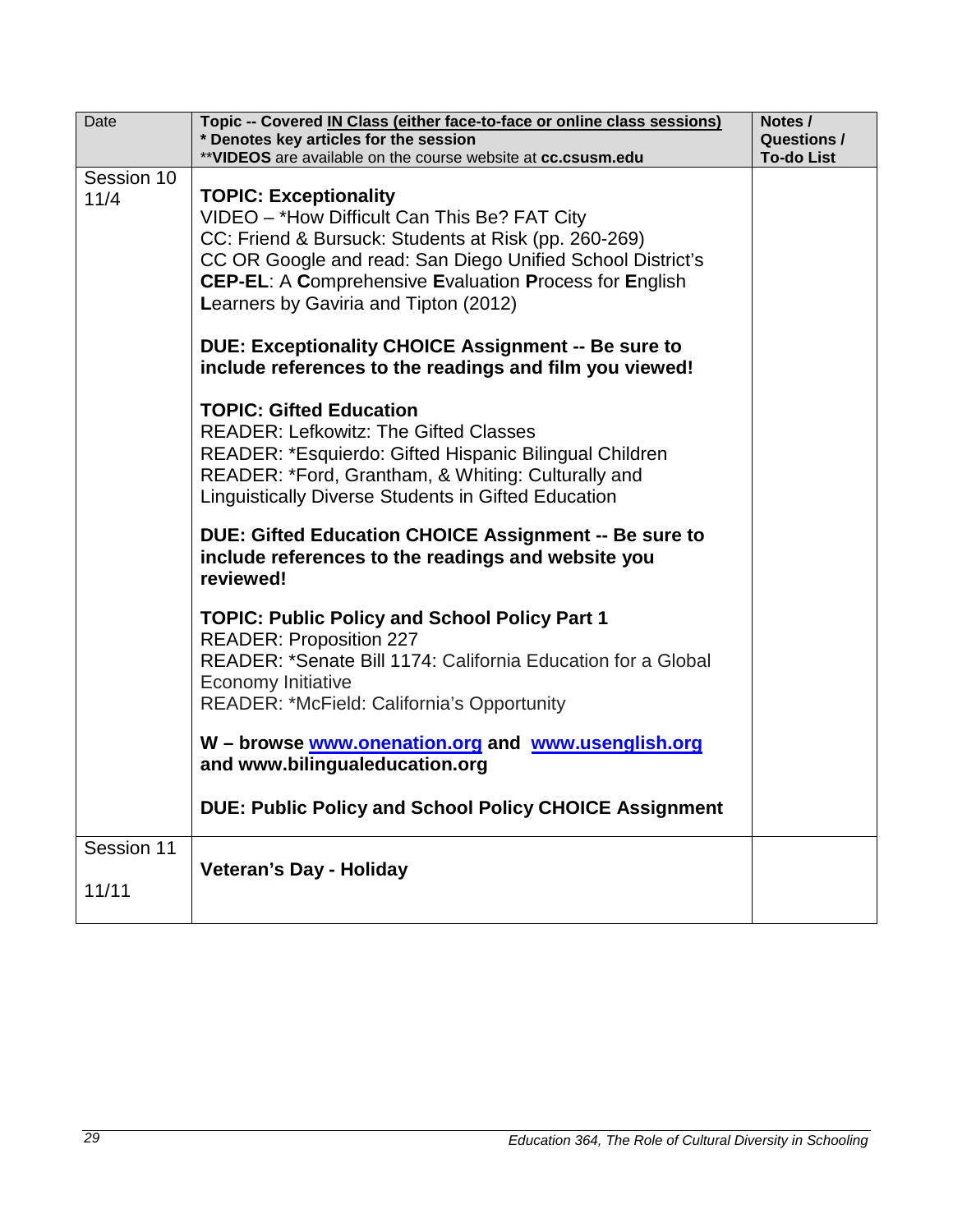| Date                                                   | Topic -- Covered IN Class (either face-to-face or online class sessions)<br>* Denotes key articles for the session<br>** VIDEOS are available on the course website at cc.csusm.edu                                                                                                                                                                                                                                                                                                                                                                                             | Notes /<br><b>Questions /</b><br><b>To-do List</b> |
|--------------------------------------------------------|---------------------------------------------------------------------------------------------------------------------------------------------------------------------------------------------------------------------------------------------------------------------------------------------------------------------------------------------------------------------------------------------------------------------------------------------------------------------------------------------------------------------------------------------------------------------------------|----------------------------------------------------|
| Session 12<br>11/18                                    | <b>TOPIC: White Privilege</b><br>READER: Lee et. al: McIntosh article.<br><b>READER: *Brodkin: How Jews Became Whites</b><br><b>READER: *AP: White Names</b><br><b>READER: *Buck</b><br><b>TOPIC: Language Education Debate</b><br>BOOK: *Krashen: Condemned Without a Trial: Bogus Arguments<br><b>Against Bilingual Education</b><br><b>DUE: Language Education Debate CHOICE Assignment</b>                                                                                                                                                                                  |                                                    |
| Session 13<br>11/25<br><b>ONLINE</b><br><b>SESSION</b> | <b>RECOMMENDED FILM (Extra or Makeup Credit):</b><br>PLAYING NOVEMBER 20, 2015<br>Reuben H. Fleet Science Center, San Diego<br>Jerusalem (3D IMAX, 2013)<br>See www.jerusalemthemovie.com<br><b>Preview Final Assignments (DUE in 3 weeks)</b><br>1. Final Reflection on Personal History Narrative<br>2. Outcome Assessment<br>3. Self-Evaluation - End<br>4. OPTIONAL - Checklist                                                                                                                                                                                             |                                                    |
| Session 14<br>12/2                                     | <b>TOPIC: Multiple Intelligences</b><br><b>READER: Multiple Intelligences</b><br>READER: Assessment: Find Your Strengths!<br>VIDEO - *How are Kids Smart?<br>DUE: Multiple Intelligences CHOICE Assignment -- Be sure<br>to include references to the readings and film you viewed!<br><b>TOPIC: Public Policy and School Policy Part 2</b><br>BOOK: *Spring - Ch. 6 Civil Rights to Now<br>READER: *Nieto & Bode. (2008). Transforming pedagogy by<br>detracking math. (pp. 378-384).<br><b>READER: Ingersoll: Minority teachers</b><br><b>IN CLASS: VIDEO - School Colors</b> |                                                    |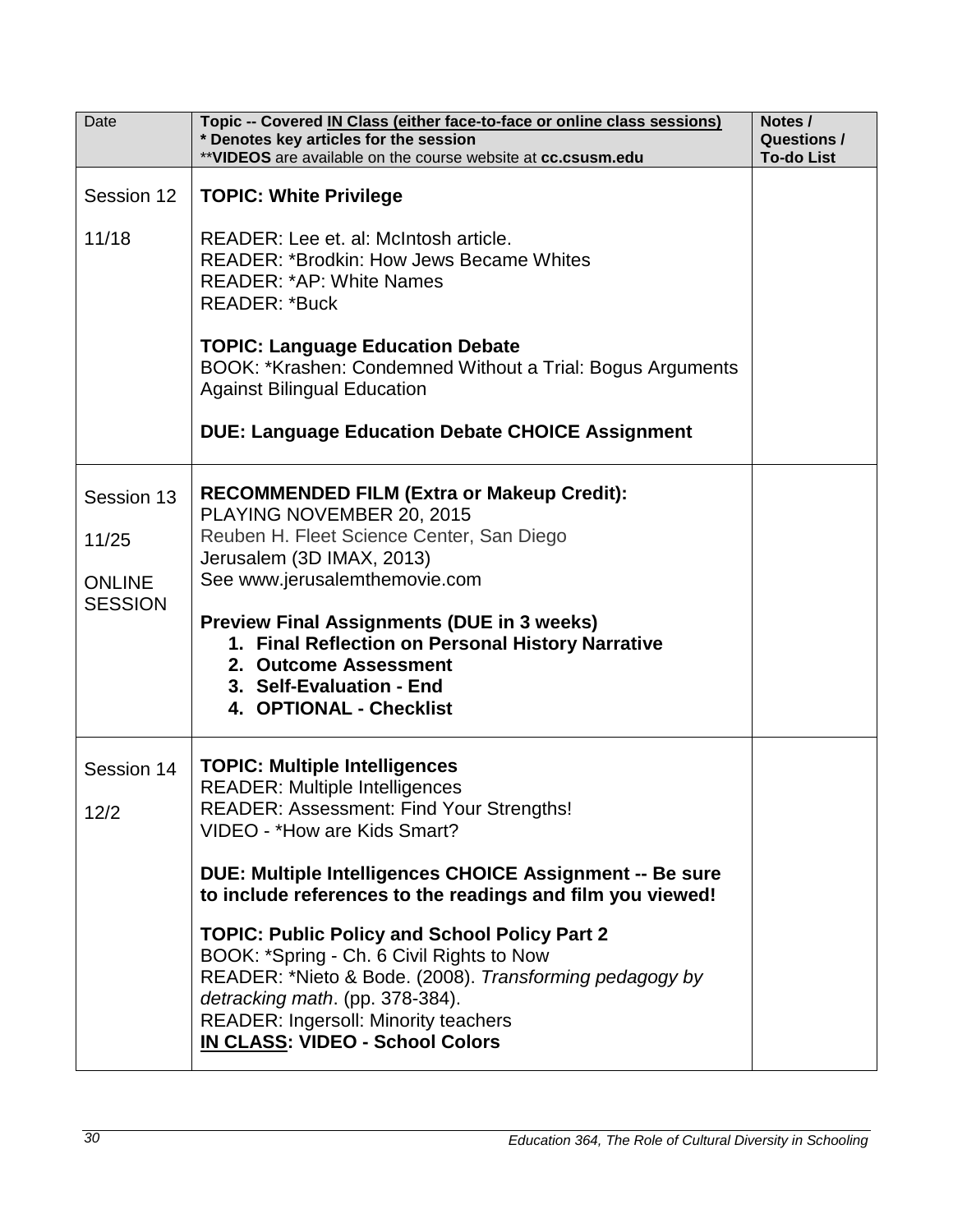| Date               | Topic -- Covered IN Class (either face-to-face or online class sessions)<br>* Denotes key articles for the session<br>** VIDEOS are available on the course website at cc.csusm.edu                      | Notes /<br><b>Questions /</b> |
|--------------------|----------------------------------------------------------------------------------------------------------------------------------------------------------------------------------------------------------|-------------------------------|
|                    |                                                                                                                                                                                                          | <b>To-do List</b>             |
| Session 15         | <b>TOPIC: Identifying Social Justice and Equity In Public</b><br><b>Schools</b>                                                                                                                          |                               |
| 12/2               | READER: *Gay: Preparing for Culturally Responsive Teaching -<br><b>REVIEW</b>                                                                                                                            |                               |
|                    | SYLLABUS: TPE 15: Social Justice and Equity -- REVIEW                                                                                                                                                    |                               |
|                    | BEGIN IN CLASS: Identifying Social Justice Assignment -<br>Be sure to cite readings and any film or website you<br>reviewed.                                                                             |                               |
|                    | TOPIC: Go over Final Assignments – review again come<br>prepared with questions next week!!<br>1. Personal History Narrative, 2. Outcome Assessment, 3.<br>Self-Evaluation, Part 2 & 4. Grades Checklist |                               |
| Session 15<br>12/9 | DUE: Identifying Social Justice Assignment – Be sure to cite<br>readings and any film or website you reviewed.                                                                                           |                               |
|                    | <b>TOPIC: Closure &amp; Wrap up</b><br>What have we learned? Where do we go from here?                                                                                                                   |                               |
|                    | <b>DUE NEXT WEEK / FINALS WEEK:</b><br>1. Final Reflection on Personal History Narrative<br>2. Outcome Assessment<br>3. Self-Evaluation - End                                                            |                               |
|                    | 4. OPTIONAL - Checklist (p. 7) – What is my grade in this<br>class?                                                                                                                                      |                               |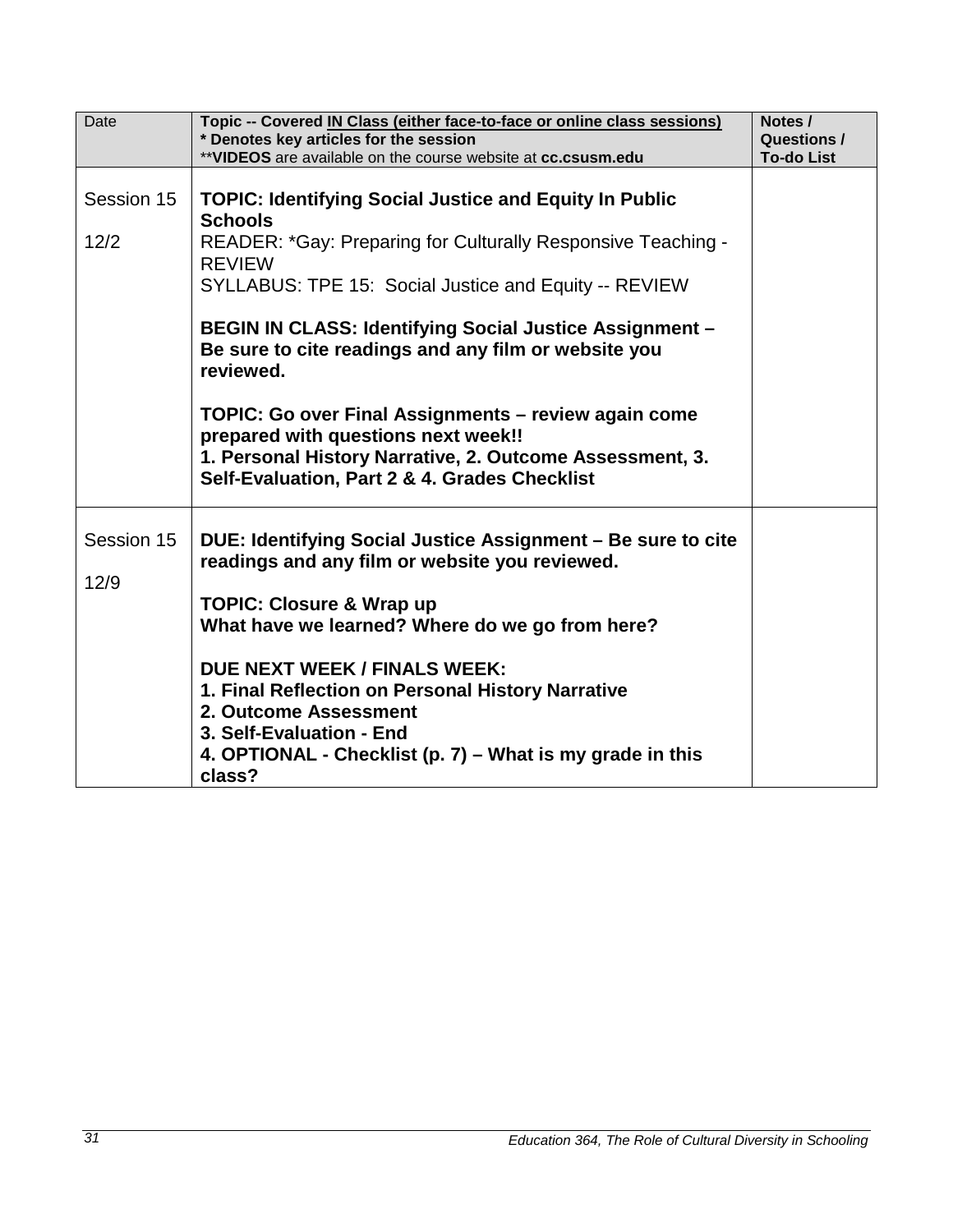

SCHOOL OF EDUCATION

*Engaging diverse communities through leading and learning for social justice.*

333 South Twin Oaks Valley Road, University Hall 468 San Marcos, California 92096-0001 760.750.4300 **[www.csusm.edu/education](http://www.csusm.edu/education)**

## **WRITING RESOURCES**

- <span id="page-31-0"></span>**1. Self-Evaluation**
- **2. Weekly Reading Progress Report (RPR)**
- **3. Education 364 Rubric**
- **4. Generic Assignment Checklist**
- **5. APA6 Cheat Sheet**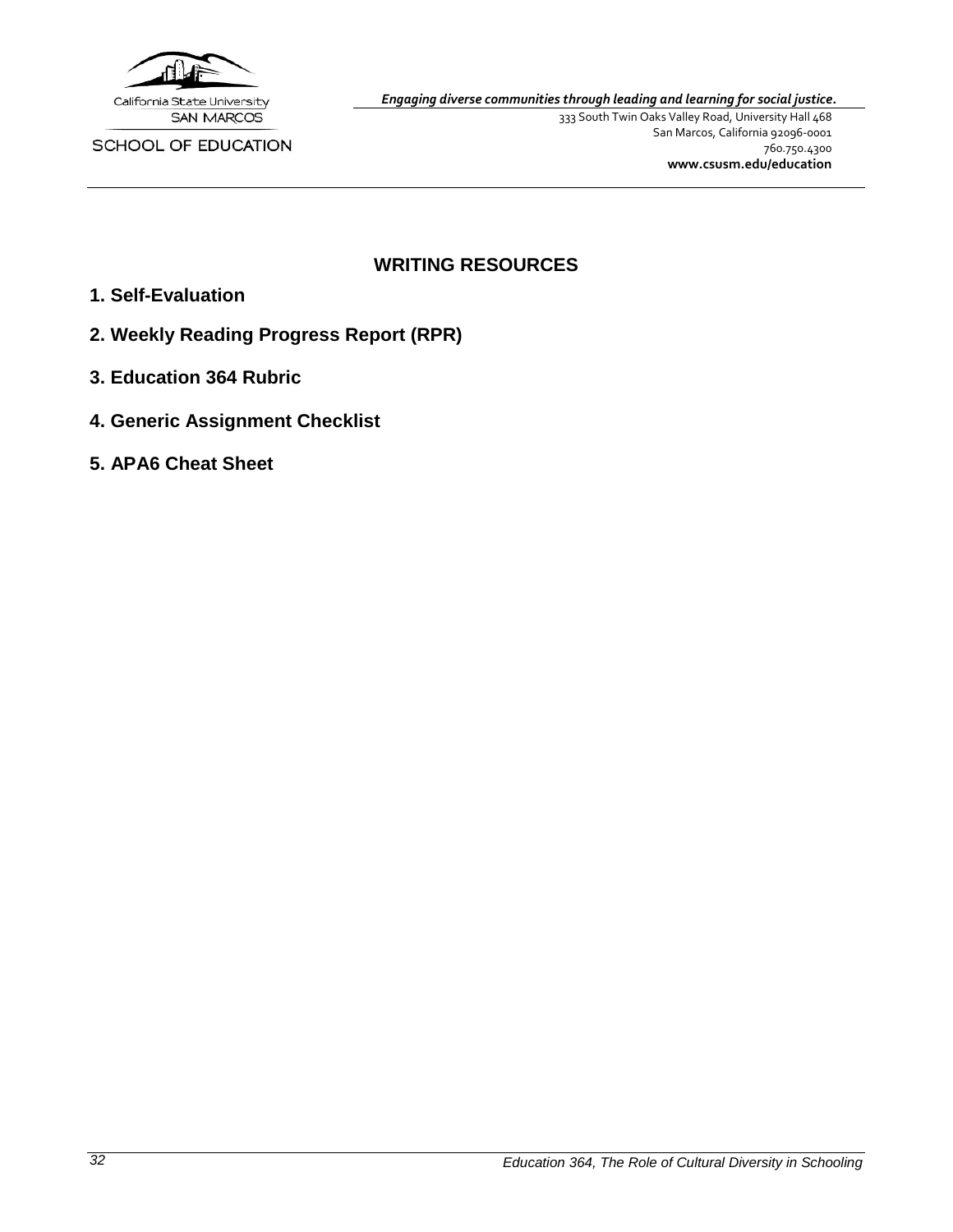### **SELF-EVALUATION OF ATTRIBUTES OF EFFECTIVE TEACHERS**

**NAME\_\_\_\_\_\_\_\_\_\_\_\_\_\_\_\_\_\_\_\_\_\_\_\_\_\_**

<span id="page-32-0"></span>**Directions: Highlight / underline areas of strength in BLUE; areas that need attention in YELLOW. Next, choose 3 areas you want to work on. Highlight / underline these in RED.**

**Generally Accepted Attributes of Highly Effective Teachers** *as seen in pre-service programs* (Roberts & Kellough, 2000; Stone, 2002; McEwan, 2002; Baldwin, Keating & Bachman, 2003; Johnson & Johnson, 1994; School of Education Mission Statement, 2013)

#### *The following will be used as a guideline for defining each attribute:*

- 1. **General classroom attendance, promptness, and participation**: is on time; respects time boundaries (breaks, etc.); regularly attends class; and actively participates.
- **2. General classroom demeanor**: is professional, creative, kind, sensitive, respectful, has a sense of humor**;** is supportive of fellow classmates and instructors**;** recognizes others' perspectives as valid and works to include all "voices" in the classroom**;** is aware of & responsive to issues & behaviors that might marginalize colleagues in the classroom; does not conduct personal business during class time; uses personal computer appropriately, clearly taking notes when warranted; and computer is closed during discussions so that eye contact can be maintained.
- 3. **Social and cooperative skills (as illustrated in cooperative projects)**: assumes responsibility of one's roles; is open to consensus and mediation; effectively communicates ideas; communicates in respectful manner in online discussion (as noted in electronic communication protocol); attends group meetings; is dependable; respects others' ideas; expects quality work from self and colleagues; manages time effectively; uses organizational skills and leadership skills; is assertive but not aggressive; uses reflection as a means of evaluation; and motivates and offers positive reinforcement to others.
- 4. **Attention to assignments**: meets time deadlines; produces quality products; responds cooperatively to constructive criticism; uses rubrics or other stipulated criteria to shape an assignment; and appropriately prioritizes tasks and performs/supervises several tasks at once as needed.
- 5. **Flexibility**: is responsive when reasonable adjustments are made to the syllabus, curriculum, schedule, and school site assignments become necessary (common to the educational arena); can work through frustrations by problem-solving with others and not letting emotional responses dominate or impair thinking; "bounces" back easily; and can work calmly under stress.
- 6. **Attention to classroom discussion protocols**: respects time limitations; recognizes and respects the perspectives of fellow classmates; gives wait time; listens actively; uses non-interruptive skills; mediates disagreements by working to understand others' perspectives & finding common ground; and genuinely encourages all to participate.
- 7. **Openness to and enthusiasm for learning**: can engage with a variety of educational ideas with an open mind and a sense of exploration; demonstrates passion for and metacognition of learning across the curriculum and within discipline areas; and takes advantage of learning opportunities and seeks out additional opportunities for learning.

**\_\_\_\_\_\_\_\_\_\_\_\_\_\_\_\_\_\_\_\_\_\_\_\_\_\_\_\_\_\_\_\_\_\_\_\_\_\_\_\_\_\_\_\_\_\_\_\_\_\_\_\_\_\_\_\_\_\_\_\_\_\_\_\_\_\_\_\_\_\_\_\_\_\_\_\_\_\_\_\_\_\_\_\_\_\_\_\_\_\_\_\_\_\_ \_\_\_\_\_\_\_\_\_\_\_\_\_\_\_\_\_\_\_\_\_\_\_\_\_\_\_\_\_\_\_\_\_\_\_\_\_\_\_\_\_\_\_\_\_\_\_\_\_\_\_\_\_\_\_\_\_\_\_\_\_\_\_\_\_\_\_\_\_\_\_\_\_\_\_\_\_\_\_\_\_\_\_\_\_\_\_\_\_\_\_\_\_\_ \_\_\_\_\_\_\_\_\_\_\_\_\_\_\_\_\_\_\_\_\_\_\_\_\_\_\_\_\_\_\_\_\_\_\_\_\_\_\_\_\_\_\_\_\_\_\_\_\_\_\_\_\_\_\_\_\_\_\_\_\_\_\_\_\_\_\_\_\_\_\_\_\_\_\_\_\_\_\_\_\_\_\_\_\_\_\_\_\_\_\_\_\_\_ \_\_\_\_\_\_\_\_\_\_\_\_\_\_\_\_\_\_\_\_\_\_\_\_\_\_\_\_\_\_\_\_\_\_\_\_\_\_\_\_\_\_\_\_\_\_\_\_\_\_\_\_\_\_\_\_\_\_\_\_\_\_\_\_\_\_\_\_\_\_\_\_\_\_\_\_\_\_\_\_\_\_\_\_\_\_\_\_\_\_\_\_\_\_ \_\_\_\_\_\_\_\_\_\_\_\_\_\_\_\_\_\_\_\_\_\_\_\_\_\_\_\_\_\_\_\_\_\_\_\_\_\_\_\_\_\_\_\_\_\_\_\_\_\_\_\_\_\_\_\_\_\_\_\_\_\_\_\_\_\_\_\_\_\_\_\_\_\_\_\_\_\_\_\_\_\_\_\_\_\_\_\_\_\_\_\_\_\_**

#### **Summary of reflections on your self-evaluation:**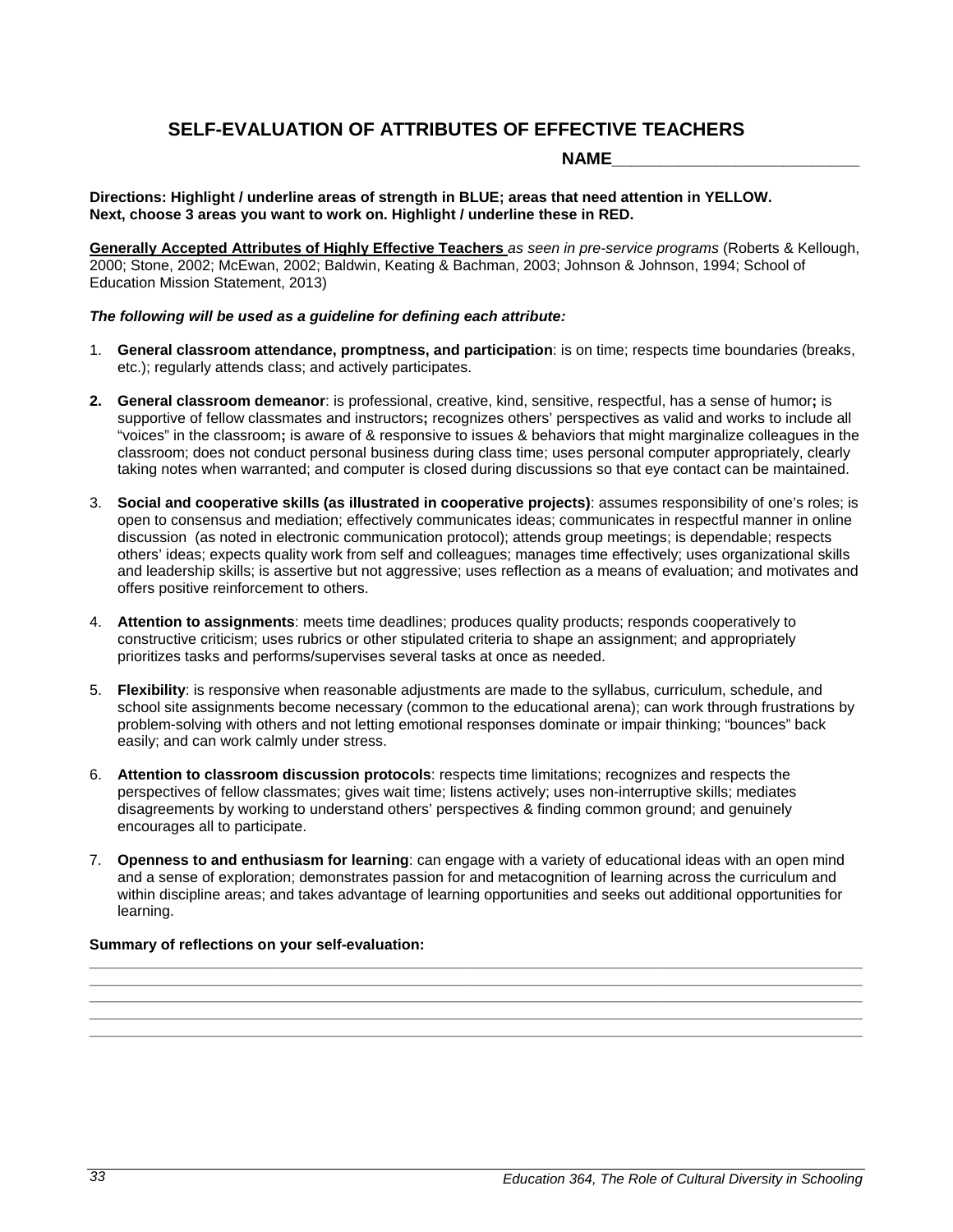### **Education 364**

# **WEEKLY READING PROGRESS REPORT (RPR)**

<span id="page-33-0"></span>

| <b>Hours Spent Reading</b>                                 |                   |                                  |                          |                     |    |                 | Visual or Symbol of Where I am in My Education            |
|------------------------------------------------------------|-------------------|----------------------------------|--------------------------|---------------------|----|-----------------|-----------------------------------------------------------|
| $\overline{M}$                                             | $\overline{\top}$ | $\overline{W}$                   | $\overline{\text{Th}}$   | F                   | Sa | $\overline{Su}$ | <b>Journey This Week</b>                                  |
|                                                            |                   |                                  |                          |                     |    |                 |                                                           |
| <b>My Reinforcers (Rewards)</b><br><b>Progress Summary</b> |                   |                                  |                          |                     |    |                 |                                                           |
|                                                            |                   |                                  |                          |                     |    |                 |                                                           |
|                                                            |                   | (Short run / Long run timeline)  |                          | <b>Next Step(s)</b> |    |                 | <b>Automatic Thoughts</b><br>Old / New                    |
|                                                            |                   | (Include timeline if applicable) | <b>Issue or Question</b> |                     |    |                 | My Personal/Professional Narrative:<br>This Week's Phrase |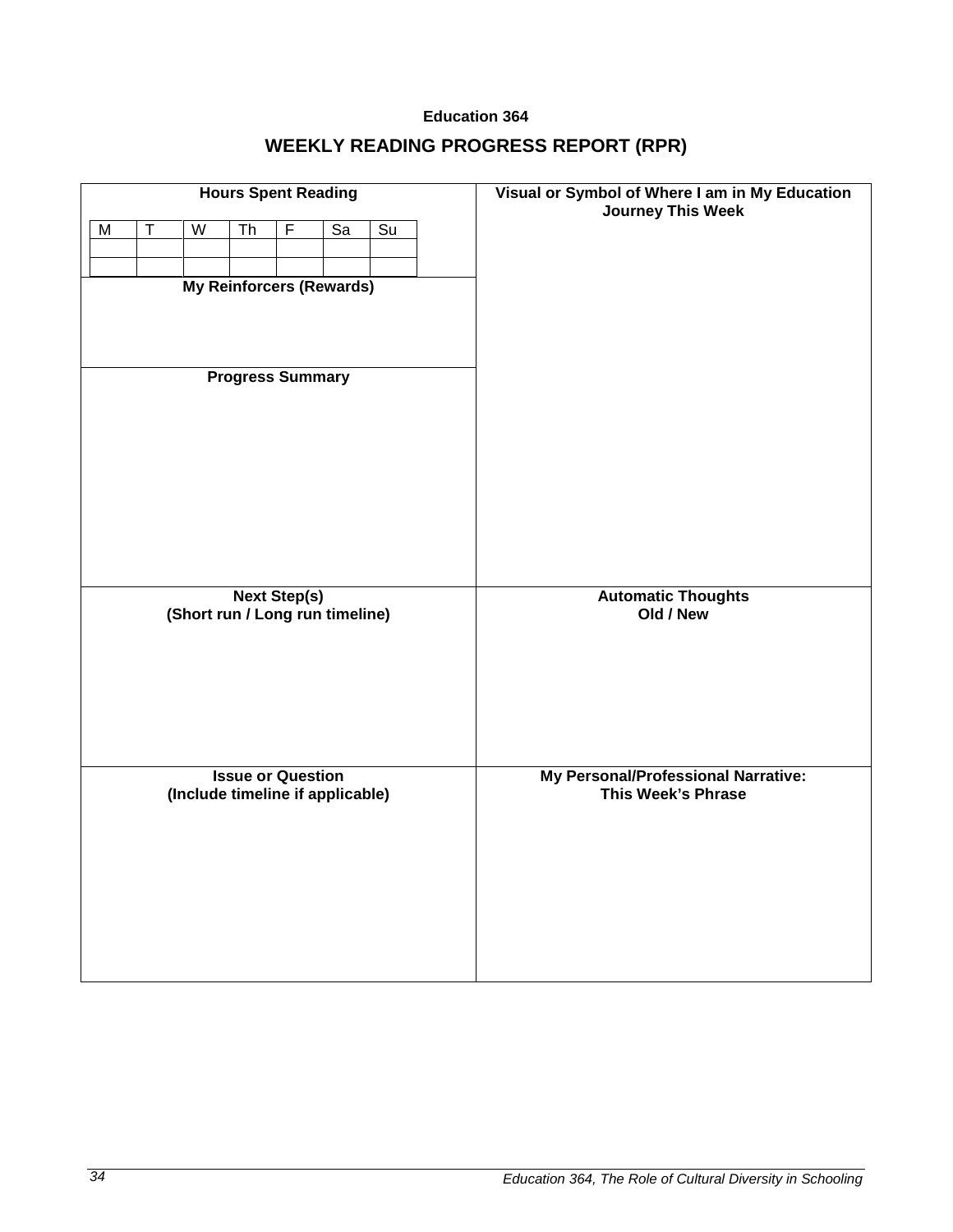### **EDUCATION 364 RUBRIC**

#### <span id="page-34-0"></span>**Effective Characteristics: 1. Content/Structure (40% of points) 2. Analysis & Application (40% of points) 3. Mechanics (20% of points).**

**Beginning** Level (1) - Weak in all 3 characteristics. Work demonstrates extremely superficial and/or low levels of understanding of the text / topic.

\*Content/Structure: The scope and focus of the topic is not very clear. Assignment questions are not fully addressed or are missing altogether. The content does not or very minimally attends to issues related to social justice and equity. The organization or structure does not demonstrate a clear beginning, middle, and end; nor a main idea, good transitions, and conclusion.

\*Analysis & Application: There are no quotes from the text or they are not responded to clearly and cogently. The text referenced may be summarized or restated, but barely explored, interpreted, tested or applied to a different context, compared, contrasted, extended or challenged. Evidence from personal experience and discussions are not provided. The writing does not demonstrate insightfulness and reflectiveness. \*Mechanics: Grammar, spelling, punctuation, and use of citations are weak. The tone and level of formality is inappropriate (no colloquialisms, etc.).

**Early Intermediate** Level (2) - Below standard / inconsistent demonstration of the effective characteristics. Many errors and/or lack of depth or breadth noted.

\*Content/Structure: The scope and focus of the topic is somewhat unclear. Assignment questions are not fully addressed or are missing altogether. The content does minimally or somewhat attends to issues related to social justice and equity. The organization or structure does not demonstrate a clear beginning, middle, and end; main idea, good transitions, and conclusion; i.e., these aspects are somewhat fuzzy.

\*Analysis & Application: The text may or may not be quoted and may or may not be responded to clearly and cogently. The text referenced is minimally or lightly explored, interpreted, tested or applied to a different context, compared, contrasted, extended or challenged. Evidence from personal experience and discussions may or may not provided. The writing weakly demonstrates insightfulness and reflectiveness.

\*Mechanics: Grammar, spelling, punctuation, and use of citations are frequently weak. The tone and level of formality may be inappropriate (inappropriate use of colloquialisms, etc.). APA 6 format is not included or followed.

**Intermediate** Level (3) – Partially / moderately meets and demonstrates the effective characteristics. Some errors in the effective characteristics domains were noted.

**Early Advanced** Level (4) - Sufficiently meets and demonstrates the effective characteristics w/ very few / only occasional errors in the effective characteristics noted.

**Advanced** Level (5) - Beyond the standard / consistent strength in each of the effective characteristics. \*Content/Structure: The scope and focus of the topic is very clear. Assignment questions are fully addressed. The content directly attends to issues related to social justice and equity. The organization or structure demonstrates a clear beginning, middle, and end; a main idea, good transitions, and conclusion. \*Analysis & Application: The text is quoted and responded to clearly and cogently – the text referenced is explored in more depth, interpreted, tested or applied to a different context, compared, contrasted, extended or challenged. Evidence from personal experience and discussions are provided. The writing demonstrates insightfulness and reflectiveness.

\*Mechanics: Grammar, spelling, punctuation, and use of citations are strong. The tone and level of formality are appropriate (no colloquialisms, clear sense of register, etc.). APA 6 format is included and followed correctly.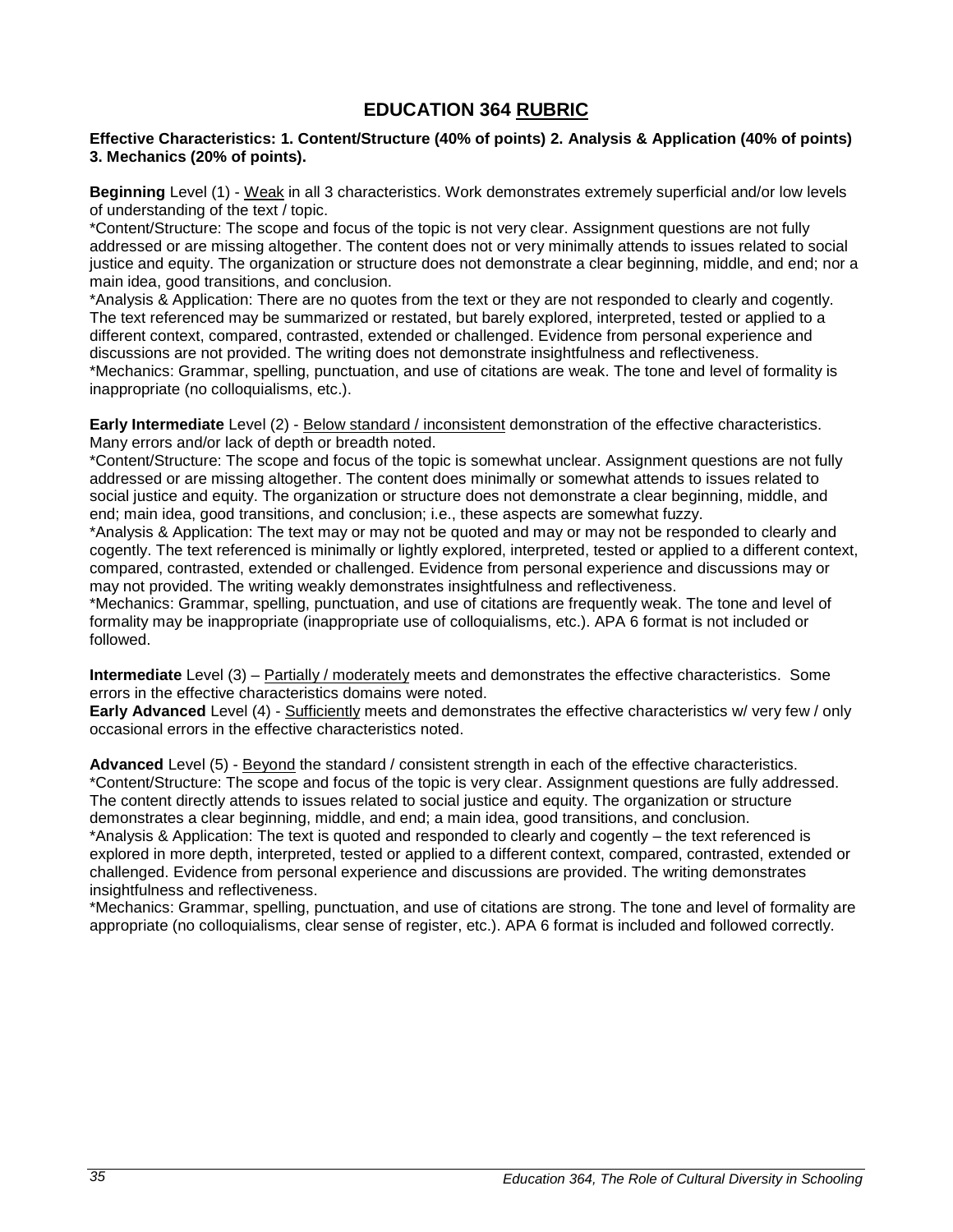### **GENERIC ASSIGNMENT CHECKLIST**

#### <span id="page-35-0"></span>**NOTE: BE SURE TO INCLUDE THIS CHECKLIST AS PART OF YOUR SUBMISSION.**

FIRST, review the directions for the assignment in the syllabus.

COPY AND PASTE THE DIRECTIONS INTO YOUR ASSIGNMENT IF YOU NEED TO.

\_\_\_\_ THEN, review the readings, film, website or other resource required for the assignment.

LETT BE SURE TO directly answer ALL questions included in the ASSIGNMENT directions, MAKING SURE

#### TO **GIVE SPECIFIC EXAMPLES FROM THE BOOK, FILM, WEBSITE, or OTHER RESOURCE.**

Depending on the assignment, there may be a general reflection and analysis (e.g., compare and contrast,

evaluation, analysis of a muddy point in the resource, etc.) rather than a list of specific questions to answer.

#### *EVERY ASSIGNMENT NEEDS TO REFERENCE 2 – 5 READINGS, FILMS, OR OTHER RESOURCES.*

BE SURE TO USE APA6 TO CITE the SOURCES you used such as the film used, book chapters and articles from the course syllabus, the URL for websites, and so on, as appropriate. Note: APA formatting for the course syllabus can be found on p. 4 of the APA 6 CHEAT SHEET.

BE SURE TO PROOFREAD your paper to ensure that you addressed each step of the assignment; as well as addressed grammar, formatting, and other technical aspects of the paper. READ the ASSIGNMENT RUBRIC to help with the review process.

BE SURE THE PAPER IS FORMATTED WITH THE FOLLOWING BASIC ASPECTS. ALL WORK IS LABELED:

- ❖ Title
- Name
- ❖ Course
- ❖ Date

THE PAPER IS PRINTED IN 14-POINT FONT so that the instructor can read your work.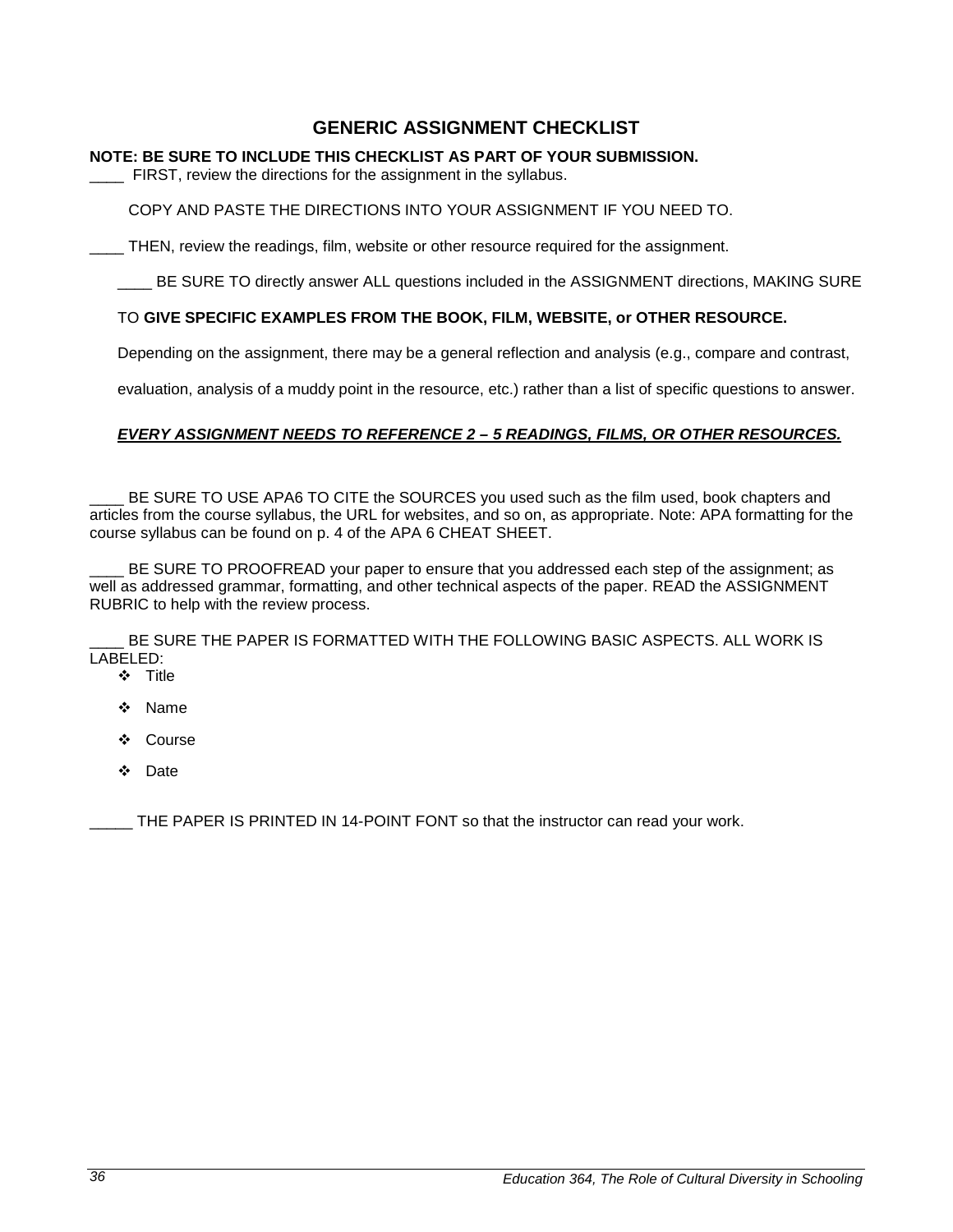# <span id="page-36-0"></span>**EDUCATION 364 EASY AS A-B-C APA 6 CHEAT SHEET (Samples taken from Online Writing Lab, Purdue University. Also see www.apa.org)**

## **A. IN-TEXT CITATIONS**

- **1. Cite the year IMMEDIATELY after the author is first mentioned.**
- **2. Use "p." for a single page citation and use "pp." for multiple page citations.**
- **3. Notice the placement of the " and " and final punctuation mark!**

According to Jones (1998), "Students often had difficulty using APA style, especially when it was their first time" (p. 199).

Jones (1998) found "students often had difficulty using APA style" (p. 199); what implications does this have for teachers?

She stated, "Students often had difficulty using APA style" (Jones, 1998, p. 199), but she did not offer an explanation as to why.

According to Jones (1998), APA style is a difficult citation format for first-time learners.

## **Try your own here:**

## **B. COMMON ERRORS**

**1. Spell out the numbers 1 – 9. Use Arabic numbers (digits) for the number 10 and higher.**

## **2. WHERE TO PLACE THE FINAL PUNCTUATION AFTER A DIRECT QUOTE (THIS IS NOT AN APA 6 ITEM PER SE BUT IT IS INCLUDED HERE FOR YOU TO NOTE):**

"It was predicted that marital conflict would predict behavior problems in schoolaged children."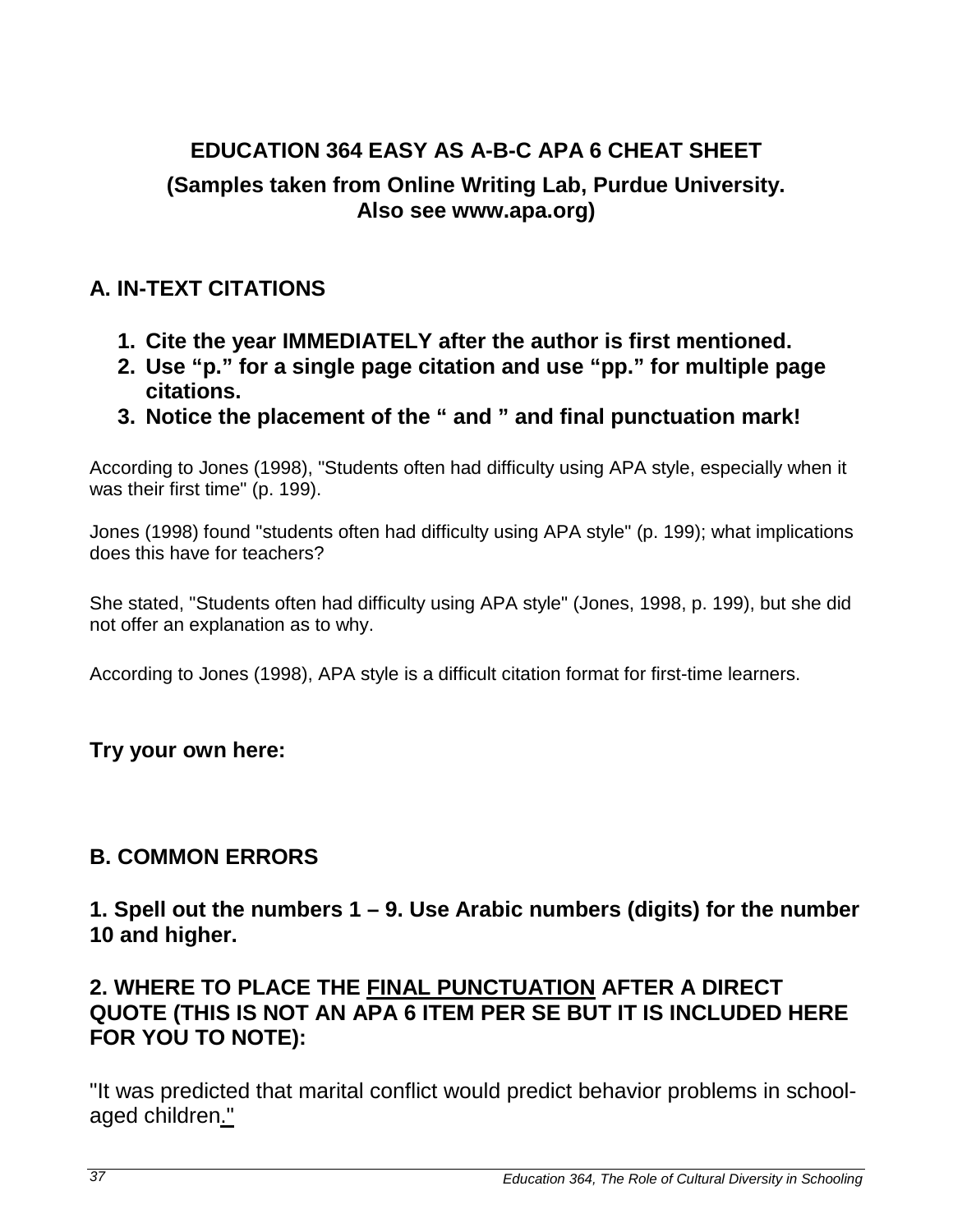## **3. Run-on sentences**

(X) My mom was born in Palm Springs, the city is known for its golf courses. My mom was born in Palm Springs; the city is known for its golf courses. **4. Possessives**

(X) I saw it's eyes and panicked. **I left its paws alone.**

## **5. Punctuation**

(X) I know it's no use, however I will try again.

**I know it's no use; however, I will try again.**

## **6. Homophones (homographs or homonyms)**

- (X) There going to find out anyway. **They're going to find out anyway.**
- (X) Their always behind. **They're always behind.**
- (X) They're not who you think they are. **They're almost finished.**

# **7. Capitalization**

(X) My Mom's the best writer ever.

## **My mom's the best writer ever.**

(X) I attended the best High School ever.

## **I attended the best high school ever.**

# **C. FORMATTING REFERENCE LIST ITEMS**

**See https://owl.english.purdue.edu/owl/resource/560/05/**

## **1a. Article in Journal Paginated by Volume**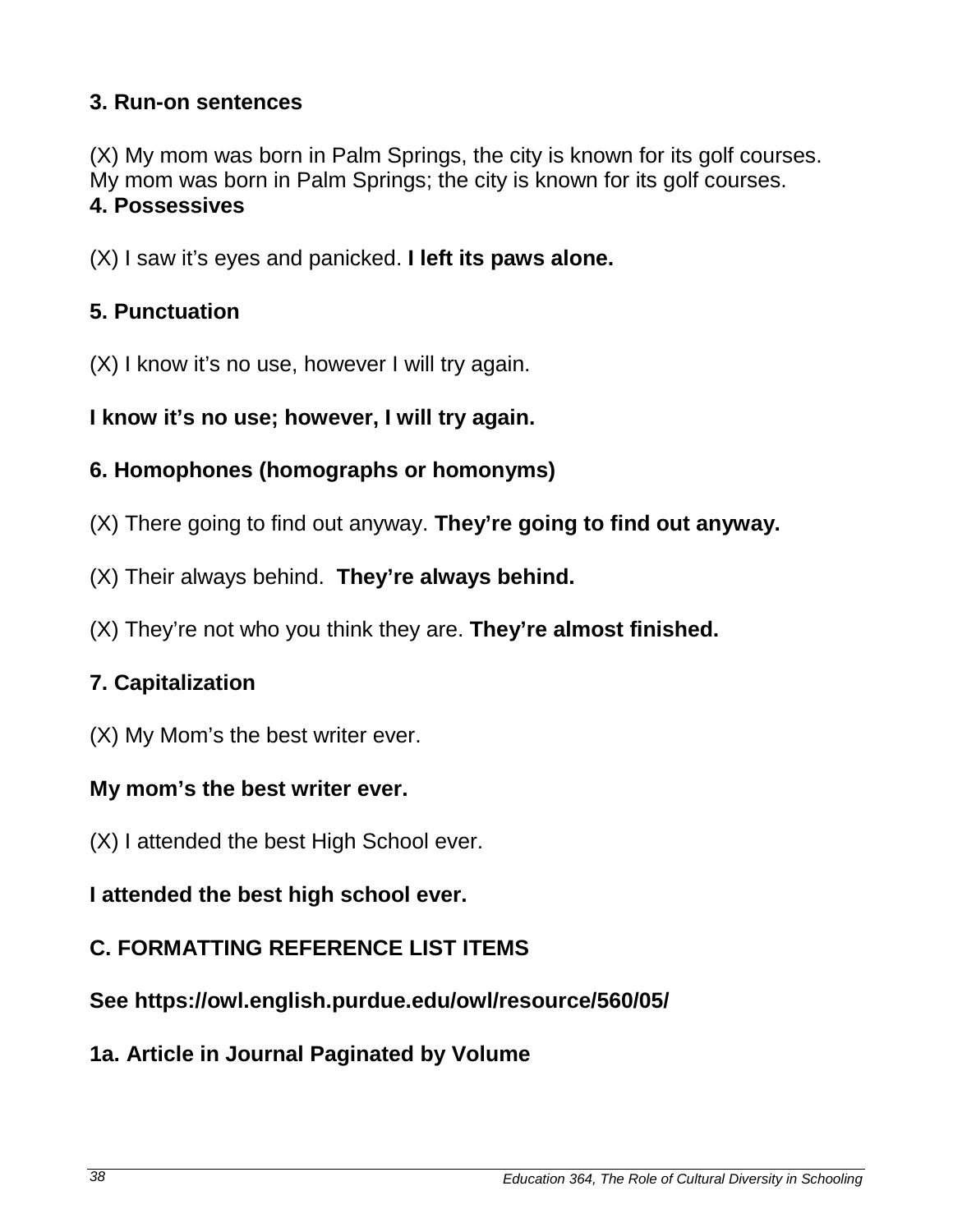Journals that are paginated by volume begin with page one in issue one, and continue numbering issue two where issue one ended, etc.

Harlow, H. F. (1983). Fundamentals for preparing psychology journal

articles. *Journal of Comparative and Physiological Psychology, 55*, 893-

896.

## **1b. Article in Journal Paginated by Issue**

Journals paginated by issue begin with page one every issue; therefore, the issue number gets indicated in parentheses after the volume. The parentheses and issue number are not italicized or underlined.

Scruton, R. (1996). The eclipse of listening. *The New Criterion, 15*(3),

5-13.

Ogbu, J. (1992). Understanding cultural diversity and learning. *Educational* 

*Researcher 10*(2), 5-13.

## **Try your own here:**

## **2. Article or Chapter in an Edited Book**

- Author, A. A., & Author, B. B. (Year of publication). Title of chapter. In A. A. Editor & B. B. Editor (Eds.), *Title of book* (pages of chapter). Location: Publisher.
- Spring, J. (2013). The great civil rights movement and the new culture wars. In *Deculturalization and the struggle for equality: A brief history of the education of dominated cultures in the United States* (7th ed.) (pages of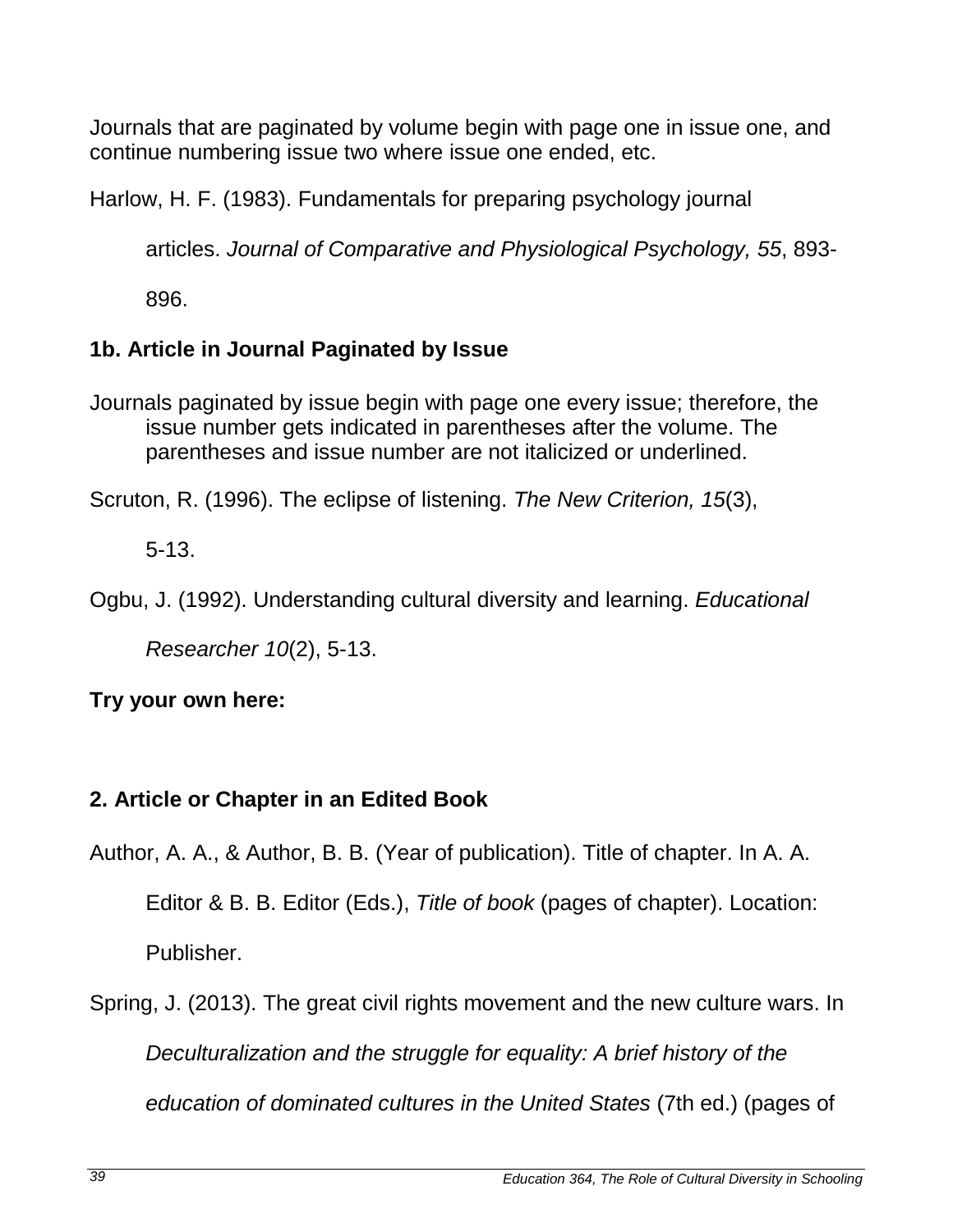chapter). New York, NY: McGraw Hill.

Lippy, C. H. (2007). Christian nation or pluralistic culture: Religion in American life. In J. A. Banks & C. A. Banks (Eds.), *Multicultural education: Issues and perspectives* (pp. 110-131). New Jersey: Wiley.

**Try your own here:** 

# **3. Motion Picture**

Producer, P. P. (Producer), & Director, D. D. (Director). (Date of publication). *Title of motion picture* [Motion picture]. Country of origin: Studio or distributor.

Eyre, C. (Director). (1998). *Smoke signals* [Motion picture]. United States: Miramax Home Entertainment.

**Try your own here:** 

# **4. Data Sets**

United States Department of Housing and Urban Development. (2008). *Indiana* 

*income limits* [Data file]. Retrieved from

[http://www.huduser.org/Datasets/IL/IL08/in\\_fy2008.pdf](http://www.huduser.org/Datasets/IL/IL08/in_fy2008.pdf)

California Department of Education. (2014, July 31). 2013-14 Statewide

enrollment by ethnicity. In *DataQuest*. Retrieved July 31, 2014.